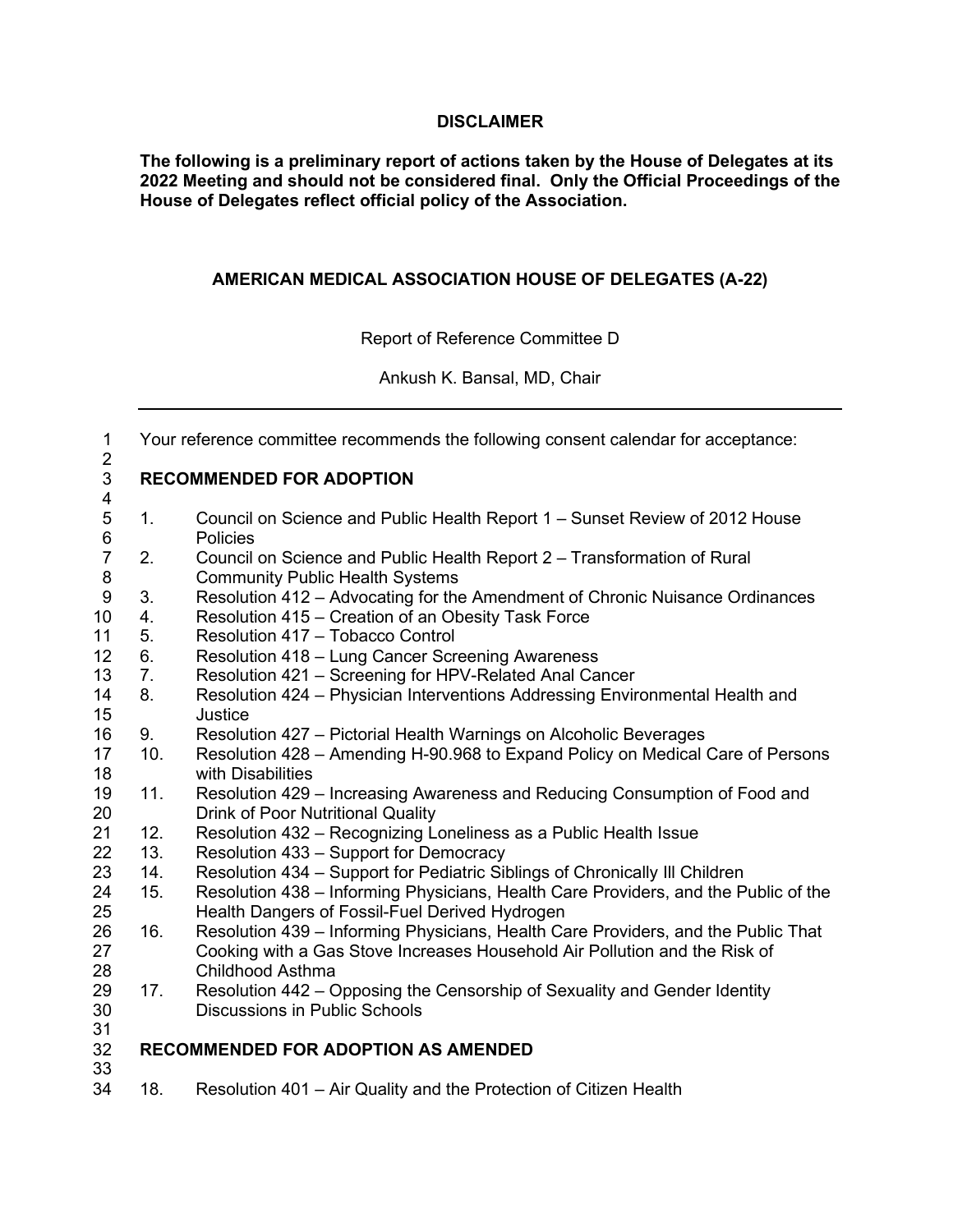| 1<br>$\overline{2}$ | 19. | Resolution 403 – Addressing Maternal Discrimination and Support for Flexible Family<br>Leave                       |
|---------------------|-----|--------------------------------------------------------------------------------------------------------------------|
| 3                   | 20. | Resolution 404 - Weapons in Correctional Healthcare Settings                                                       |
| 4                   | 21. | Resolution 405 - Universal Childcare and Preschool                                                                 |
| 5                   | 22. | Resolution 406 - COVID-19 Preventive Measures for Correctional Facilities: AMA                                     |
| $\,6$               |     | <b>Policy Position</b>                                                                                             |
| $\overline{7}$      | 23. | Resolution 407 - Study of Best Practices for Acute Care of Patients in the Custody of                              |
| $\bf 8$             |     | <b>Law Enforcement or Corrections</b>                                                                              |
| 9                   | 24. | Resolution 408 – Supporting Increased Research on Implementation of Nonviolent                                     |
| 10                  |     | De-escalation Training and Mental Illness Awareness in Law Enforcement                                             |
| 11                  | 25. | Resolution 410 - Increasing Education for School Staff to Recognize Prodromal                                      |
| 12                  |     | Symptoms of Schizophrenia in Teens and Young Adults to Increase Early                                              |
| 13                  |     | Intervention                                                                                                       |
| 14                  | 26. | Resolution 411 - Anonymous Prescribing Option for Expedited Partner Therapy                                        |
| 15                  | 27. | Resolution 413 - Expansion on Comprehensive Sexual Health Education                                                |
| 16                  | 28. | Resolution 414 – Improvement of Care and Resource Allocation for Homeless                                          |
| 17                  |     | Persons in the Global Pandemic                                                                                     |
| 18                  | 29. | Resolution 422 - Voting as a Social Determinant of Health                                                          |
| 19                  | 30. | Resolution 425 - Mental Health Crisis                                                                              |
| 20                  | 31. | Resolution 431 – Protections for Incarcerated Mothers and Infants in the Perinatal                                 |
| 21                  |     | Period                                                                                                             |
| 22                  | 32. | Resolution 436 - Training and Reimbursement for Firearm Safety Counseling                                          |
| 23                  | 33. | Resolution 440 – Addressing Social Determinants of Health Through Health IT                                        |
| 24                  | 34. | Resolution 441 - Addressing Adverse Effects of Active Shooter Drills on Children's                                 |
| 25                  | 35. | Health                                                                                                             |
| 26<br>27            |     | Resolution 443 – Addressing the Longitudinal Healthcare Needs of American Indian<br><b>Children in Foster Care</b> |
| 28                  |     |                                                                                                                    |
| 29                  |     | <b>RECOMMENDED FOR ADOPTION IN LIEU OF</b>                                                                         |
| 30                  |     |                                                                                                                    |
| 31                  | 36. | Resolution 420 - Declaring Climate Change a Public Health Crisis                                                   |
| 32                  |     | Resolution 430 – Longitudinal Capacity-Building to Address Climate Action and                                      |
| 33                  |     | Justice                                                                                                            |
| 34                  | 37. | Resolution 423 - Awareness Campaign for 988 National Suicide Prevention Lifeline                                   |
| 35                  | 38. | Resolution 437 – Air Pollution and COVID: A Call to Tighten Regulatory Standards                                   |
| 36                  |     | for Particulate Matter                                                                                             |
| 37                  |     |                                                                                                                    |
| 38                  |     | <b>RECOMMENDED FOR REFERRAL</b>                                                                                    |
| 39                  |     |                                                                                                                    |
| 40                  | 39. | Board of Trustees Report 15 - Addressing Public Health Disinformation                                              |
| 41                  | 40. | Resolution 416 - School Resource Officer Violence De-Escalation Training and                                       |
| 42                  |     | Certification                                                                                                      |
| 43                  |     |                                                                                                                    |
| 44                  |     | <b>RECOMMENDED FOR NOT ADOPTION</b>                                                                                |
| 45                  |     |                                                                                                                    |
| 46                  | 41. | Resolution 402 - Support for Impairment Research                                                                   |

- 42. Resolution 435 Support Removal of BMI as a Standard Measure in Medicine and
- Recognizing Culturally-Diverse and Varied Presentations of Eating Disorders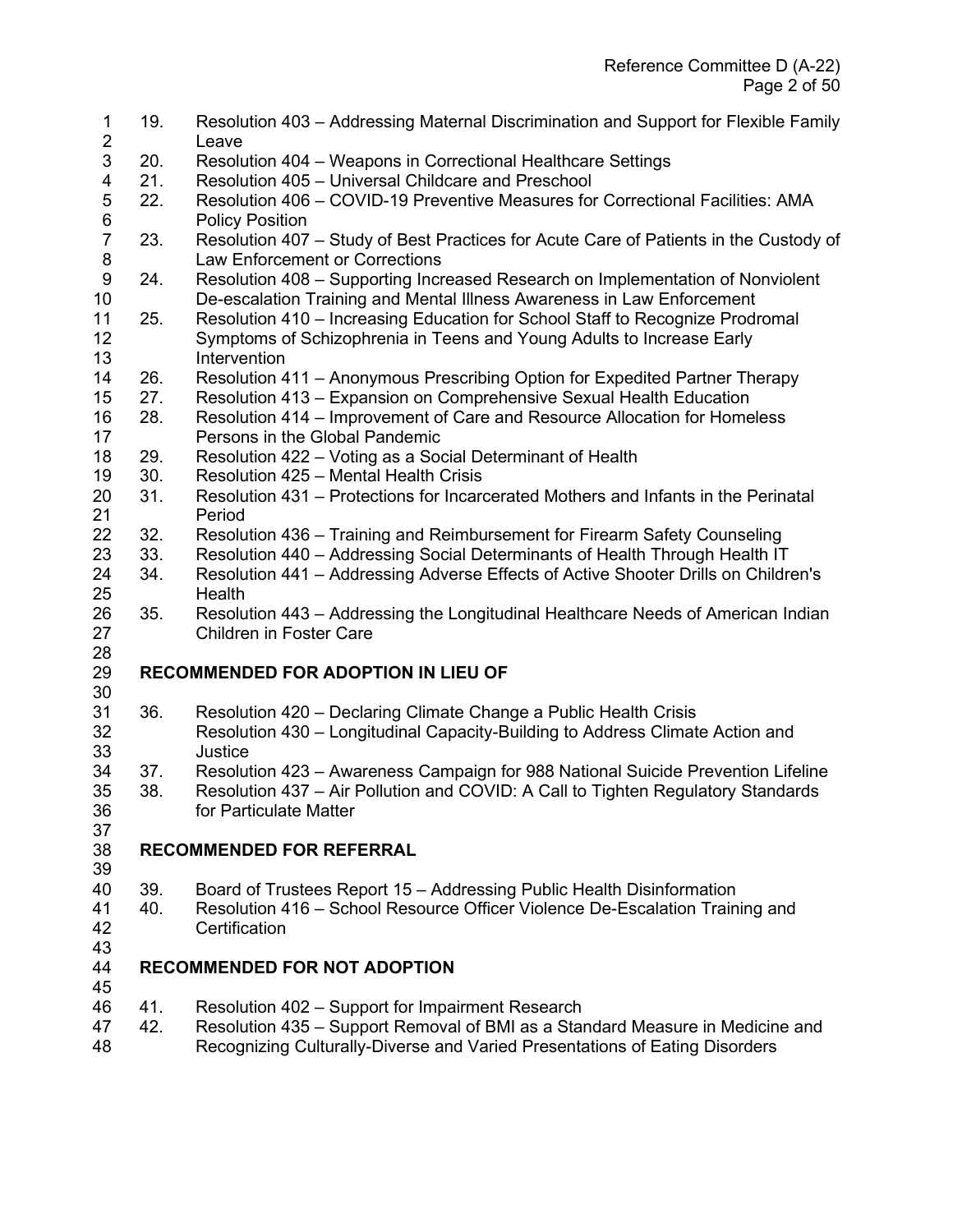## **Amendments**

**If you wish to propose an amendment to an item of business, click here: [Submit New](https://forms.office.com/Pages/ResponsePage.aspx?id=9mf-EVT9gUmSX5TDbtewhlljsixRHANIpoQXOENiFVdUNUZFTVRBVlVUSEZCRDlMVVJNRzJMNzJUMS4u&wdLOR=cB25C33F0-0EAE-4E59-BCEE-D5703F89D7C8)  [Amendment](https://forms.office.com/Pages/ResponsePage.aspx?id=9mf-EVT9gUmSX5TDbtewhlljsixRHANIpoQXOENiFVdUNUZFTVRBVlVUSEZCRDlMVVJNRzJMNzJUMS4u&wdLOR=cB25C33F0-0EAE-4E59-BCEE-D5703F89D7C8)**

1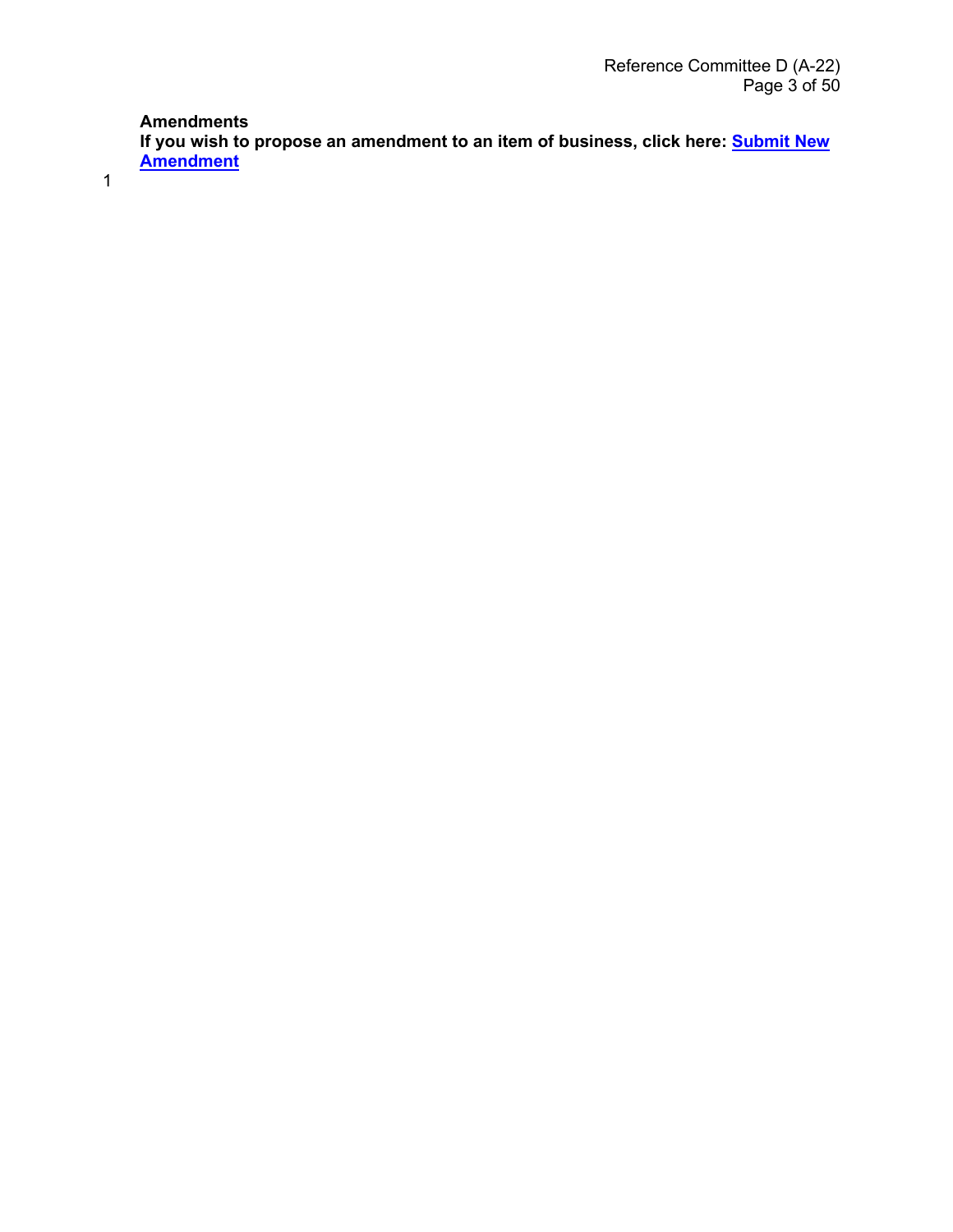| 1                          | <b>RECOMMENDED FOR ADOPTION</b>                                                                                                                                                                                                                                                                                                                                                                                                                 |
|----------------------------|-------------------------------------------------------------------------------------------------------------------------------------------------------------------------------------------------------------------------------------------------------------------------------------------------------------------------------------------------------------------------------------------------------------------------------------------------|
| $\overline{2}$<br>3<br>4   | COUNCIL ON SCIENCE AND PUBLIC HEALTH REPORT<br>(1)<br>1 - SUNSET REVIEW OF 2012 HOUSE POLICIES                                                                                                                                                                                                                                                                                                                                                  |
| 5<br>6<br>7                | <b>RECOMMENDATION:</b>                                                                                                                                                                                                                                                                                                                                                                                                                          |
| 8<br>9<br>10               | Recommendation in Council on Science and Public<br>Health Report 1 be adopted.                                                                                                                                                                                                                                                                                                                                                                  |
| 11<br>12<br>13             | <b>HOD ACTION: Recommendation in Council on</b><br>Science and Public Health Report 1 adopted.                                                                                                                                                                                                                                                                                                                                                  |
| 14<br>15<br>16<br>17       | The Council on Science and Public Health recommends that the House of Delegates policies<br>listed in the appendix to this report be acted upon in the manner indicated and the remainder<br>of this report be filed. (Directive to Take Action)                                                                                                                                                                                                |
| 18<br>19<br>20<br>21<br>22 | The Council introduced their 2012 sunset report. Testimony on the Council's<br>recommendations for disposition of 2012 House of Delegates policies was limited to individual<br>comments. With limited testimony along with the nature of the sunset report it is surmised that<br>amendments should not change the intent of the policy, your Reference Committee<br>recommends that Council on Science and Public Health Report 1 be adopted. |
| 23<br>24<br>25<br>26<br>27 | COUNCIL ON SCIENCE AND PUBLIC HEALTH REPORT<br>(2)<br>2 - TRANSFORMATION OF RURAL COMMUNITY<br>PUBLIC HEALTH SYSTEMS                                                                                                                                                                                                                                                                                                                            |
| 28<br>29                   | <b>RECOMMENDATION:</b>                                                                                                                                                                                                                                                                                                                                                                                                                          |
| 30<br>31<br>32             | Recommendations in Council on Science and Public<br>Health Report 2 be adopted.                                                                                                                                                                                                                                                                                                                                                                 |
| 33<br>34<br>35             | <b>HOD ACTION: Recommendations in Council on</b><br>Science and Public Health Report 2 adopted.                                                                                                                                                                                                                                                                                                                                                 |
| 36<br>37<br>38             | The Council on Science and Public Health recommends that the following be adopted, and<br>the remainder of the report be filed.                                                                                                                                                                                                                                                                                                                 |
| 39<br>40<br>41             | 1. That our AMA amend Policy H-465.994, "Improving Rural Health," by addition and deletion<br>to read as follows:<br>1. Our AMA (a) supports continued and intensified efforts to develop and implement proposals                                                                                                                                                                                                                               |
| 42<br>43<br>44<br>45       | for improving rural health care and public health, (b) urges physicians practicing in rural areas<br>to be actively involved in these efforts, and (c) advocates widely publicizing AMA's policies<br>and proposals for improving rural health care and public health to the profession, other<br>concerned groups, and the public.                                                                                                             |
| 46<br>47<br>48<br>49       | 2. Our AMA will work with other entities and organizations interested in public health to:<br>Encourage more research to identify the unique needs and models for delivering public health<br>and health care services in rural communities.<br>Identify and disseminate concrete examples of administrative leadership and funding                                                                                                             |

structures that support and optimize local, community-based rural public health.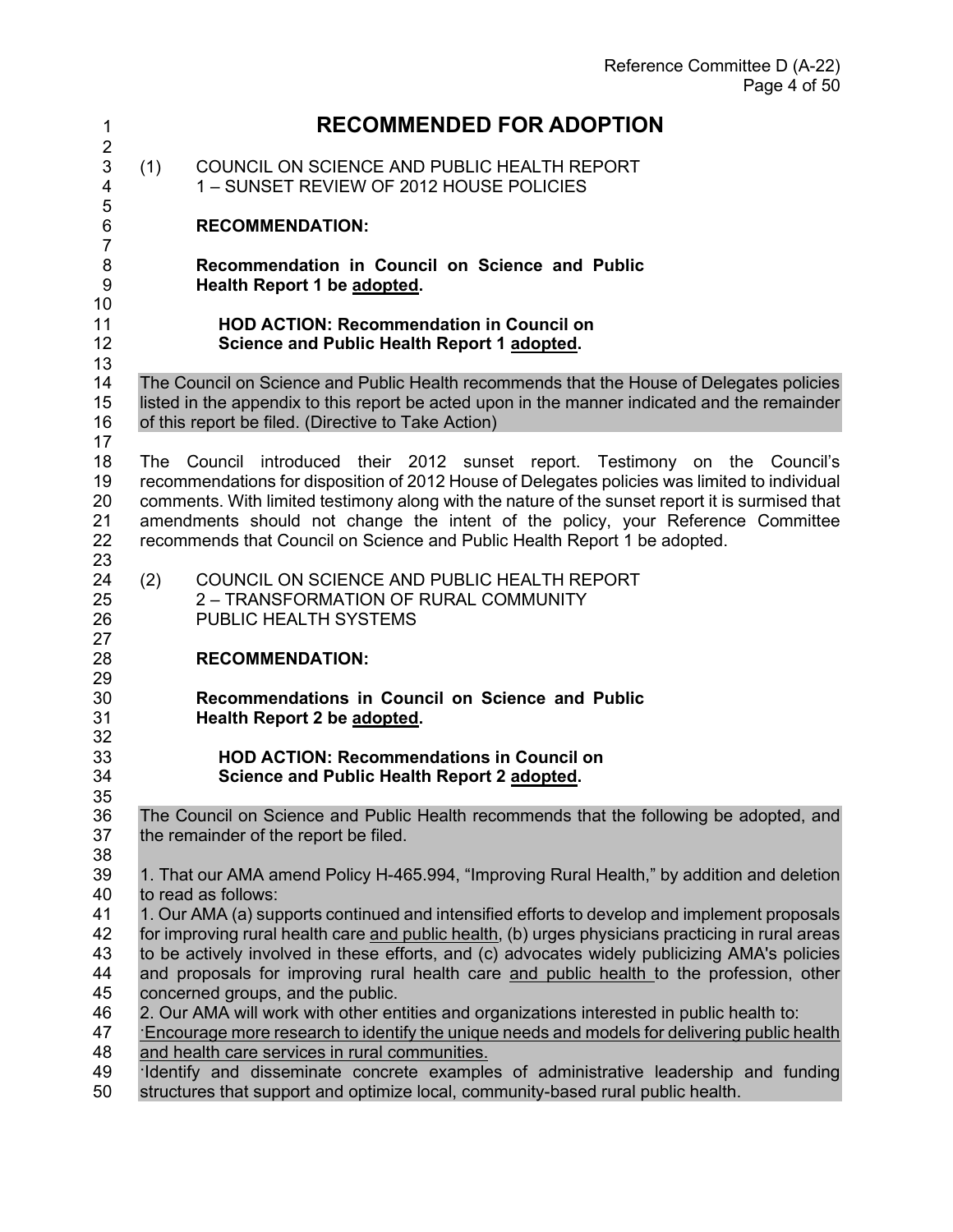- ·Develop an actionable advocacy plan to positively impact local, community-based rural public 2 health including but not limited to the development of rural public health networks, training of 3 current and future rural physicians and public health professionals in core public health<br>4 techniques and novel funding mechanisms to support public health initiatives that are led and techniques and novel funding mechanisms to support public health initiatives that are led and
- 5 managed by local public health authorities.
- 6 *Advocate for adequate and sustained funding for public health staffing and programs.*<br>7 Study efforts to optimize rural public health.
- Study efforts to optimize rural public health.
- 
- 9 2. That our AMA amend Policy D-440.924, "Universal Access for Essential Public Health 10 Services" by addition and deletion to read as follows:<br>11 Our AMA: (1) supports equitable access to the 10 Es
- Our AMA: (1) supports equitable access to the 10 Essential Public Health Services and the Foundational Public Health Services to protect and promote the health of all people in all communities updating The Core Public Health Functions Steering Committee's "The 10 Essential Public Health Services" to bring them in line with current and future public health 15 practice; (2) encourages state, local, tribal, and territorial public health departments to pursue<br>16 accreditation through the Public Health Accreditation Board (PHAB); (3) will work with accreditation through the Public Health Accreditation Board (PHAB); (3) will work with appropriate stakeholders to develop a comprehensive list of minimum necessary programs and services to protect the public health of citizens in all state and local jurisdictions and ensure adequate provisions of public health, including, but not limited to clean water, functional sewage systems, access to vaccines, and other public health standards; and (4) will work with the National Association of City and County Health Officials (NACCHO), the Association of State and Territorial Health Officials (ASTHO), the Big Cities Health Coalition, the Centers for Disease Control and Prevention (CDC), and other related entities that are working to assess and assure appropriate funding levels, service capacity, and adequate infrastructure of the nation's public health system, including for rural jurisdictions. (Amend HOD Policy)
- 
- 3. That our AMA reaffirm Policy H-478.980, "Increasing Access to Broadband Internet to Reduce Health Disparities." (Reaffirm HOD Policy)
- 

 Testimony provided was supportive of the Council's report and recommendations. The Council was commended for addressing rural public health and the need for adequate and sustained funding. It was also noted that appropriate models for delivering public health in rural areas are needed and that the concerns outlined in the reported are applicable to other underserved areas as well. Your Reference Committee recommends adoption of the report's recommendations.

- (3) RESOLUTION 412 ADVOCATING FOR THE
- AMENDMENT OF CHRONIC NUISANCE ORDINANCES
- **RECOMMENDATION:**
- 

**Resolution 412 be adopted.** 

## **HOD ACTION: Resolution 412 adopted.**

RESOLVED, That our American Medical Association advocate for amendments to chronic

 nuisance ordinances that ensure calls made for safety or emergency services are not counted towards nuisance designations (Directive to Take Action); and be it further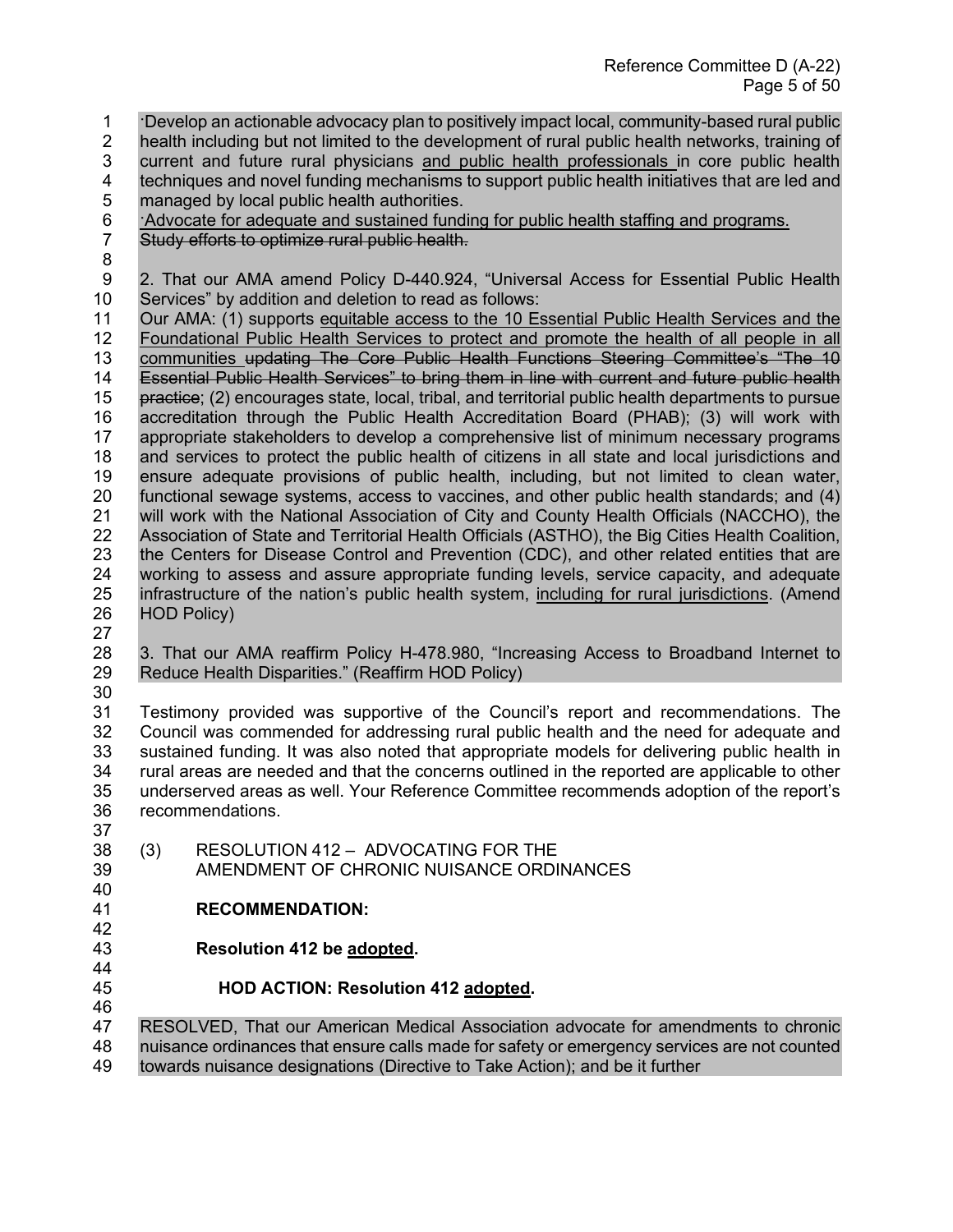1 RESOLVED, That our AMA support initiatives to (a) gather data on chronic nuisance 2 ordinance enforcement and (b) make that data publicly available to enable easier identification 3 of disparities. (New HOD Policy) 5 Your Reference Committee heard supportive testimony on Resolution 412. Testimony 6 provided noted the negative impact that nuisance ordinances can have, penalizing individuals 7 for needing help for their safety. It was noted that this is a particular concern for people 8 experiencing domestic violence. Therefore, your Reference Committee recommends that 9 Resolution 412 be adopted. <br> $11$ (4) RESOLUTION 415 – CREATION OF AN OBESITY TASK FORCE **RECOMMENDATION: Resolution 415 be adopted. HOD ACTION: Resolution 415 referred for decision.**  RESOLVED, That our American Medical Association create an obesity task force to evaluate and disseminate relevant scientific evidence to healthcare clinicians, other providers and the public (Directive to Take Action); and be it further RESOLVED, That the obesity task force address issues including but not limited to: - Promotion of awareness amongst practicing physicians and trainees that obesity is a treatable chronic disease along with evidence-based treatment options. 26 - Advocacy efforts at the state and federal level to impact the disease obesity.<br>27 - Health disparities, stigma and bias affecting people with obesity. - Health disparities, stigma and bias affecting people with obesity. - Lack of insurance coverage for evidence-based treatments including intensive lifestyle intervention, anti-obesity pharmacotherapy and bariatric and metabolic surgery. - Increasing obesity rates in children, adolescents and adults. - Drivers of obesity including lack of healthful food choices, over-exposure to obesogenic foods and food marketing practices. (Directive to Take Action) Your Reference Committee heard overwhelming testimony in support of forming an obesity task force. It was noted that 42 percent of Americans have obesity, with 330,000 Americans dying annually from obesity-related causes. Disparities exist in access to care for patients with obesity, and weight bias in clinical settings needs to be addressed. A member of the Board of Trustees testified that it would be better to defer strategy-related decisions to the Board and 39 implementation decisions to Senior Management as opposed to creating a task force. Given<br>40 the favorable testimony specifically regarding the creation of a task force, your Reference the favorable testimony specifically regarding the creation of a task force, your Reference Committee recommends that Resolution 415 be adopted and will defer to the newly created task force to determine its scope relative to the proposed amendments regarding prevention

and treatment.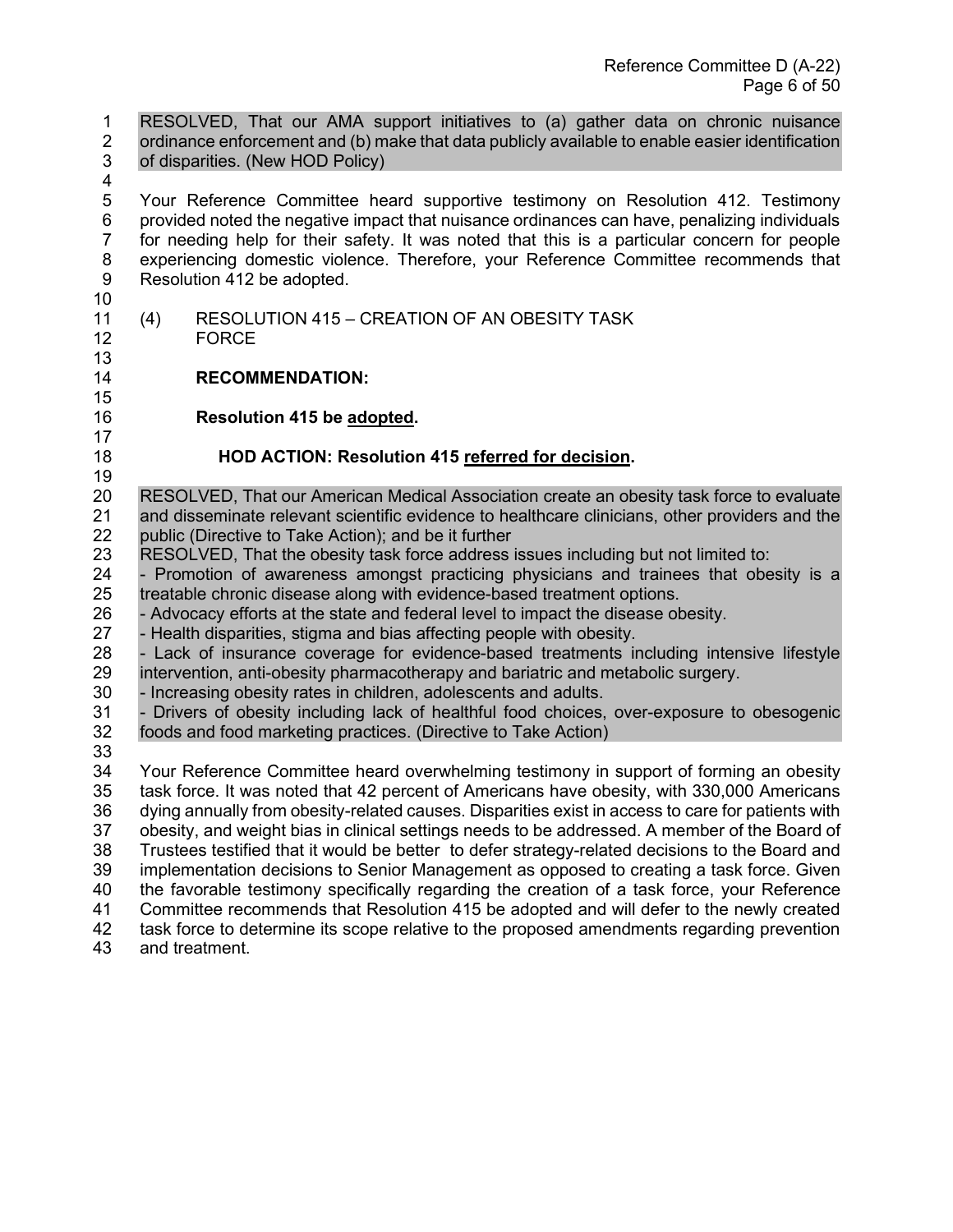#### 1 (5) RESOLUTION 417 – TOBACCO CONTROL 2

3 **RECOMMENDATION:**

4<br>5

6<br>7

8

5 **Resolution 417 be adopted.** 

#### 7 **HOD ACTION: Resolution 417 adopted.**

9 RESOLVED, That American Medical Association policy H-490.913, "Smoke-Free and Vape-10 Free Environments and Workplaces," be amended by addition and deletion to read as follows:<br>11 On the issue of the health effects of environmental tobacco smoke (ETS), passive smoke, and On the issue of the health effects of environmental tobacco smoke (ETS), passive smoke, and 12 vape aerosol exposure in the workplace and other public facilities, our AMA: (1)(a) supports 13 classification of ETS as a known human carcinogen, and (b) concludes that passive smoke exposure is associated with increased risk of sudden infant death syndrome and of 15 cardiovascular disease, and (c) encourages physicians and medical societies to take a 16 leadership role in defending the health of the public from ETS risks and from political assaults<br>17 by the tobacco industry, and and (d) encourages the concept of establishing smoke-free and 17 by the tobacco industry, and and (d) encourages the concept of establishing smoke-free and<br>18 vape-free campuses for business, labor, education, and government, and (2) (a) honors vape-free campuses for business, labor, education, and government, and (2) (a) honors 19 companies and governmental workplaces that go smoke-free and vape-free, and (b) will 20 petition the Occupational Safety and Health Administration (OSHA) to adopt regulations 21 prohibiting smoking and vaping in the workplace, and will use active political means to 22 encourage the Secretary of Labor to swiftly promulgate an OSHA standard to protect 23 American workers from the toxic effects of ETS in the workplace, preferably by banning<br>24 smoking and vaping in the workplace, and (c) encourages state medical societies (in smoking and vaping in the workplace, and (c) encourages state medical societies (in 25 collaboration with other anti-tobacco organizations) to support the introduction of local and<br>26 state legislation that prohibits smoking and vaping around the public entrances to buildings 26 state legislation that prohibits smoking and vaping around the public entrances to buildings<br>27 and in all indoor public places, restaurants, bars, and workplaces, and and (d) will update draft and in all indoor public places, restaurants, bars, and workplaces, and and (d) will update draft 28 model state legislation to prohibit smoking and vaping in public places and businesses, which<br>29 would include language that would prohibit preemption of stronger local laws. (3) (a) 29 would include language that would prohibit preemption of stronger local laws. (3) (a) 30 encourages state medical societies to: (i) support legislation for states and counties 31 mandating smoke-free and vape-free schools and eliminating smoking and vaping in public 32 places and businesses and on any public transportation, and (ii) enlist the aid of county<br>33 medical societies in local anti-smoking and anti-vaping campaigns, and and (iii) through an 33 medical societies in local anti-smoking and anti-vaping campaigns, and and (iii) through an<br>34 advisory to state, county, and local medical societies, urge county medical societies to join or advisory to state, county, and local medical societies, urge county medical societies to join or 35 to increase their commitment to local and state anti-smoking and anti-vaping coalitions and to 36 reach out to local chapters of national voluntary health agencies to participate in the promotion<br>37 of anti-smoking and anti-vaping control measures, and (b) urges all restaurants, particularly of anti-smoking and anti-vaping control measures, and (b) urges all restaurants, particularly 38 fast food restaurants, and convenience stores to immediately create a smoke-free and vape-39 free environment, and (c) strongly encourages the owners of family-oriented theme parks to<br>40 make their parks smoke-free and vape-free for the greater enjoyment of all quests and to 40 make their parks smoke-free and vape-free for the greater enjoyment of all guests and to 41 further promote their commitment to a happy, healthy life style for children, and (d) encourages further promote their commitment to a happy, healthy life style for children, and (d) encourages 42 state or local legislation or regulations that prohibit smoking and vaping in stadia and 43 encourages other ball clubs to follow the example of banning smoking in the interest of the 44 health and comfort of baseball fans as implemented by the owner and management of the health and comfort of baseball fans as implemented by the owner and management of the 45 Oakland Athletics and others, and (e) urges eliminating cigarette, pipe and cigar smoking and 46 vaping in any indoor area where children live or play, or where another person's health could 47 be adversely affected through passive smoking inhalation, and (f) urges state and county<br>48 medical societies and local health professionals to be especially prepared to alert 48 medical societies and local health professionals to be especially prepared to alert 49 communities to the possible role of the tobacco industry whenever a petition to suspend a 50 nonsmoking or non-vaping ordinance is introduced and to become directly involved in 51 community tobacco control activities, and and (g) will report annually to its membership about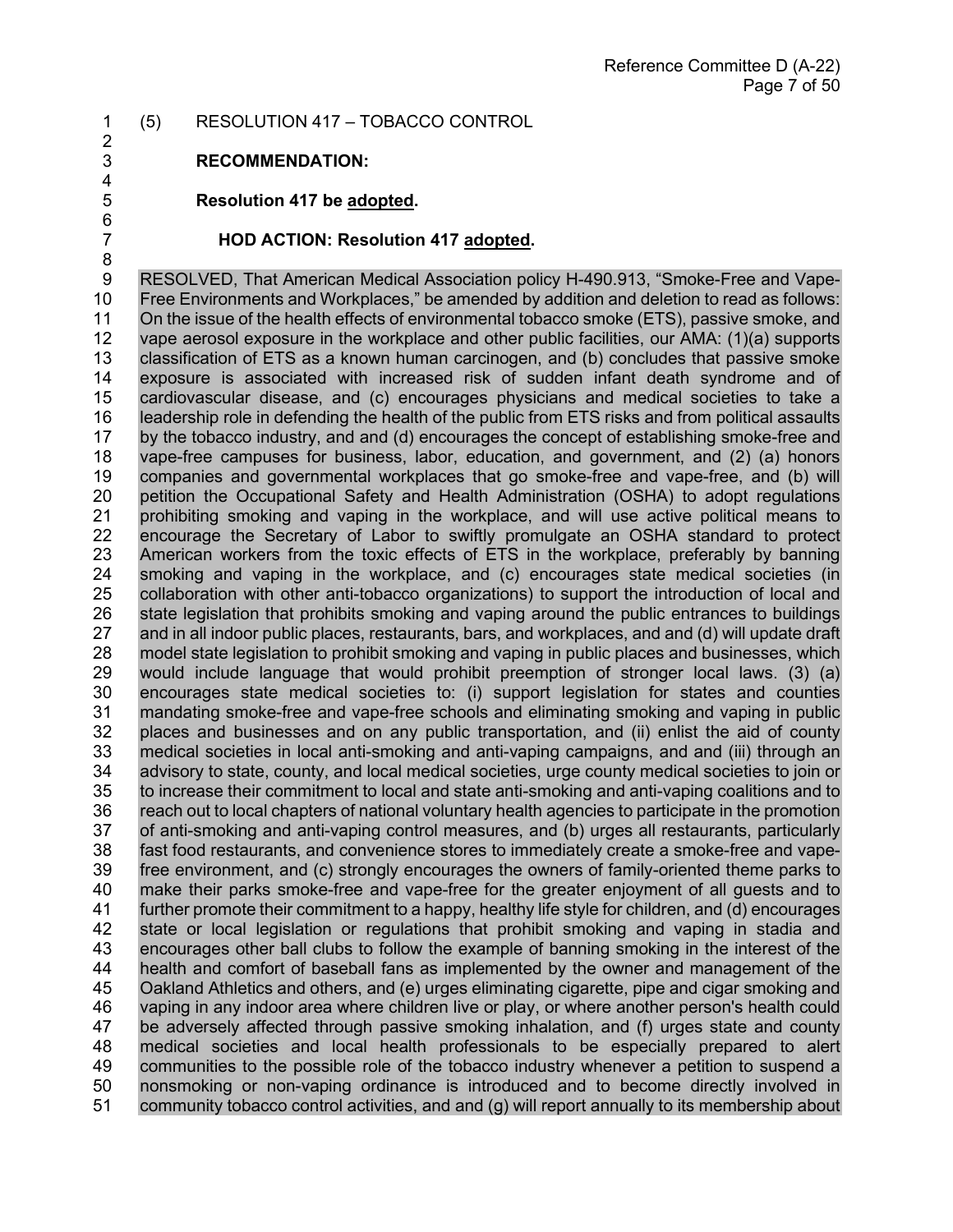1 significant anti-smoking and anti-vaping efforts in the prohibition of smoking and vaping in 2 open and closed stadia, and (4) calls on corporate headquarters of fast-food franchisers to 3 require that one of the standards of operation of such franchises be a no smoking and no<br>4 vaping policy for such restaurants, and endorses the passage of laws, ordinances and vaping policy for such restaurants, and endorses the passage of laws, ordinances and 5 regulations that prohibit smoking and vaping in fast-food restaurants and other entertainment 6 and food outlets that target children in their marketing efforts, and (5) advocates that all 67 American hospitals ban tobacco and supports working toward legislation and policies to American hospitals ban tobacco and supports working toward legislation and policies to 8 promote a ban on smoking, vaping, and use of tobacco products in, or on the campuses of, 9 hospitals, health care institutions, retail health clinics, and educational institutions, including 10 medical schools, and (6) will work with the Department of Defense to explore ways to 11 encourage a smoke-free and vape-free environment in the military through the use of encourage a smoke-free and vape-free environment in the military through the use of mechanisms such as health education, smoking and vaping cessation programs, and the elimination of discounted prices for tobacco products in military resale facilities, and (7) encourages and supports collaborates with local and state medical societies and tobacco control coalitions to work with (a) Native American casino and tribal leadership to voluntarily prohibit smoking and vaping in their casinos, and (b) legislators and the gaming industry to support the prohibition of smoking and vaping in all casinos and gaming venues. (Modify Current HOD Policy)

 Your Reference Committee heard limited testimony that was supportive of this amendment to AMA policy. Therefore, your Reference Committee recommends that Resolution 417 be adopted.

- (6) RESOLUTION 418 LUNG CANCER SCREENING AWARENESS
- **RECOMMENDATION:**
- 

**Resolution 418 be adopted.** 

# **HOD ACTION: Resolution 418 adopted.**

32<br>33 33 RESOLVED, That our American Medical Association empower the American public with 34 Interaction cannosing with knowledge through an education campaign to raise awareness of lung cancer screening with low-dose CT scans in high-risk patients to improve screening rates and decrease the leading cause of cancer death in the United States. (Directive to Take Action)

 Your Reference Committee heard testimony in support of this resolution and the role of lung cancer screening in promoting public health given that lung cancer is the leading cause of cancer death. Your Reference Committee recommends that Resolution 418 be adopted.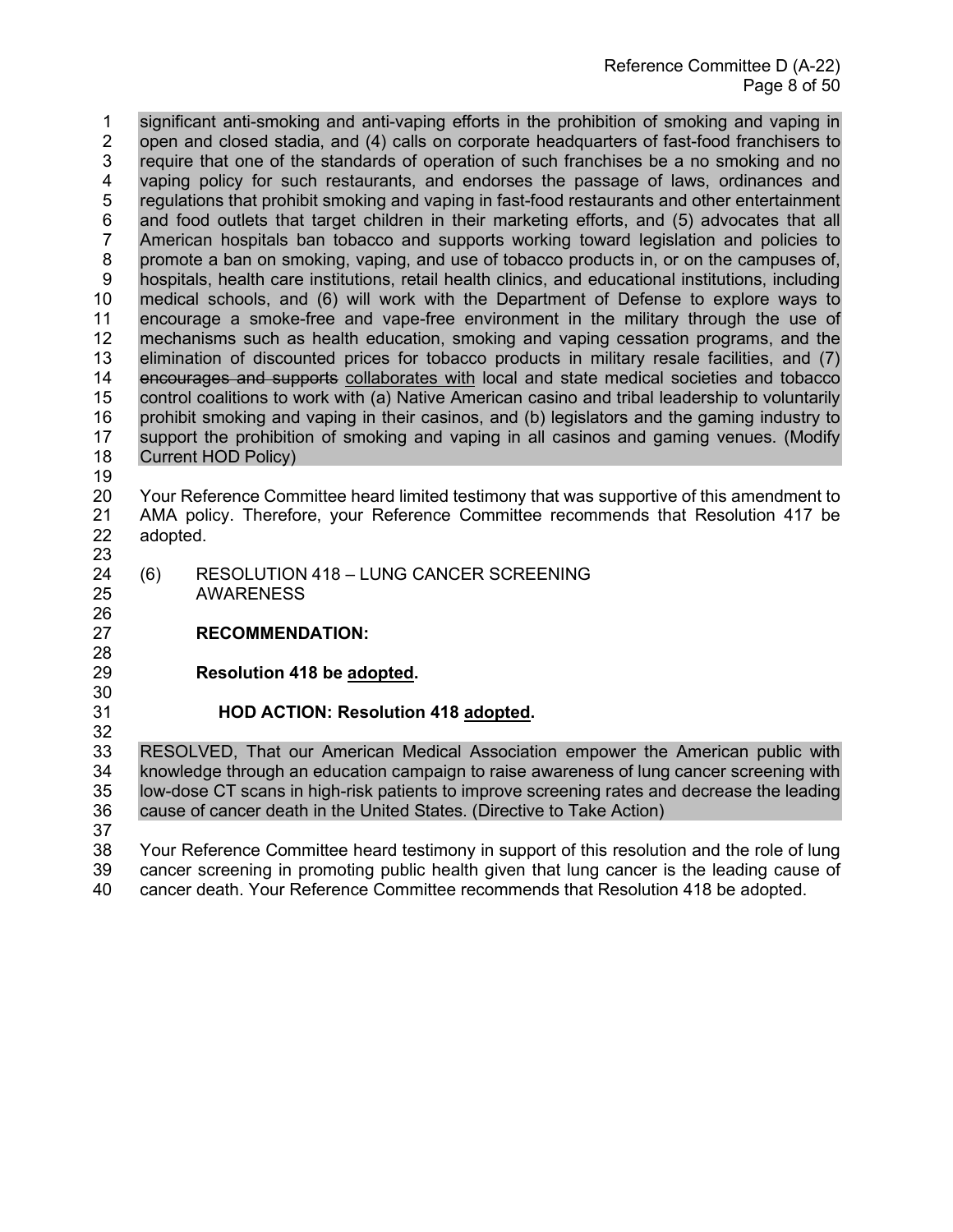#### 1 (7) RESOLUTION 421 – SCREENING FOR HPV-RELATED ANAL CANCER

3

5

# 4 **RECOMMENDATION:**

6 **Resolution 421 be adopted.** 

7

## 8 **HOD ACTION: Resolution 421 adopted.**

 $\frac{9}{10}$ 10 RESOLVED, That our American Medical Association support advocacy efforts to implement 11 screening for anal cancer for high-risk populations (New HOD Policy): and be it further screening for anal cancer for high-risk populations (New HOD Policy); and be it further 12 RESOLVED, That our AMA support national medical specialty organizations and other 13 stakeholders in developing guidelines for interpretation, follow up, and management of anal<br>14 cancer screening results. (New HOD Policy) cancer screening results. (New HOD Policy)

15

16 Your Reference Committee heard testimony in support of Resolution 421. It was noted that<br>17 preventing HPV-related cancers, particularly within populations such as men who have sex 17 preventing HPV-related cancers, particularly within populations such as men who have sex<br>18 with men and HIV-infected patient population, is essential. It was also noted that the U.S. with men and HIV-infected patient population, is essential. It was also noted that the U.S. 19 Preventive Services Task Force should be encouraged to conduct an evidence-based review 20 and establish screening guidelines for anal cancer. Amendments were proffered noting<br>21 various cancers associated with HPV and the need for education on HPV vaccination. Your various cancers associated with HPV and the need for education on HPV vaccination. Your 22 Reference Committee noted that the intent of the resolution was to focus on anal cancers and 23 the offered amendments would broaden the scope. Therefore, your Reference Committee<br>24 recommends that Resolution 421 be adopted. recommends that Resolution 421 be adopted. 25<br>26

- 26 (8) RESOLUTION 424 PHYSICIAN INTERVENTIONS<br>27 ADDRESSING ENVIRONMENTAL HEALTH AND ADDRESSING ENVIRONMENTAL HEALTH AND 28 JUSTICE
- 29<br>30 30 **RECOMMENDATION:**
- 31

33<br>34

35

32 **Resolution 424 be adopted.** 

## 34 **HOD ACTION: Resolution 424 adopted.**

36 RESOLVED, That our American Medical Association amend policy H-135.938, "Global<br>37 Climate Change and Human Health," by addition to read as follows: Our AMA: 1. Supports Climate Change and Human Health," by addition to read as follows: Our AMA: 1. Supports 38 the findings of the Intergovernmental Panel on Climate Change's fourth assessment report 39 and concurs with the scientific consensus that the Earth is undergoing adverse global climate<br>40 change and that anthropogenic contributions are significant. These climate changes will 40 change and that anthropogenic contributions are significant. These climate changes will<br>41 create conditions that affect public health, with disproportionate impacts on vulnerable 41 create conditions that affect public health, with disproportionate impacts on vulnerable 42 populations, including children, the elderly, and the poor. 2. Supports educating the medical 43 community on the potential adverse public health effects of global climate change and<br>44 incorporating the health implications of climate change into the spectrum of medical incorporating the health implications of climate change into the spectrum of medical 45 education, including topics such as population displacement, heat waves and drought, 46 flooding, infectious and vector-borne diseases, and potable water supplies. 3. (a) Recognizes 47 the importance of physician involvement in policymaking at the state, national, and global level<br>48 and supports efforts to search for novel, comprehensive, and economically sensitive and supports efforts to search for novel, comprehensive, and economically sensitive 49 approaches to mitigating climate change to protect the health of the public; and (b) recognizes 50 that whatever the etiology of global climate change, policymakers should work to reduce 51 human contributions to such changes.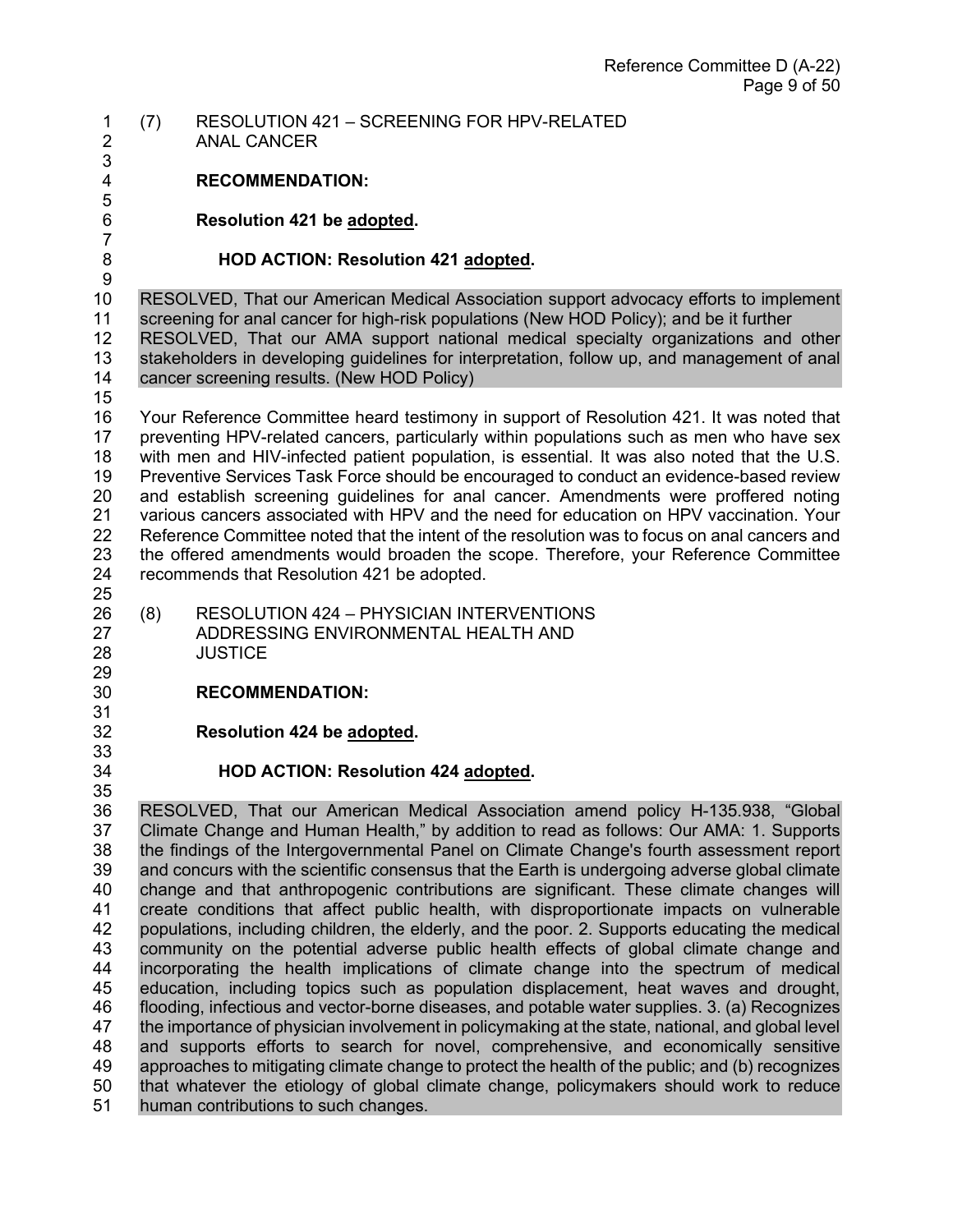1 4. Encourages physicians to assist in educating patients and the public on environmentally 2 sustainable practices, and to serve as role models for promoting environmental sustainability. 3 5. Encourages physicians to work with local and state health departments to strengthen the<br>4 public health infrastructure to ensure that the global health effects of climate change can be public health infrastructure to ensure that the global health effects of climate change can be 5 anticipated and responded to more efficiently, and that the AMA's Center for Public Health 6 Preparedness and Disaster Response assist in this effort. 6. Supports epidemiological,<br>7 translational, clinical and basic science research necessary for evidence-based global climate translational, clinical and basic science research necessary for evidence-based global climate 8 change policy decisions related to health care and treatment. 7. Encourages physicians to 9 assess for environmental determinants of health in patient history-taking and encourages the 10 incorporation of assessment for environmental determinants of health in patient history-taking<br>11 into physician training. (Modify Current HOD Policy) into physician training. (Modify Current HOD Policy)

12

20

22

24

13 Testimony presented was supportive, noting that environmental factors are causing 14 detrimental effects on human health. Encouraging physicians to assess for environmental 15 factors could help improve health outcomes. Therefore, your Reference Committee recommends adoption. 17

18 (9) RESOLUTION 427 – PICTORIAL HEALTH WARNINGS 19 ON ALCOHOLIC BEVERAGES

## 21 **RECOMMENDATION:**

23 **Resolution 427 be adopted.** 

## 25 **HOD ACTION: Resolution 427 adopted.**

26<br>27 RESOLVED, That our AMA amend Policy H-30.940, "AMA Policy Consolidation: Labeling 28 Advertising, and Promotion of Alcoholic Beverages," by addition to read as follows: 29 AMA Policy Consolidation: Labeling Advertising, and Promotion of Alcoholic Beverages H-30 30.940

31 (1.) (a) Supports accurate and appropriate labeling disclosing the alcohol content of all 32 beverages, including so-called "nonalcoholic" beer and other substances as well, including 33 over-the-counter and prescription medications, with removal of "nonalcoholic" from the label<br>34 of any substance containing any alcohol; (b) supports efforts to educate the public and of any substance containing any alcohol; (b) supports efforts to educate the public and 35 consumers about the alcohol content of so-called "nonalcoholic" beverages and other 36 substances, including medications, especially as related to consumption by minors; (c)<br>37 urges the Bureau of Alcohol, Tobacco, Firearms and Explosives (ATF) and other 37 urges the Bureau of Alcohol, Tobacco, Firearms and Explosives (ATF) and other 38 appropriate federal regulatory agencies to continue to reject proposals by the alcoholic 39 beverage industry for authorization to place beneficial health claims for its products on<br>40 container labels; and (d) urges the development of federal legislation to reguire nutrition 40 container labels; and (d) urges the development of federal legislation to require nutritional<br>41 labels on alcoholic beverages in accordance with the Nutritional Labeling and Education labels on alcoholic beverages in accordance with the Nutritional Labeling and Education 42 Act.

43 (2.) (a) Expresses its strong disapproval of any consumption of "nonalcoholic beer" by 44 persons under 21 years of age, which creates an image of drinking alcoholic beverages and

45 thereby may encourage the illegal underaged use of alcohol; (b) recommends that health

46 education labels be used on all alcoholic beverage containers and in all alcoholic beverage

47 advertising (with the messages focusing on the hazards of alcohol consumption by specific

48 population groups especially at risk, such as pregnant women, as well as the dangers of

49 irresponsible use to all sectors of the populace);  $and (c)$  recommends that

- 50 the alcohol beverage industry be encouraged to accurately label all product containers as to
- 51 ingredients, preservatives, and ethanol content (by percent, rather than by proof); and (d)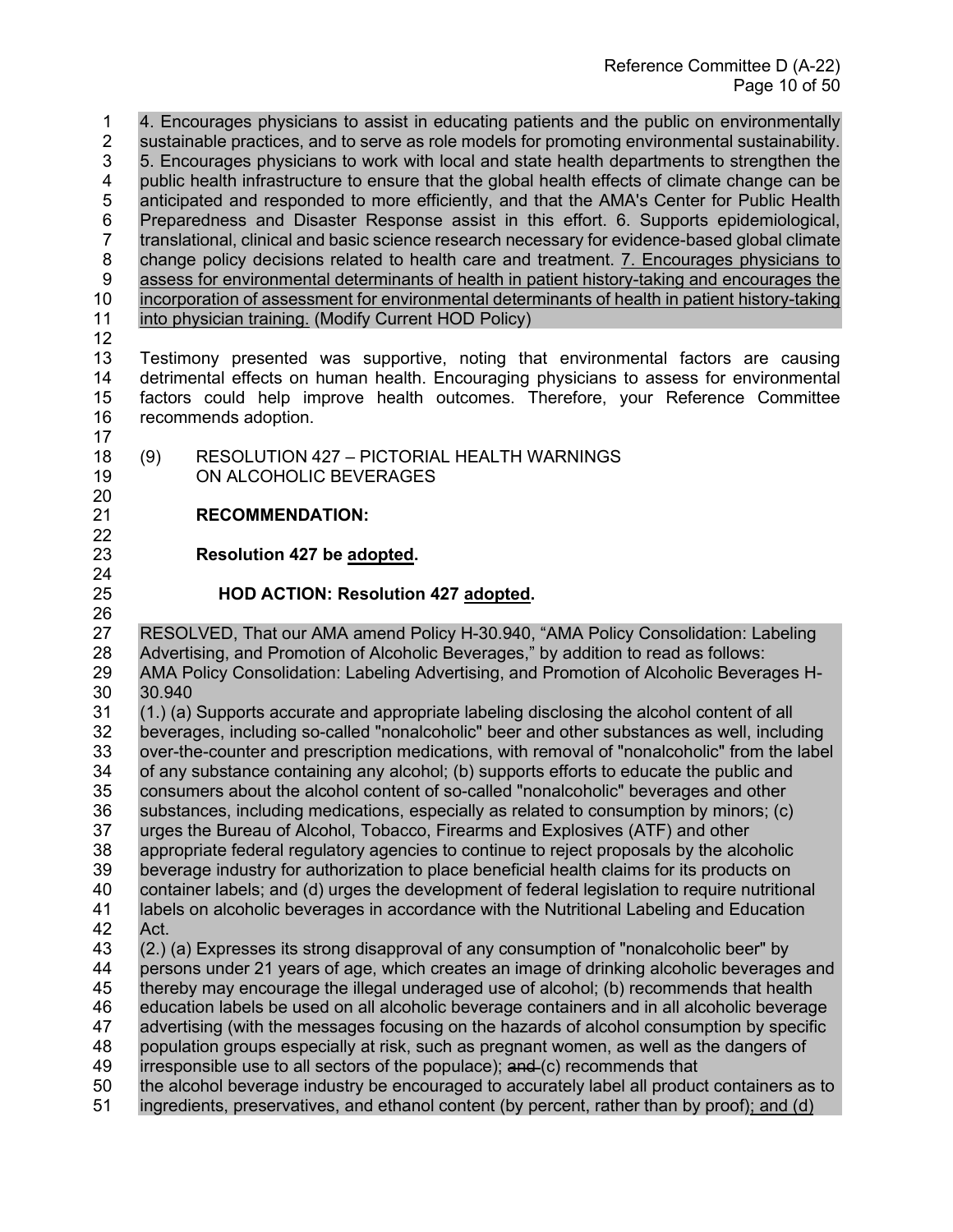| advocates that the alcohol beverage industry be required to include pictorial health warnings<br>1                               |                                                                                 |  |  |
|----------------------------------------------------------------------------------------------------------------------------------|---------------------------------------------------------------------------------|--|--|
| $\mathbf 2$<br>on alcoholic beverages.                                                                                           |                                                                                 |  |  |
| 3<br>(3.) Actively supports and will work for a total statutory prohibition of advertising of all                                |                                                                                 |  |  |
| 4<br>alcoholic beverages except for inside retail or wholesale outlets. Pursuant to that goal, our                               |                                                                                 |  |  |
| 5<br>AMA (a) supports continued research, educational, and promotional activities dealing with                                   |                                                                                 |  |  |
| 6<br>issues of alcohol advertising and health education to provide more definitive evidence on                                   |                                                                                 |  |  |
| $\overline{7}$<br>whether, and in what manner, advertising contributes to alcohol abuse; (b) opposes the use                     |                                                                                 |  |  |
| 8<br>of the radio and television to promote drinking; (c) will work with state and local medical                                 |                                                                                 |  |  |
| $\boldsymbol{9}$<br>societies to support the elimination of advertising of alcoholic beverages from all mass                     |                                                                                 |  |  |
| 10<br>transit systems; (d) urges college and university authorities to bar alcoholic beverage                                    |                                                                                 |  |  |
| 11<br>companies from sponsoring athletic events, music concerts, cultural events, and parties on                                 |                                                                                 |  |  |
| 12<br>school campuses, and from advertising their products or their logo in school publications;                                 |                                                                                 |  |  |
| 13<br>and (e) urges its constituent state associations to support state legislation to bar the                                   |                                                                                 |  |  |
| 14<br>promotion of alcoholic beverage consumption on school campuses and in advertising in                                       |                                                                                 |  |  |
| 15<br>school publications.                                                                                                       |                                                                                 |  |  |
| 16<br>(4.) (a) Urges producers and distributors of alcoholic beverages to discontinue advertising                                |                                                                                 |  |  |
| directed toward youth, such as promotions on high school and college campuses; (b) urges<br>17                                   |                                                                                 |  |  |
| 18<br>advertisers and broadcasters to cooperate in eliminating television program content that                                   |                                                                                 |  |  |
| 19<br>depicts the irresponsible use of alcohol without showing its adverse consequences                                          |                                                                                 |  |  |
| 20<br>(examples of such use include driving after drinking, drinking while pregnant, or drinking to                              |                                                                                 |  |  |
| 21<br>enhance performance or win social acceptance); (c) supports continued warnings against                                     |                                                                                 |  |  |
| 22<br>the irresponsible use of alcohol and challenges the liquor, beer, and wine trade groups to                                 |                                                                                 |  |  |
| 23<br>include in their advertising specific warnings against driving after drinking; and (d)                                     |                                                                                 |  |  |
| 24                                                                                                                               | commends those automobile and alcoholic beverage companies that have advertised |  |  |
| 25<br>against driving while under the influence of alcohol. (Modify Current HOD Policy); and be it                               |                                                                                 |  |  |
| 26<br>further                                                                                                                    |                                                                                 |  |  |
| 27<br>RESOLVED, That our AMA advocate for the implementation of pictorial health warnings on                                     |                                                                                 |  |  |
| 28<br>alcoholic beverages. (Directive to Take Action)                                                                            |                                                                                 |  |  |
| 29                                                                                                                               |                                                                                 |  |  |
| 30<br>Your Reference Committee heard limited, but supportive testimony on this resolution. It was                                |                                                                                 |  |  |
| 31<br>noted that pictorial warnings are ten times more effective at raising awareness than written                               |                                                                                 |  |  |
| 32<br>warnings and would be beneficial for people with low literacy. Therefore, your Reference                                   |                                                                                 |  |  |
| 33<br>Committee recommends that Resolution 427 be adopted.                                                                       |                                                                                 |  |  |
| 34                                                                                                                               |                                                                                 |  |  |
| 35<br>(10)<br>RESOLUTION 428 - AMENDING H-90.968 TO EXPAND                                                                       |                                                                                 |  |  |
| 36<br>POLICY ON MEDICAL CARE OF PERSONS WITH                                                                                     |                                                                                 |  |  |
| 37<br><b>DISABILITIES</b>                                                                                                        |                                                                                 |  |  |
| 38                                                                                                                               |                                                                                 |  |  |
| 39<br><b>RECOMMENDATION:</b>                                                                                                     |                                                                                 |  |  |
| 40                                                                                                                               |                                                                                 |  |  |
| 41<br>Resolution 428 be adopted.                                                                                                 |                                                                                 |  |  |
| 42                                                                                                                               |                                                                                 |  |  |
| 43<br><b>HOD ACTION: Resolution 428 adopted.</b>                                                                                 |                                                                                 |  |  |
| 44                                                                                                                               |                                                                                 |  |  |
| 45<br>RESOLVED, That, in order to address the shared healthcare barriers of people with                                          |                                                                                 |  |  |
|                                                                                                                                  |                                                                                 |  |  |
|                                                                                                                                  |                                                                                 |  |  |
| 46<br>disabilities and the need for curricula in medical education on the care and treatment of people                           |                                                                                 |  |  |
| 47<br>with a range of disabilities, our American Medical Association amend by addition and deletion                              |                                                                                 |  |  |
| 48<br>H-90.968 "Medical Care of Persons with Developmental Disabilities" to include those with a                                 |                                                                                 |  |  |
| 49<br>broad range of disabilities while retaining goals specific to the needs of those with<br>50<br>developmental disabilities: |                                                                                 |  |  |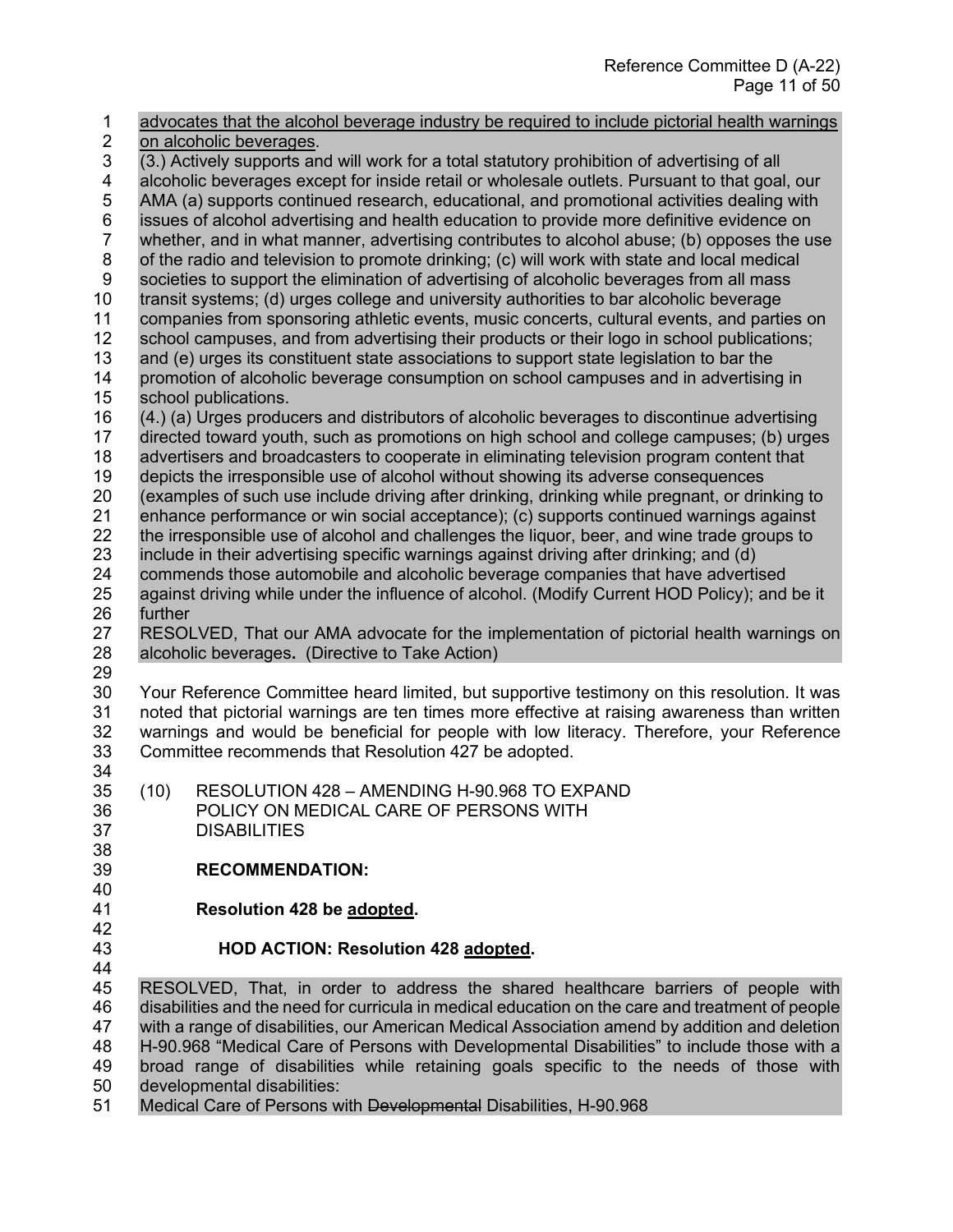1 1. Our AMA encourages: (a) clinicians to learn and appreciate variable presentations of 2 complex functioning profiles in all persons with developmental disabilities including but not 3 limited to physical, sensory, developmental, intellectual, learning, and psychiatric disabilities<br>4 and chronic illnesses; (b) medical schools and graduate medical education programs to and chronic illnesses; (b) medical schools and graduate medical education programs to 5 acknowledge the benefits of education on how aspects in the social model of disability (e.g. 6 ableism) can impact the physical and mental health of persons with <del>Developmental</del><br>7 Bolisabilities; (c) medical schools and graduate medical education programs to acknowledge 7 Ddisabilities; (c) medical schools and graduate medical education programs to acknowledge 8 the benefits of teaching about the nuances of uneven skill sets, often found in the functioning 9 profiles of persons with developmental disabilities, to improve quality in clinical care; (d) 10 education of physicians on how to provide and/or advocate for <del>quality,</del> developmentally<br>11 appropriate and accessible medical, social and living support for patients with developmental appropriate and accessible medical, social and living support for patients with developmental 12 disabilities so as to improve health outcomes; (e) medical schools and residency programs to 13 encourage faculty and trainees to appreciate the opportunities for exploring diagnostic and<br>14 therapeutic challenges while also accruing significant personal rewards when delivering care therapeutic challenges while also accruing significant personal rewards when delivering care 15 with professionalism to persons with profound developmental disabilities and multiple co-16 morbid medical conditions in any setting; (f) medical schools and graduate medical education<br>17 programs to establish and encourage enrollment in elective rotations for medical students and 17 programs to establish and encourage enrollment in elective rotations for medical students and  $\alpha$ )<br>18 residents at health care facilities specializing in care for the <del>developmentally</del> disabled: and  $\alpha$ ) residents at health care facilities specializing in care for the developmentally disabled; and  $(q)$ 19 cooperation among physicians, health & human services professionals, and a wide variety of 20 adults with developmental disabilities to implement priorities and quality improvements for the 21 care of persons with developmental disabilities. care of persons with developmental disabilities. 22 2. Our AMA seeks: (a) legislation to increase the funds available for training physicians in the

23 care of individuals with intellectual disabilities/developmentally disabled individuals, and to 24 increase the reimbursement for the health care of these individuals; and (b) insurance industry 25 and government reimbursement that reflects the true cost of health care of individuals with 26 intellectual disabilities/developmentally disabled individuals intellectual disabilities/developmentally disabled individual 26 intellectual disabilities/developmentally disabled individuals.<br>27 3. Our AMA entreats health care professionals, parents, and

3. Our AMA entreats health care professionals, parents, and others participating in decision-28 making to be guided by the following principles: (a) All people with developmental disabilities, 29 regardless of the degree of their disability, should have access to appropriate and affordable<br>30 medical and dental care throughout their lives; and (b) An individual's medical condition and medical and dental care throughout their lives; and (b) An individual's medical condition and 31 welfare must be the basis of any medical decision. Our AMA advocates for the highest quality 32 medical care for persons with profound developmental disabilities; encourages support for 33 health care facilities whose primary mission is to meet the health care of persons with 33 health care facilities whose primary mission is to meet the health care needs of persons with<br>34 profound developmental disabilities; and informs physicians that when they are presented with profound developmental disabilities; and informs physicians that when they are presented with 35 an opportunity to care for patients with profound developmental disabilities, that there are

36 resources available to them.<br>37 4. Our AMA will continue to v 4. Our AMA will continue to work with medical schools and their accrediting/licensing bodies 38 to encourage disability related competencies/objectives in medical school curricula so that 39 medical professionals are able to effectively communicate with patients and colleagues with<br>40 disabilities, and are able to provide the most clinically competent and compassionate care for 40 disabilities, and are able to provide the most clinically competent and compassionate care for<br>41 patients with disabilities. patients with disabilities.

42 4. Our AMA will collaborate with appropriate stakeholders to create a model general 43 curriculum/objective that (a) incorporates critical disability studies; and (b) includes people<br>44 with disabilities as patient instructors in formal training sessions and preclinical and clinical with disabilities as patient instructors in formal training sessions and preclinical and clinical 45 instruction.

46 5. Our AMA recognizes the importance of managing the health of children and adults with 47 developmental and intellectual disabilities as a part of overall patient care for the entire 48 community.

49 6. Our AMA supports efforts to educate physicians on health management of children and

50 adults with intellectual and developmental disabilities, as well as the consequences of poor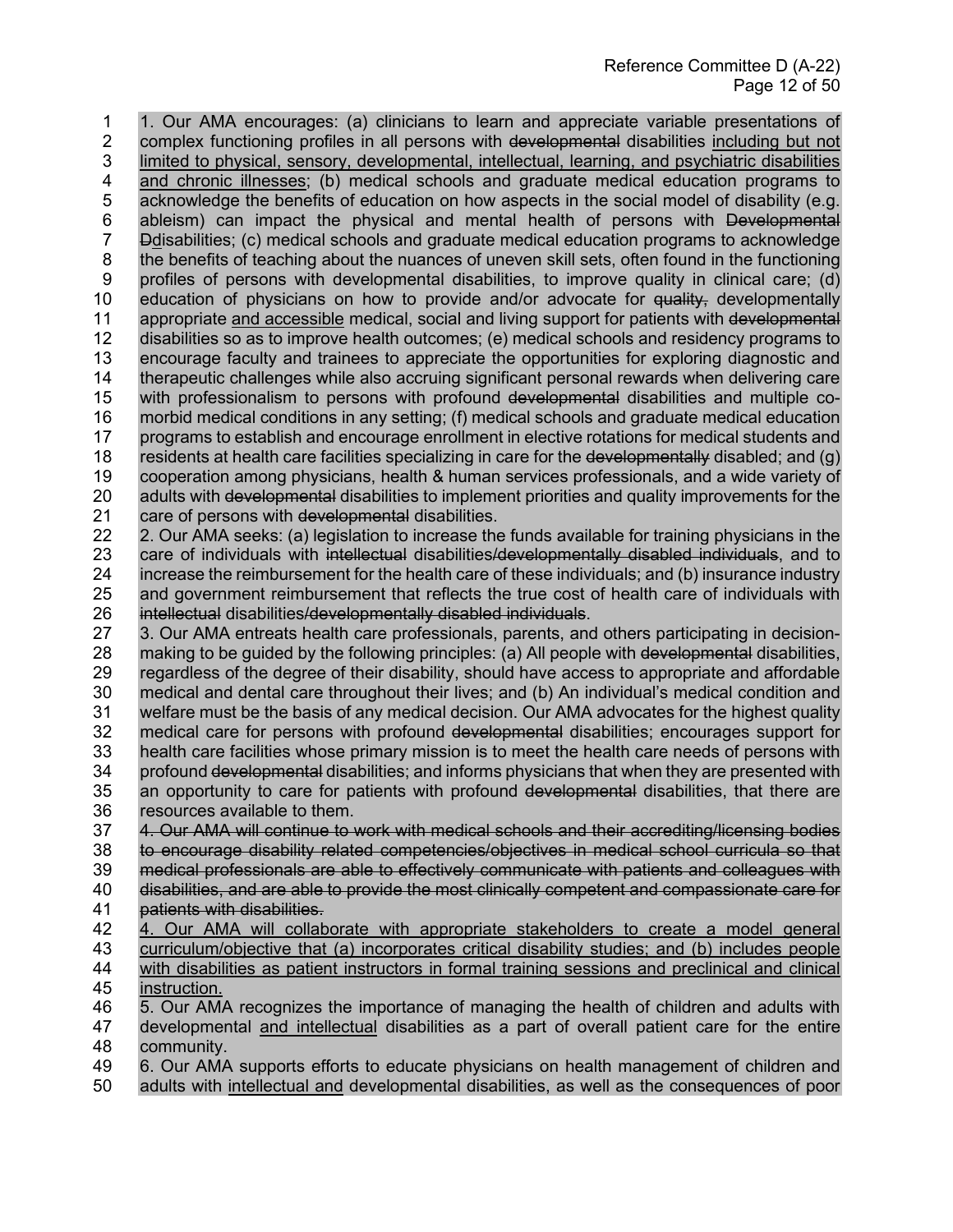1 health management on mental and physical health for people with intellectual and 2 developmental disabilities. 3 7. Our AMA encourages the Liaison Committee on Medical Education, Commission of 4 Osteopathic College Accreditation, and allopathic and osteopathic medical schools to develop 5 and implement a curriculum on the care and treatment of people with a range of 6 developmental disabilities.<br>7 8. Our AMA encourages 7 8. Our AMA encourages the Accreditation Council for Graduate Medical Education and 8 graduate medical education programs to develop and implement curriculum on providing 9 appropriate and comprehensive health care to people with a range of developmental 10 disabilities.<br>11 9. Our AMA 9. Our AMA encourages the Accreditation Council for Continuing Medical Education, specialty boards, and other continuing medical education providers to develop and implement continuing programs that focus on the care and treatment of people with a range of 14 developmental disabilities. 15 10. Our AMA will advocate that the Health Resources and Services Administration include<br>16 persons with intellectual and developmental disabilities (IDD) as a medically underserved persons with intellectual and developmental disabilities (IDD) as a medically underserved population. 11. Specific to people with developmental and intellectual disabilities, a uniquely underserved population, our AMA encourages: (a) medical schools and graduate medical education programs to acknowledge the benefits of teaching about the nuances of uneven skill sets, often found in the functioning profiles of persons with developmental and intellectual disabilities, to improve quality in clinical education; (b) medical schools and graduate medical education programs to establish and encourage enrollment in elective rotations for medical students and residents at health care facilities specializing in care for individuals with developmental and intellectual disabilities; and (c) cooperation among physicians, health and 26 human services professionals, and a wide variety of adults with intellectual and developmental<br>27 disabilities to implement priorities and quality improvements for the care of persons with disabilities to implement priorities and quality improvements for the care of persons with intellectual and developmental disabilities. (Modify Current HOD Policy) Your Reference Committee heard testimony in support of broadening the range of disabilities listed in current AMA policy. It was noted that improving the quality of education in medical schools for those with disabilities is critical. Therefore, your Reference Committee recommends that Resolution 428 be adopted. (11) RESOLUTION 429 – INCREASING AWARENESS AND REDUCING CONSUMPTION OF FOOD AND DRINK OF POOR NUTRITIONAL QUALITY 39<br>40 **RECOMMENDATION: Resolution 429 be adopted.**  43<br>44 **HOD ACTION: Resolution 429 adopted.**  RESOLVED, That our American Medical Association advocate for the end of tax subsidies for advertisements that promote among children the consumption of food and drink of poor nutritional quality, as defined by appropriate nutritional guiding principles (Directive to Take Action); and be it further RESOLVED, That our AMA amend H-150.927, "Strategies to Reduce the Consumption of

Beverages with Added Sweeteners" by addition to read as follows: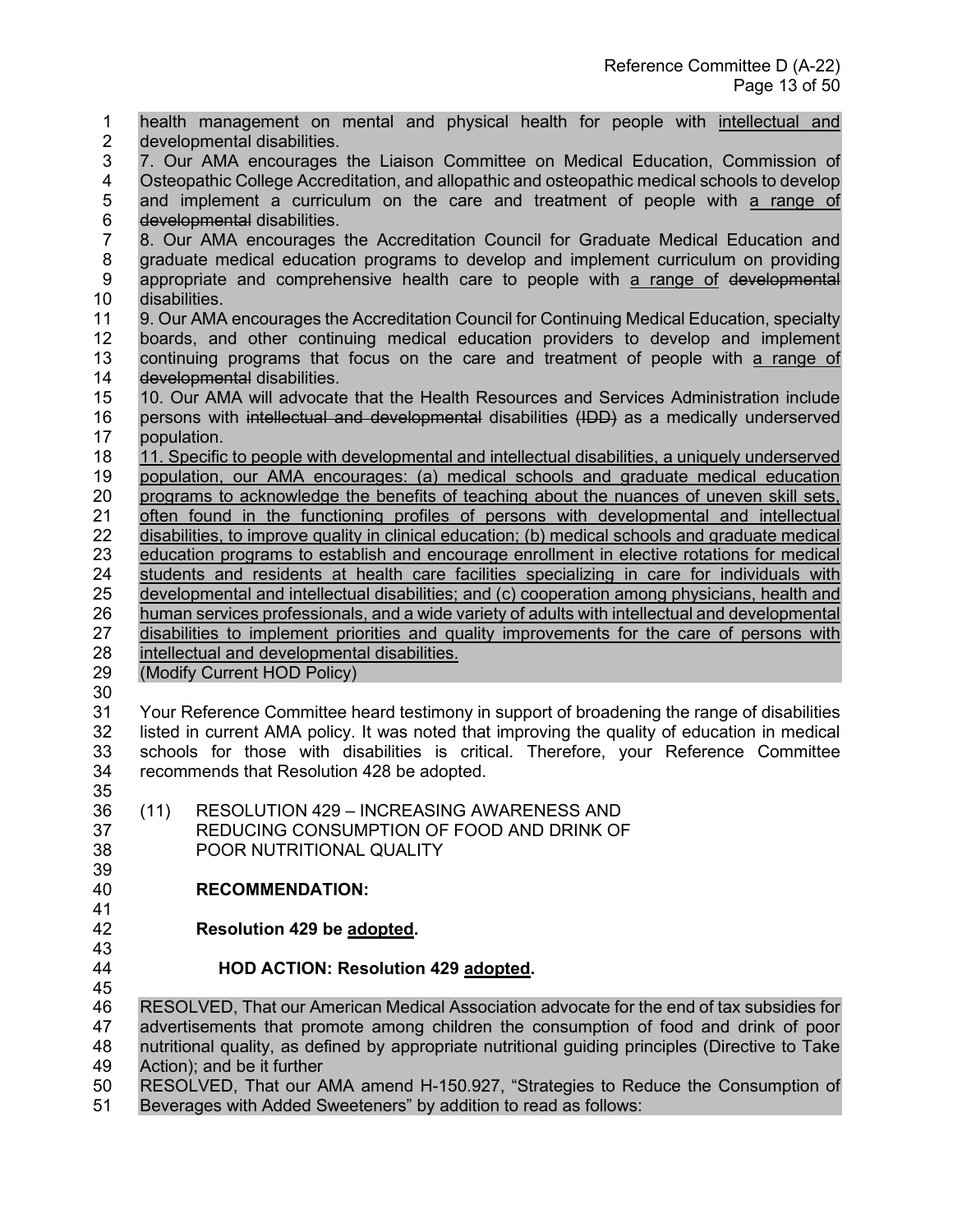1 H-150.927 – STRATEGIES TO REDUCE THE CONSUMPTION OF FOOD AND 2 BEVERAGES WITH ADDED SWEETENERS 3 Our AMA: (1) acknowledges the adverse health impacts of sugar- sweetened beverage (SSB)<br>4 consumption and food products with added sugars, and support evidence-based strategies to 4 consumption and food products with added sugars, and support evidence-based strategies to 5 reduce the consumption of SSBs and food products with added sugars, including but not 6 limited to, excise taxes on SSBs and food products with added sugars, removing options to<br>7 purchase SSBs and food products with added sugars in primary and secondary schools, the purchase SSBs and food products with added sugars in primary and secondary schools, the 8 use of warning labels to inform consumers about the health consequences of SSB 9 consumption and food products with added sugars, and the use of plain packaging; (2) 10 encourages continued research into strategies that may be effective in limiting SSB<br>11 consumption and food products with added sugars, such as controlling portion sizes; limiting 11 consumption and food products with added sugars, such as controlling portion sizes; limiting 12 options to purchase or access SSBs and food products with added sugars in early childcare 13 settings, workplaces, and public venues; restrictions on marketing SSBs and food products 14 with added sugars to children; and changes to the agricultural subsidies system; (3) 15 encourages hospitals and medical facilities to offer healthier beverages, such as water, 16 unflavored milk, coffee, and unsweetened tea, for purchase in place of SSBs and apply calorie 17 counts for beverages in vending machines to be visible next to the price; and (4) encourages<br>18 physicians to (a) counsel their patients about the health consequences of SSB consumption 18 physicians to (a) counsel their patients about the health consequences of SSB consumption 19 and food products with added sugars and replacing SSBs and food products with added 20 sugars with healthier beverage and food choices, as recommended by professional society<br>21 clinical quidelines: and (b) work with local school districts to promote healthy beverage and 21 clinical guidelines; and (b) work with local school districts to promote healthy beverage and 22 food choices for students; and (5) recommends that taxes on food and beverage products 23 with added sugars be enacted in such a way that the economic burden is borne by companies<br>24 and not by individuals and families with limited access to food alternatives; and (6) supports and not by individuals and families with limited access to food alternatives; and (6) supports 25 that any excise taxes are reinvested in community programs promoting health. (Modify 26 Current HOD Policy) 27 28 Your Reference Committee heard limited testimony in favor of this resolution, noting that 29 seventy percent of kids' nutrition is now derived from ultra-processed food. It was also noted<br>30 that advertising heavily informs children's food knowledge, preferences, and consumption that advertising heavily informs children's food knowledge, preferences, and consumption 31 patterns that can lead to excess calorie intake. Therefore, your Reference Committee 32 recommends that Resolution 429 be adopted. 33<br>34 (12) RESOLUTION 432 – RECOGNIZING LONELINESS AS A 35 PUBLIC HEALTH ISSUE 36 37 **RECOMMENDATION:** 38 39 **Resolution 432 be adopted.**  40<br>41 41 **HOD ACTION: Resolution 432 adopted.**  42 43 RESOLVED, That our American Medical Association release a statement identifying 44 loneliness as a public health issue with consequences for physical and mental health 45 (Directive to Take Action;) and be it further 46 RESOLVED, That our AMA support evidence-based efforts to combat loneliness. (New HOD 47 Policy) 48 49 Testimony presented was strongly supportive of this resolution, noting that there is a growing 50 body of research demonstrating a strong link between social isolation and loneliness and

51 adverse health outcomes. The Surgeon General of the United States has noted that loneliness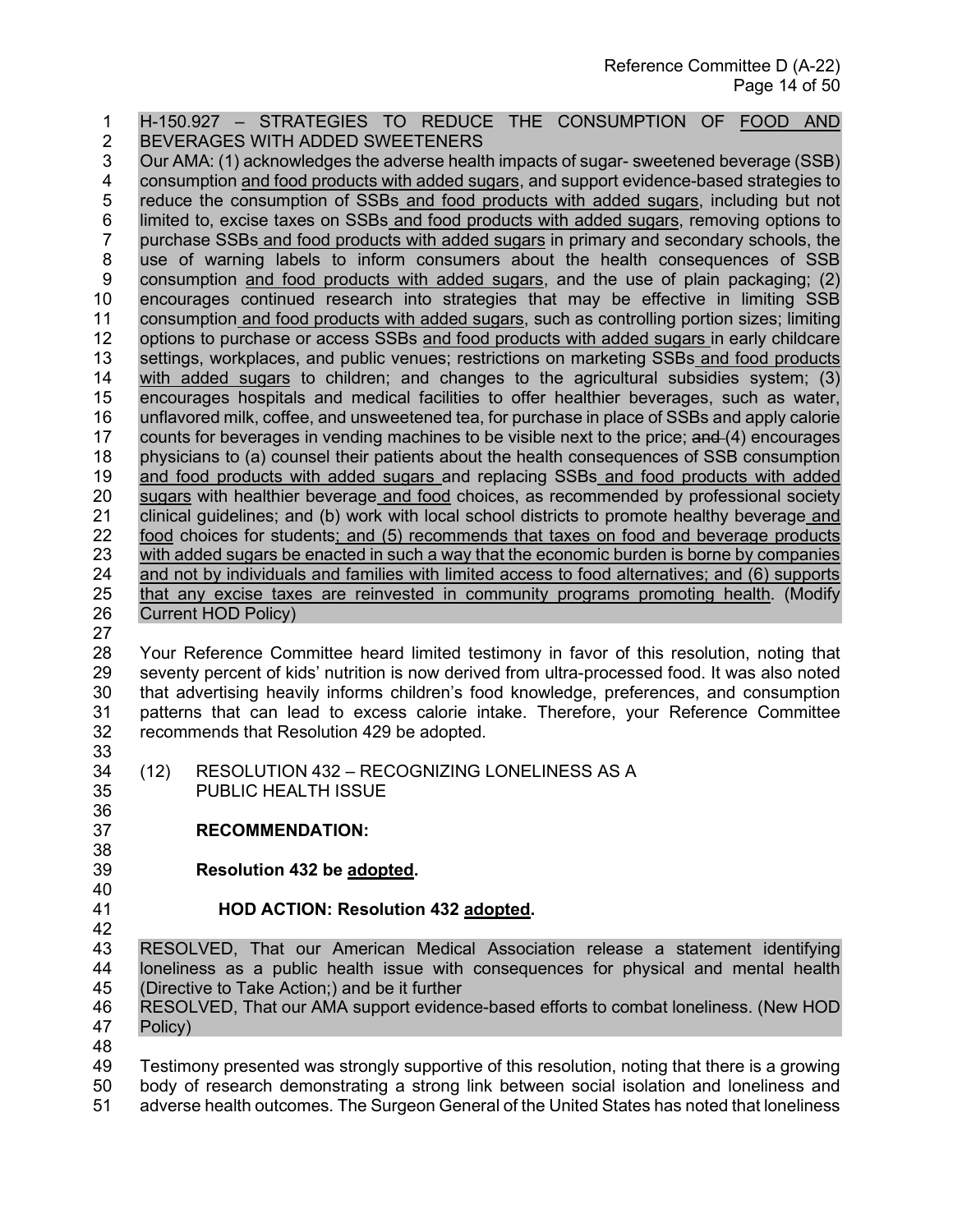1 is a public health concern and is the root cause of a number of epidemics. It was also noted 2 that recognizing loneliness as a public health issue is the best next step in combating 3 loneliness. Your Reference Committee agrees and recommends adoption as amended. 

5 (13) RESOLUTION 433 – SUPPORT FOR DEMOCRACY

#### **RECOMMENDATION:**

6<br>7

**Resolution 433 be adopted.** 

 

## **HOD ACTION: Resolution 433 adopted.**

 RESOLVED, That our American Medical Association unequivocally support the democratic process, wherein representatives are regularly chosen through free and fair elections, as essential for maximizing the health and well-being of all Americans (New HOD Policy); and be it further

 RESOLVED, That our AMA strongly oppose attempts to subvert the democratic process (Directive to Take Action); and be it further

 RESOLVED, That our AMA assert that every candidate for political office and every 20 officeholder in the public trust must support the democratic process and never take steps or 21 support steps or support steps by others to subvert it. (Directive to Take Action)

32<br>33

 Your Reference Committee heard testimony in support of this resolution, noting the importance of having policy in place to speak out in favor of democracy should civil unrest occur in the future. Therefore, your Reference Committee recommends that Resolution 433 be adopted. 

 (14) RESOLUTION 434 – SUPPORT FOR PEDIATRIC SIBLINGS OF CHRONICALLY ILL CHILDREN

## **RECOMMENDATION:**

**Resolution 434 be adopted.** 

## **HOD ACTION: Resolution 434 adopted.**

36<br>37 RESOLVED, That our American Medical Association support programs and resources that improve the mental health, physical health, and social support of pediatric siblings of chronically ill pediatric patients. (Directive to Take Action)

40<br>41

Testimony presented was supportive, stating that it is important to ensure support and resources are provided to family members and siblings of chronically ill pediatric patients, a subset of the population with nuances that deserve to be addressed. Interventions exist that have demonstrated positive outcomes for the children who participated, including improvement in emotional, physical, and self-esteem functioning. Therefore, your Reference Committee recommends adoption.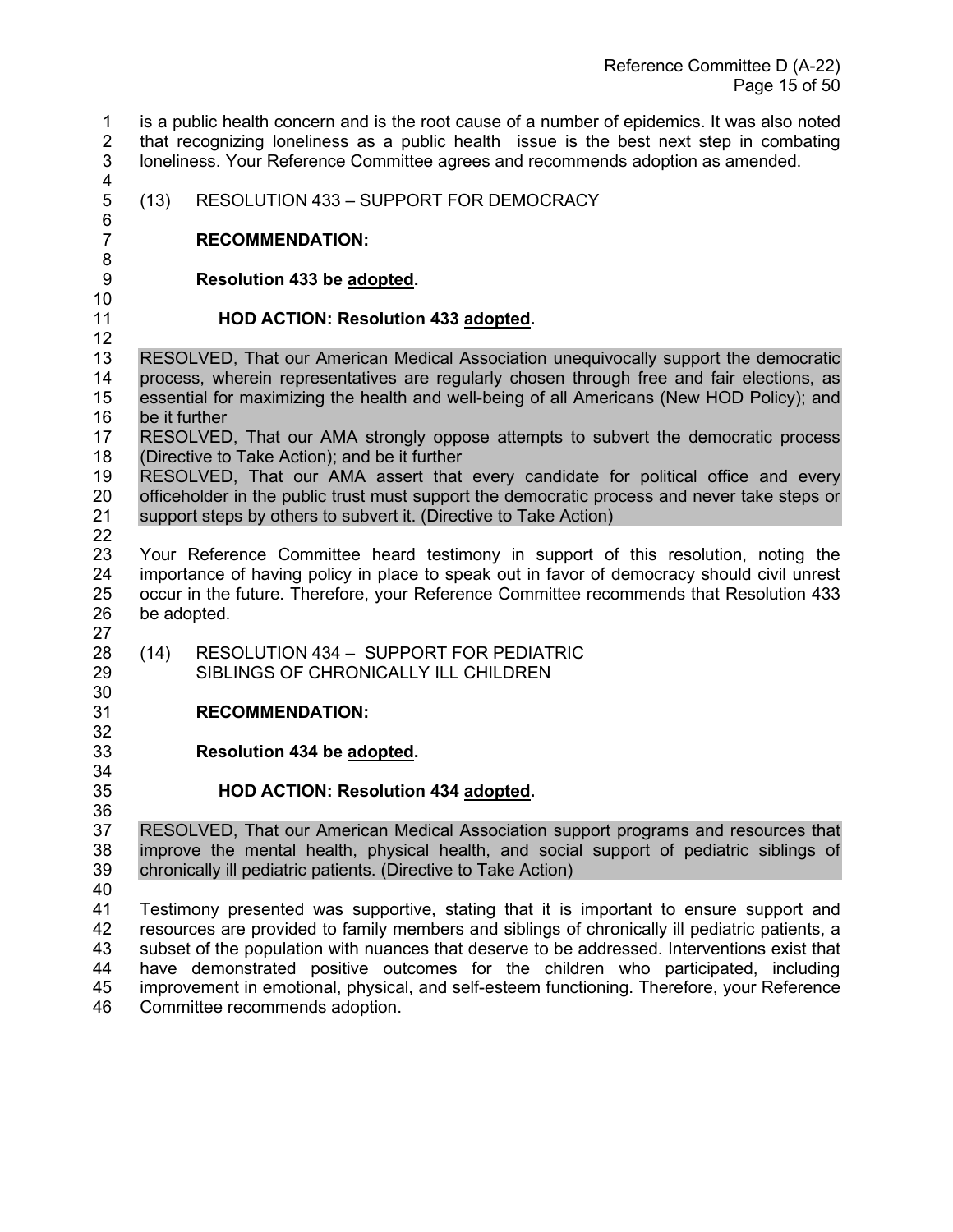1 (15) RESOLUTION 438 – INFORMING PHYSICIANS, HEALTH 2 CARE PROVIDERS, AND THE PUBLIC OF THE HEALTH 3 DANGERS OF FOSSIL-FUEL DERIVED HYDROGEN

#### **RECOMMENDATION:**

#### **Resolution 438 be adopted.**

#### **HOD ACTION: Resolution 438 adopted.**

10<br>11 RESOLVED, That our American Medical Association recognize the health, safety, and climate risks of current methods of producing fossil fuel-derived hydrogen and the dangers of adding hydrogen to natural gas (HP) (New HOD Policy); and be it further

 RESOLVED, That our AMA educate its members, and, to the extent possible, health care professionals and the public, about the health, safety, and climate risks of current methods of producing fossil fuel-derived hydrogen and the dangers of adding hydrogen to natural gas (Directive to Take Action); and be it further

 RESOLVED, That our AMA advocate to appropriate government agencies such as the EPA and the Department of Energy, and federal legislative bodies, regarding the health, safety and 20 climate risks of current methods of producing fossil fuel derived hydrogen and the dangers of 21 adding hydrogen to natural gas. (Directive to Take Action) adding hydrogen to natural gas. (Directive to Take Action)

6<br>7

 Testimony presented on this resolution was limited, but supportive, noting that although the use of hydrogen is a proposed method to reduce carbon emissions, much of the currently available hydrogen is derived from fossil fuels, which contributes to climate change. It was 26 also noted that the use of hydrogen technologies directly contributes to climate change by<br>27 increasing methane leakage due to increased pipeline corrosion. Therefore, your Reference increasing methane leakage due to increased pipeline corrosion. Therefore, your Reference Committee recommends adoption.

- 29<br>30
- (16) RESOLUTION 439 INFORMING PHYSICIANS, HEALTH CARE PROVIDERS, AND THE PUBLIC THAT COOKING WITH A GAS STOVE INCREASES HOUSEHOLD AIR POLLUTION AND THE RISK OF CHILDHOOD ASTHMA
- **RECOMMENDATION:**
- **Resolution 439 be adopted.**
- 

## **HOD ACTION: Resolution 439 adopted.**

40<br>41 RESOLVED, That our American Medical Association recognize the association between the use of gas stoves, indoor nitrogen dioxide levels and asthma (New HOD Policy); and be it further

 RESOLVED, That our AMA inform its members and, to the extent possible, health care providers, the public, and relevant organizations that use of a gas stove increases household air pollution and the risk of childhood asthma and asthma severity; which can be mitigated by reducing the use of the gas cooking stove, using adequate ventilation, and/or using an

 appropriate air filter (Directive to Take Action); and be it further RESOLVED, That our AMA advocate for innovative programs to assist with mitigation of cost to encourage the transition from gas stoves to electric stoves in an equitable manner.

(Directive to Take Action)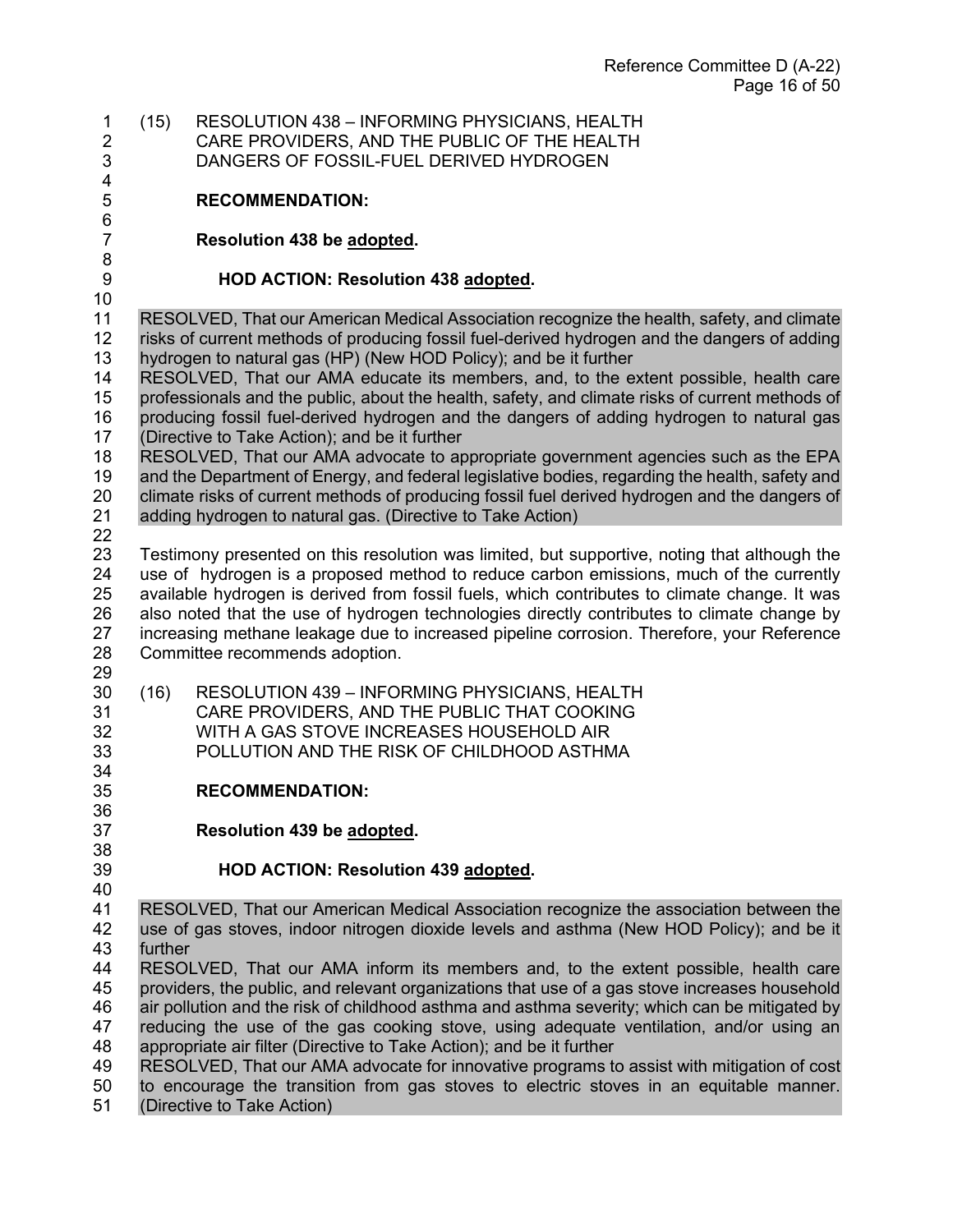1 Testimony presented was supportive of Resolution 439, noting the increases in nitrogen 2 oxides in household air due to the use of gas stoves are well documented as is increased 3 asthma among chlidren living in the home. It was also noted that asthma disproportionately<br>4 burdens communities of color and economically disadvantaged populations. Some concerns 4 burdens communities of color and economically disadvantaged populations. Some concerns 5 were raised about the power grid in some communities not being able to support a move to 6 electric appliances. Your Reference Committee notes that this resolution does not mandate 7 a transition to electric stoves, but calls for advocacy for innovative programs to assist with 8 mitigation to encourage the transition from gas stoves to electric stoves. Therefore, your 9 Reference Committee recommends adoption.

- 10
- (17) RESOLUTION 442 OPPOSING THE CENSORSHIP OF 12 SEXUALITY AND GENDER IDENTITY DISCUSSIONS IN 13 PUBLIC SCHOOLS
- 14
- 15 **RECOMMENDATION:**
- 16

18

17 **Resolution 442 be adopted.** 

## 19 **HOD ACTION: Resolution 442 adopted.**

20<br>21 RESOLVED, That our AMA opposes censorship of LGBTQIA+ topics and opposes any 22 policies that limit discussion or restrict mention of sexuality, sexual orientation, and gender 23 identity in schools or educational curricula; and be it further

24 RESOLVED, That our AMA will support policies that ensure an inclusive, well-rounded 25 educational environment free from censorship of discussions surrounding sexual orientation, 26 sexuality, and gender identity in public schools.

27

 Your Reference Committee heard testimony that was in support of this resolution. It was noted that children are marginalized and shamed and are at increased risk of dying by suicide due to bullying based on sexual orientation and gender identify. Therefore, your Reference Committee recommends that Resolution 442 be adopted.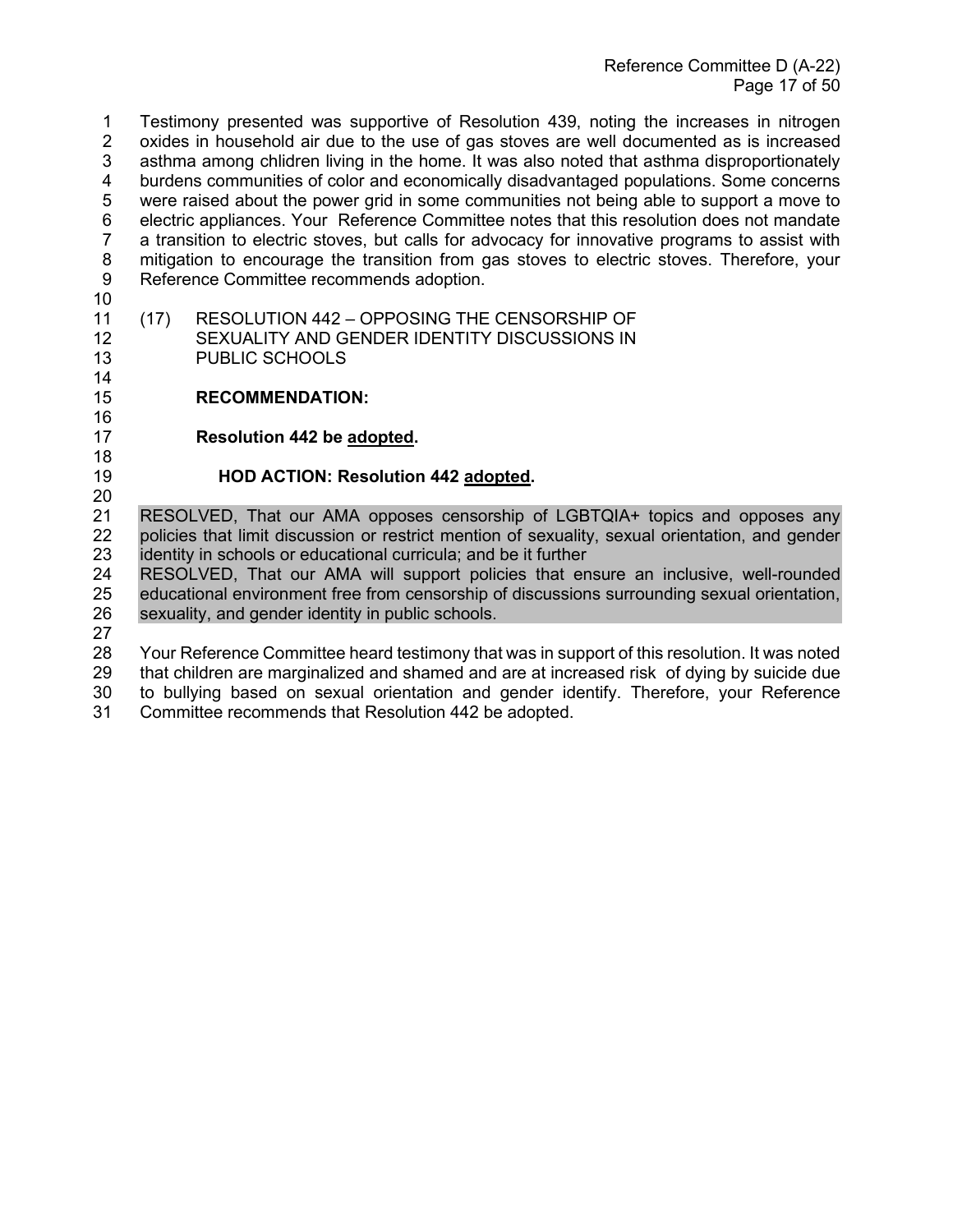| 1                                                        |      | <b>RECOMMENDED FOR ADOPTION AS AMENDED</b>                                                                                                                                                                                                                                                                                                                                                                                                                                                                                            |
|----------------------------------------------------------|------|---------------------------------------------------------------------------------------------------------------------------------------------------------------------------------------------------------------------------------------------------------------------------------------------------------------------------------------------------------------------------------------------------------------------------------------------------------------------------------------------------------------------------------------|
| $\overline{c}$<br>$\mathsf 3$<br>4                       | (18) | RESOLUTION 401 - AIR QUALITY AND THE<br>PROTECTION OF CITIZEN HEALTH                                                                                                                                                                                                                                                                                                                                                                                                                                                                  |
| 5<br>6<br>$\overline{7}$                                 |      | <b>RECOMMENDATION A:</b>                                                                                                                                                                                                                                                                                                                                                                                                                                                                                                              |
| 8<br>$\boldsymbol{9}$<br>10                              |      | That the first Resolve of Resolution 401 be amended by<br>addition and deletion to read as follows:                                                                                                                                                                                                                                                                                                                                                                                                                                   |
| 11<br>12<br>13<br>14<br>15<br>16<br>17<br>18<br>19<br>20 |      | <b>RESOLVED, That our American Medical Association</b><br>review the support the Environmental Protection<br>Agency's guidelines proposal, under the Clean Air Act<br>to for monitoring regulate the air quality for heavy<br>metals and other air toxins which is emitted from<br>smokestacks <sub>3</sub> The risk of dispersion through are and<br>soil should be taking into consideredation, particularly<br>for the risks to citizens people living downwind of<br>smokestacks (Directive to Take Action); and be it<br>further |
| 21<br>22<br>23                                           |      | <b>RECOMMENDATION B:</b>                                                                                                                                                                                                                                                                                                                                                                                                                                                                                                              |
| 24<br>25<br>26                                           |      | That the second Resolve of Resolution 401 be amended<br>by addition and deletion to read as follows:                                                                                                                                                                                                                                                                                                                                                                                                                                  |
| 27<br>28<br>29<br>30<br>31<br>32<br>33<br>34             |      | RESOLVED, That our AMA urge the EPA to develop a<br>report based on a review of the EPA's-finalize updated<br>mercury, cadmium, and air toxic regulations guidelines<br>for monitoring air quality emitted from power plants and<br>other industrial sources, smokestacks ensuring that<br>recommendations to protect the public's health are<br>enforceable included in the report. (Directive to Take<br>Action)                                                                                                                    |
| 35<br>36                                                 |      | <b>RECOMMENDATION C:</b>                                                                                                                                                                                                                                                                                                                                                                                                                                                                                                              |
| 37<br>38<br>39                                           |      | Resolution 401 be adopted as amended.                                                                                                                                                                                                                                                                                                                                                                                                                                                                                                 |
| 40<br>41                                                 |      | HOD ACTION: Resolution 401 adopted as amended.                                                                                                                                                                                                                                                                                                                                                                                                                                                                                        |
| 42<br>43<br>44<br>45                                     |      | RESOLVED, That our American Medical Association review the Environmental Protection<br>Agency's guidelines for monitoring the air quality which is emitted from smokestacks, taking<br>into consideration the risks to citizens living downwind of smokestacks (Directive to Take<br>Action); and be it further                                                                                                                                                                                                                       |
| 46<br>47<br>48                                           |      | RESOLVED, That our AMA develop a report based on a review of the EPA's guidelines for<br>monitoring air quality emitted from smokestacks ensuring that recommendations to protect<br>the public's health are included in the report. (Directive to Take Action)                                                                                                                                                                                                                                                                       |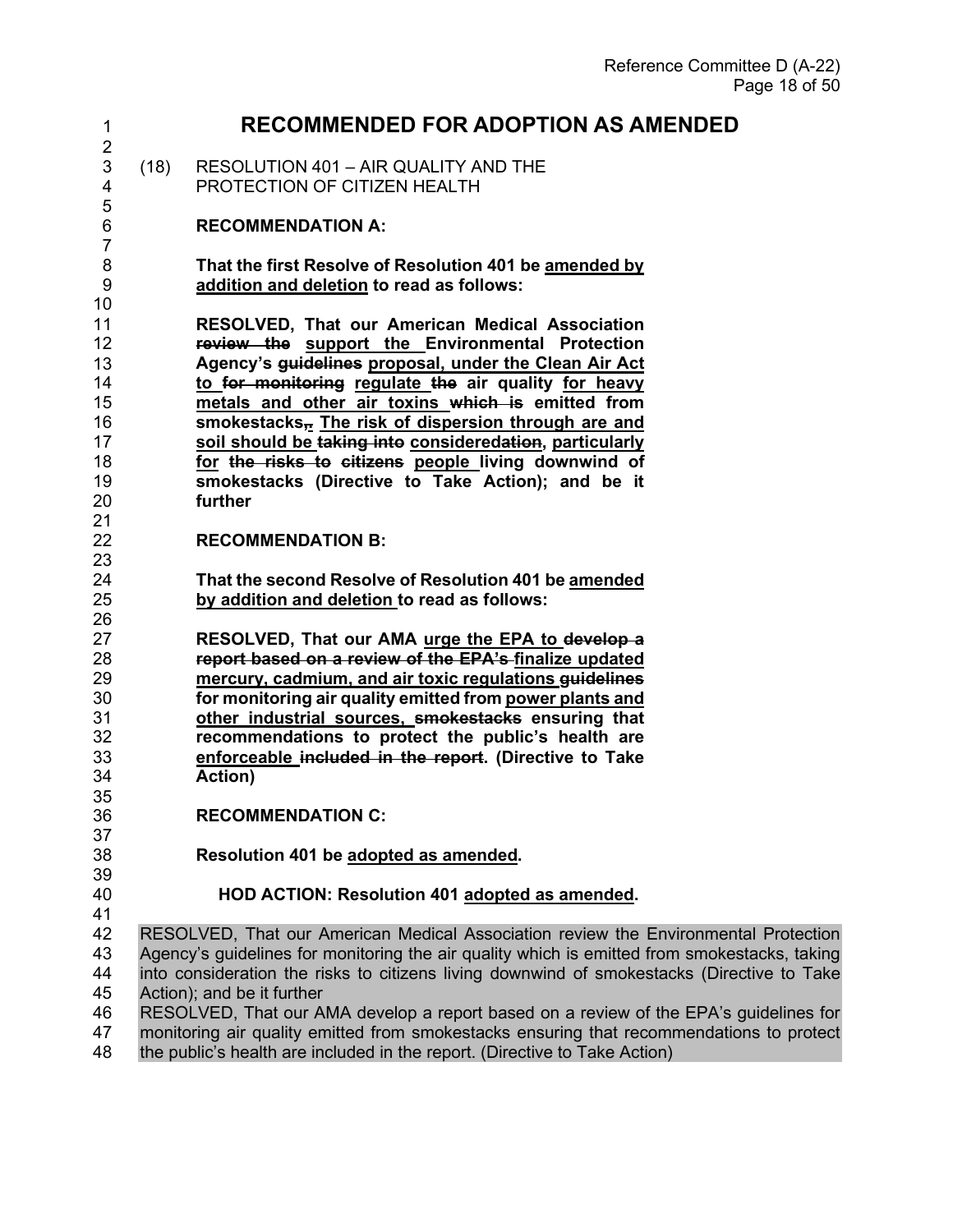1 Your Reference Committee heard testimony in support of this resolution. It was stated that 2 industrial impacts on the environment have repeatedly been proven to predispose or worsen 3 certain health conditions and that regulation can improve health. It was also noted better air<br>4 auality will improve child health outcomes. Amendments were provided to strengthen the quality will improve child health outcomes. Amendments were provided to strengthen the 5 resolution and specifically address enforcement. Your Reference Committee agrees with 6 these suggestions, which help clarify the EPA's role, and recommends that Resolution 401 be adopted as amended.

 9 (19) RESOLUTION 403 – ADDRESSING MATERNAL 10 DISCRIMINATION AND SUPPORT FOR FLEXIBLE<br>11 FAMILY LEAVE FAMILY LEAVE 

#### **RECOMMENDATION A:**

- **That the first Resolve of Resolution 403 be amended by addition and deletion to read as follows:**
- **RESOLVED, That our American Medical Association encourage key stakeholders to implement policies and programs that help protect against maternal parental discrimination and promote work-life integration for physician parents, which should encompass prenatal parental care, equal parental leave for birthing and non- birthing parents, and flexibility for childcare (Directive to Take Action)**
- 26<br>27 **RECOMMENDATION B:**
- **Resolution 403 be adopted as amended.**
- **RECOMMENDATION C:**

- 32<br>33 **That the title of Resolution 403 be changed to read as**  follows:
- **ADDRESSING PARENTAL DISCRIMINATION AND SUPPORT FOR FLEXIBLE FAMILY LEAVE**
- **HOD ACTION: Resolution 403 adopted as amended** with a change in title.
- **ADDRESSING PARENTAL DISCRIMINATION AND SUPPORT FOR FLEXIBLE FAMILY LEAVE**
- RESOLVED, That our American Medical Association encourage key stakeholders to implement policies and programs that help protect against maternal discrimination and 47 promote work-life integration for physician parents, which should encompass prenatal care,<br>48 parental leave, and flexibility for childcare (Directive to Take Action): and be it further parental leave, and flexibility for childcare (Directive to Take Action); and be it further RESOLVED, That our AMA urge key stakeholders to include physicians and frontline workers in legislation that provides protections and considerations for paid parental leave for issues of health and childcare. (Directive to Take Action)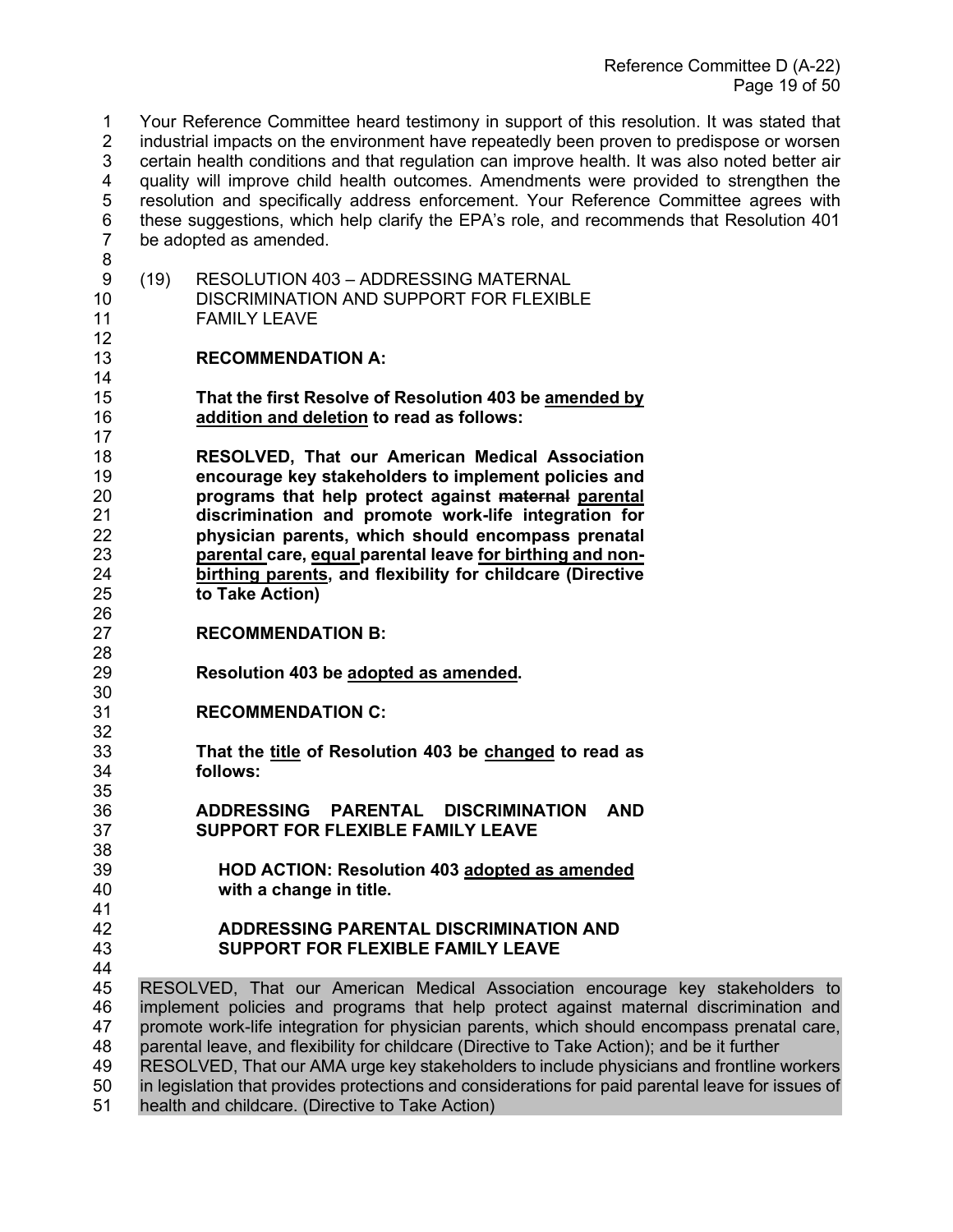1 Your Reference Committee heard overwhelming testimony in support of addressing parental 2 discrimination, with amendments proffered to make the language more inclusive of a broader 3 range of parental roles. This is a pressing issue for a significant portion of physicians who do<br>4 not have access to paid leave and who are forced to choose between their career and their not have access to paid leave and who are forced to choose between their career and their 5 family, which has been a particular concern during the COVID-19 pandemic. Parental 6 discrimination is associated with higher rates of self-reported burnout and this resolution will 7 benefit the social and mental well-being of physicians and their families. Therefore, your 8 Reference Committee recommends that Resolution 403 be adopted as amended. 9

- 10 (20) RESOLUTION 404 WEAPONS IN CORRECTIONAL<br>11 THEALTHCARE SETTINGS
	- **HEALTHCARE SETTINGS**

## 13 **RECOMMENDATION A:**

- 15 **That the second Resolve of Resolution 404 be amended**  16 **by addition and deletion to read as follows:**
- 18 **RESOLVED, That our AMA study work with appropriate**  19 **stakeholders and to make evidence-based** 20 **recommendations regarding the presence of weapons**  21 **in correctional healthcare facilities. (Directive to Take**  22 **Action)**

## **RECOMMENDATION B:**

- 26 **Resolution 404 be adopted as amended.**
- 27

23<br>24

25

12

14

17

## 28 **HOD ACTION: Resolution 404 adopted as amended.**

29<br>30 RESOLVED, That our American Medical Association advocate that physicians not be required 31 to carry or use weapons in correctional facilities where they provide clinical care (Directive to 32 Take Action); and be it further<br>33 RESOLVED. That our AMA s

33 RESOLVED, That our AMA study and make recommendations regarding the presence of 34 verapons in correctional healthcare facilities. (Directive to Take Action) weapons in correctional healthcare facilities. (Directive to Take Action)

35 Your Reference Committee heard testimony in support of Resolution 404. Testimony noted that new policies require correctional staff, including physicians, to carry less-lethal weapons such as pepper spray and rapid rotation batons; and such policy interferes with the physician-39 patient relationship. It was also noted that physicians must have a choice in whether they<br>40 carry weapons. Testimony was presented against referral for study due to the lack of data 40 carry weapons. Testimony was presented against referral for study due to the lack of data<br>41 available on the presence of weapons in correctional health care facilities. Your Reference available on the presence of weapons in correctional health care facilities. Your Reference Committee agreed with this sentiment noting that it is best to work with appropriate stakeholders who understand the risks and benefits of physicians carrying weapons in correctional facilities. Therefore, your Reference Committee recommends Resolution 404 be adopted as amended.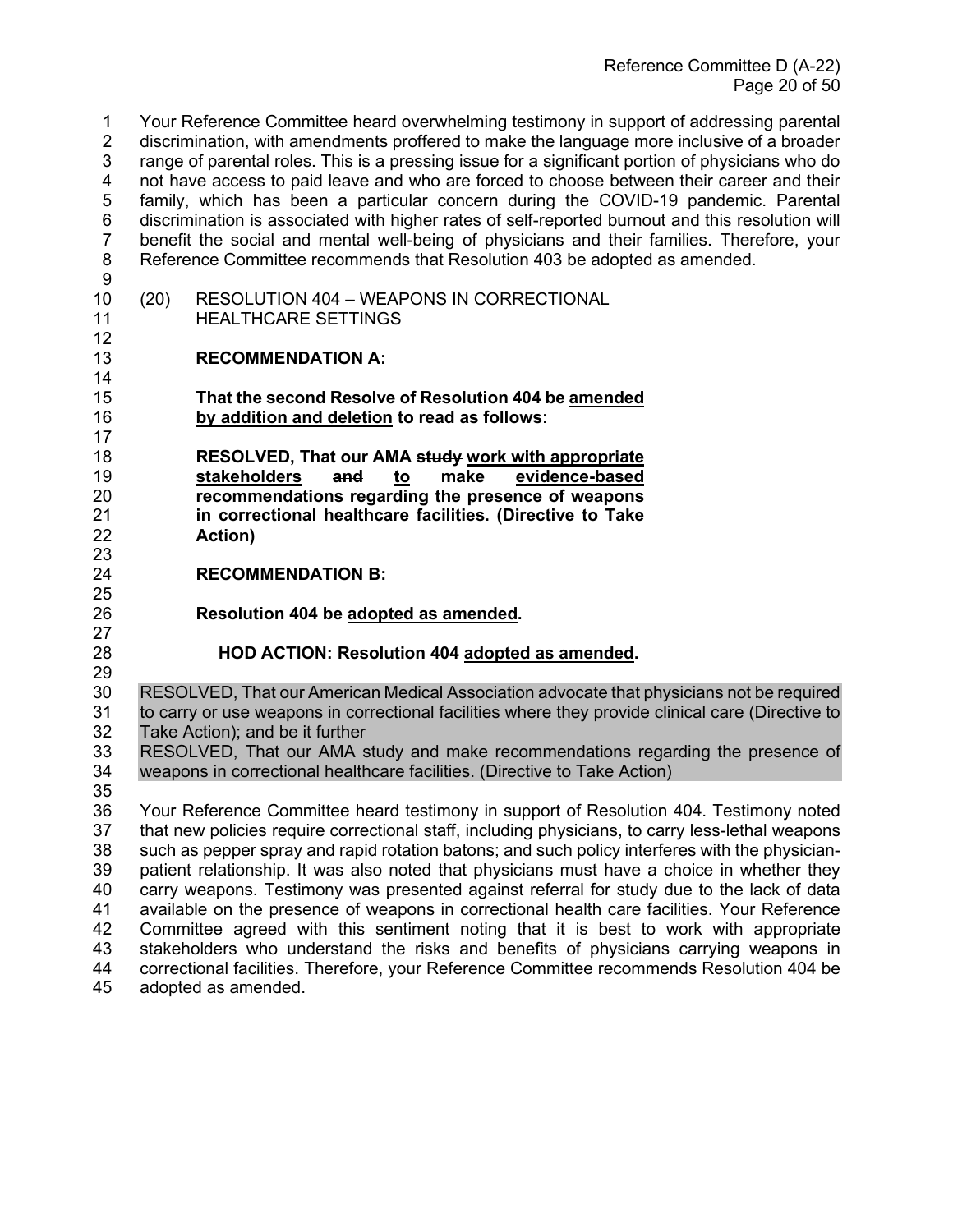- 1 (21) RESOLUTION 405 UNIVERSAL CHILDCARE AND 2 PRESCHOOL **RECOMMENDATION A: Resolution 405 be amended by addition to read as follows: RESOLVED, That our American Medical Association advocate for universal access to high-quality and affordable child-directed and play-based childcare and preschool. (Directive to Take Action) RECOMMENDATION B: Resolution 405 be adopted as amended.**   $\frac{17}{18}$  **HOD ACTION: Resolution 405 adopted as amended.**  20 RESOLVED, That our American Medical Association advocate for universal access to high-<br>21 auality and affordable childcare and preschool. (Directive to Take Action) quality and affordable childcare and preschool. (Directive to Take Action) Your Reference Committee heard overwhelming testimony in support of this resolution, emphasizing the importance of high-quality care and its ability to close the academic achievement gap, as well as providing economic benefits to parents able to engage in the labor force. Enrollment in preschool or high-quality childcare directly and indirectly improves children's health outcomes. Universal preschool or high-quality childcare is also an issue of equity. Enabling children from all socioeconomic backgrounds to access early childhood education that will prepare them for success is an important step towards disrupting cycles of poverty. An amendment was suggested to add "child-directed and play-based" childcare and preschool, which is a type of early childhood education where children are given the autonomy 32 to choose activities based on their current interests. Your Reference Committee agrees with 33 this addition and therefore, recommends that Resolution 405 be adopted as amended. this addition and therefore, recommends that Resolution 405 be adopted as amended. (22) RESOLUTION 406 – COVID-19 PREVENTIVE MEASURES FOR CORRECTIONAL FACILITIES: AMA POLICY POSITION 38<br>39 **RECOMMENDATION A: That the first Resolve of Resolution 406 be amended by addition and deletion to read as follows:** 43<br>44 **RESOLVED, That our American Medical Association advocate for all employees working in a correctional**
- **facility or detention center to be up to date with vaccinations against COVID-19, unless there is a valid medical contraindication/religious exception (Directive to Take Action)**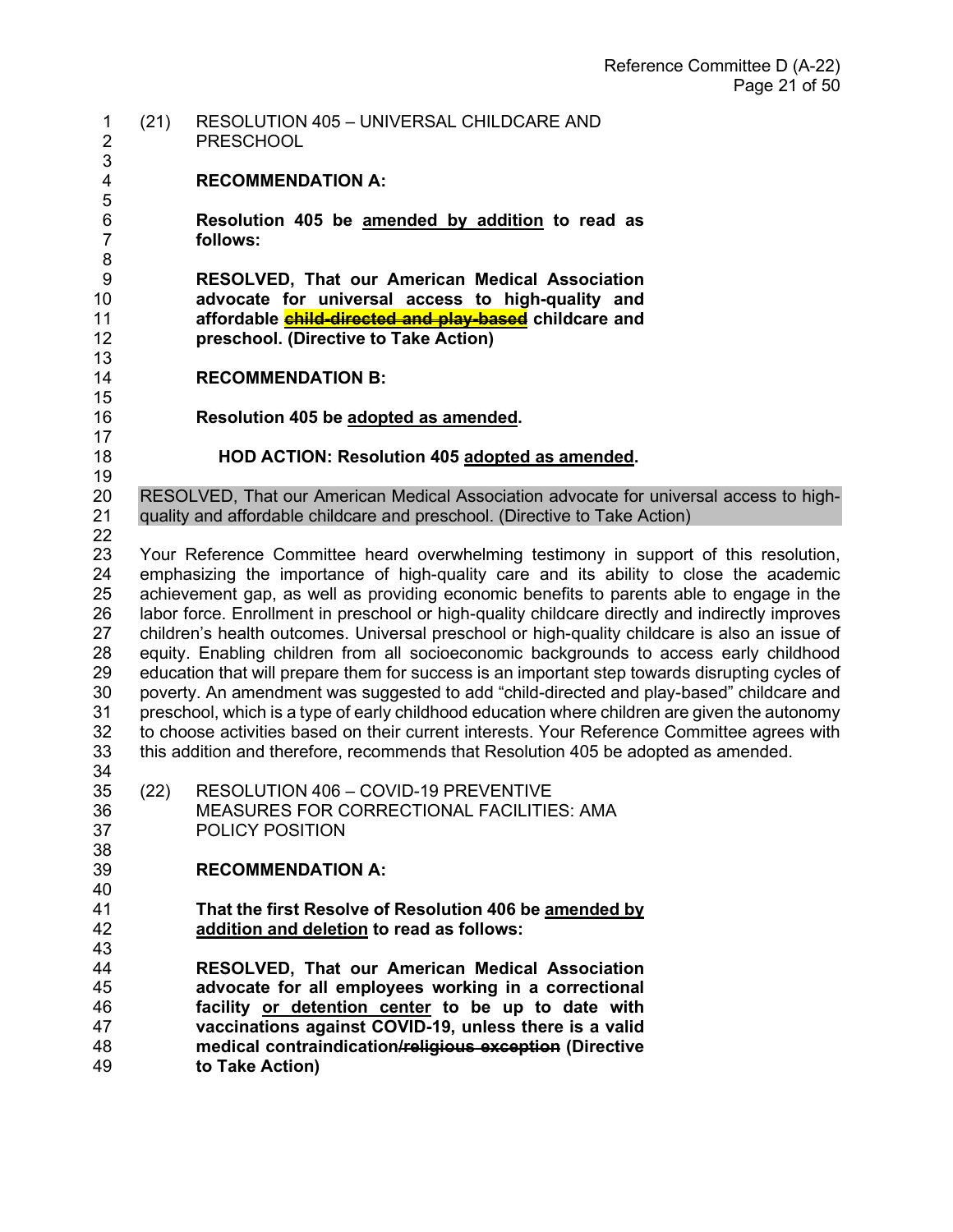#### **RECOMMENDATION B:**

**That the second Resolve of Resolution 406 be amended by addition to read as follows:**

**RESOLVED, That our AMA advocate for all employees working in a correctional facility or detention center, not up to date with vaccination for COVID-19 to be COVID rapid tested each time they enter a correctional facility or detention center, as consistent with Centers for Disease Control and Prevention (CDC) or local public health guidelines (Directive to Take Action); and be it**  further 

- **RECOMMENDATION C:**
- **That the third Resolve of Resolution 406 be amended by addition and deletion to read as follows:**
- **RESOLVED, That our AMA advocate for correctional**  facility or detention center policies that require non- **employed, non-residents (e.g. visitors, contractors, etc.) to either show evidence of being up to date for COVID-19 vaccines or show proof of a negative COVID test completed within 24 hours prior to each when they enter entry into a correctional facility or detention center as consistent with CDC or local public health guidelines, at no cost to the visitor; (Directive to Take Action); and be it further**
- **RECOMMENDATION D:**
- **That the fourth Resolve of Resolution 406 be amended by addition and deletion to read as follows:**

 **RESOLVED, That our AMA advocate that all people inside a correctional facility or detention center wear an appropriate mask at all times, except while eating or drinking or at a safe (6 ft.) distance from anyone else if local transmission rate is above low risk as determined by the CDC Centers for Disease Control and Prevention (Directive to Take Action); and be it further**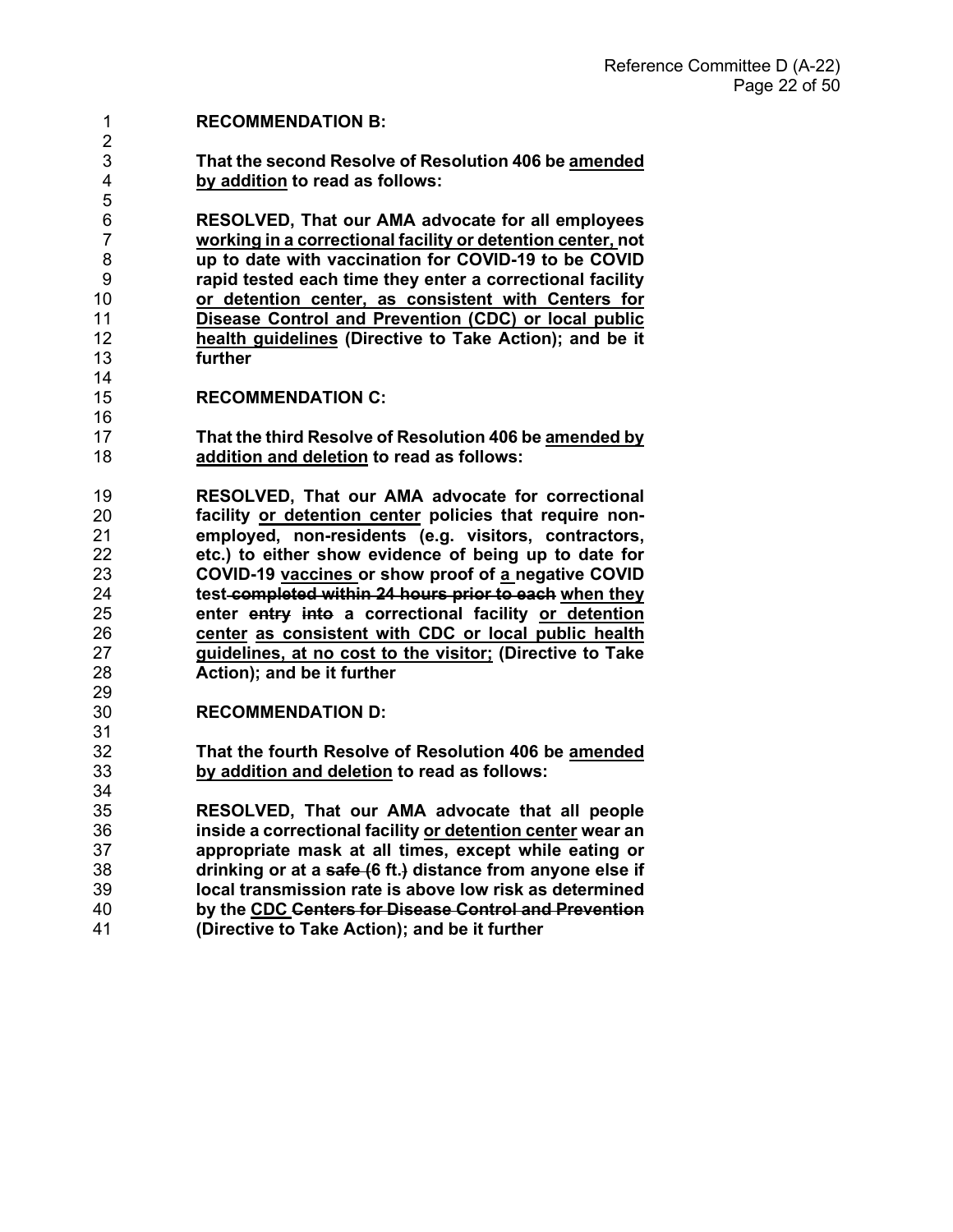| 1<br>$\overline{2}$                 | <b>RECOMMENDATION E:</b>                                                                                                                                                                                                                                                                  |
|-------------------------------------|-------------------------------------------------------------------------------------------------------------------------------------------------------------------------------------------------------------------------------------------------------------------------------------------|
| 3<br>4<br>5                         | That the fifth Resolve of Resolution 406 be amended by<br>addition and deletion to read as follows:                                                                                                                                                                                       |
| 6<br>$\overline{7}$<br>8<br>9<br>10 | RESOLVED, That our AMA advocate that correctional<br>facilities or detention centers be able to request and<br>receive all necessary funding for the above endemic<br>COVID-19 vaccination and testing, according to CDC or<br>local public health guidelines. (Directive to Take Action) |
| 11<br>12<br>13                      | <b>RECOMMENDATION F:</b>                                                                                                                                                                                                                                                                  |
| 14<br>15                            | Resolution 406 be adopted as amended.                                                                                                                                                                                                                                                     |
| 16<br>17                            | <b>RECOMMENDATION G:</b>                                                                                                                                                                                                                                                                  |
| 18<br>19<br>20                      | That the title of Resolution 406 be changed to read as<br>follows:                                                                                                                                                                                                                        |
| 21<br>22<br>23                      | <b>COVID-19</b><br><b>PREVENTIVE</b><br><b>MEASURES</b><br><b>FOR</b><br>CORRECTIONAL FACILITIES AND<br><b>DETENTION</b><br><b>CENTERS</b>                                                                                                                                                |
| 24<br>25<br>26<br>27                | <b>HOD ACTION: Resolution 406 adopted as amended</b><br>with a change in title.                                                                                                                                                                                                           |
| 28<br>29<br>30<br>31                | <b>COVID-19 PREVENTIVE MEASURES FOR</b><br><b>CORRECTIONAL FACILITIES AND DETENTION-</b><br><b>CENTERS</b>                                                                                                                                                                                |
| 32                                  | RESOLVED, That our American Medical Association advocate for all employees working in a                                                                                                                                                                                                   |
| 33                                  | correctional facility to be up to date with vaccinations against COVID-19, unless there is a                                                                                                                                                                                              |
| 34                                  | valid medical contraindication/religious exception (Directive to Take Action); and be it further                                                                                                                                                                                          |
| 35                                  | RESOLVED, That our AMA advocate for all employees not up to date with vaccination for                                                                                                                                                                                                     |
| 36                                  | COVID-19 to be COVID rapid tested each time they enter a correctional facility (Directive to                                                                                                                                                                                              |
| 37                                  | Take Action); and be it further                                                                                                                                                                                                                                                           |
| 38<br>39                            | RESOLVED, That our AMA advocate for correctional facility policies that require non-<br>employed, non-residents (e.g. visitors, contractors, etc.) to either show evidence of being up                                                                                                    |
| 40                                  | to date for COVID-19 or show proof of negative COVID test completed within 24 hours prior                                                                                                                                                                                                 |
| 41                                  | to each entry into a correctional facility (Directive to Take Action); and be it further                                                                                                                                                                                                  |
| 42                                  | RESOLVED, That our AMA advocate that all people inside a correctional facility wear an                                                                                                                                                                                                    |
| 43                                  | appropriate mask at all times, except while eating or drinking or at a safe (6 ft.) distance from                                                                                                                                                                                         |
| 44                                  | anyone else if local transmission rate is above low risk as determined by the Centers for                                                                                                                                                                                                 |
| 45                                  | Disease Control and Prevention (Directive to Take Action); and be it further                                                                                                                                                                                                              |
| 46<br>47<br>48                      | RESOLVED, That our AMA advocate that correctional facilities be able to request and receive<br>all necessary funding for the above endemic COVID-19 vaccination and testing. (Directive to<br>Take Action)                                                                                |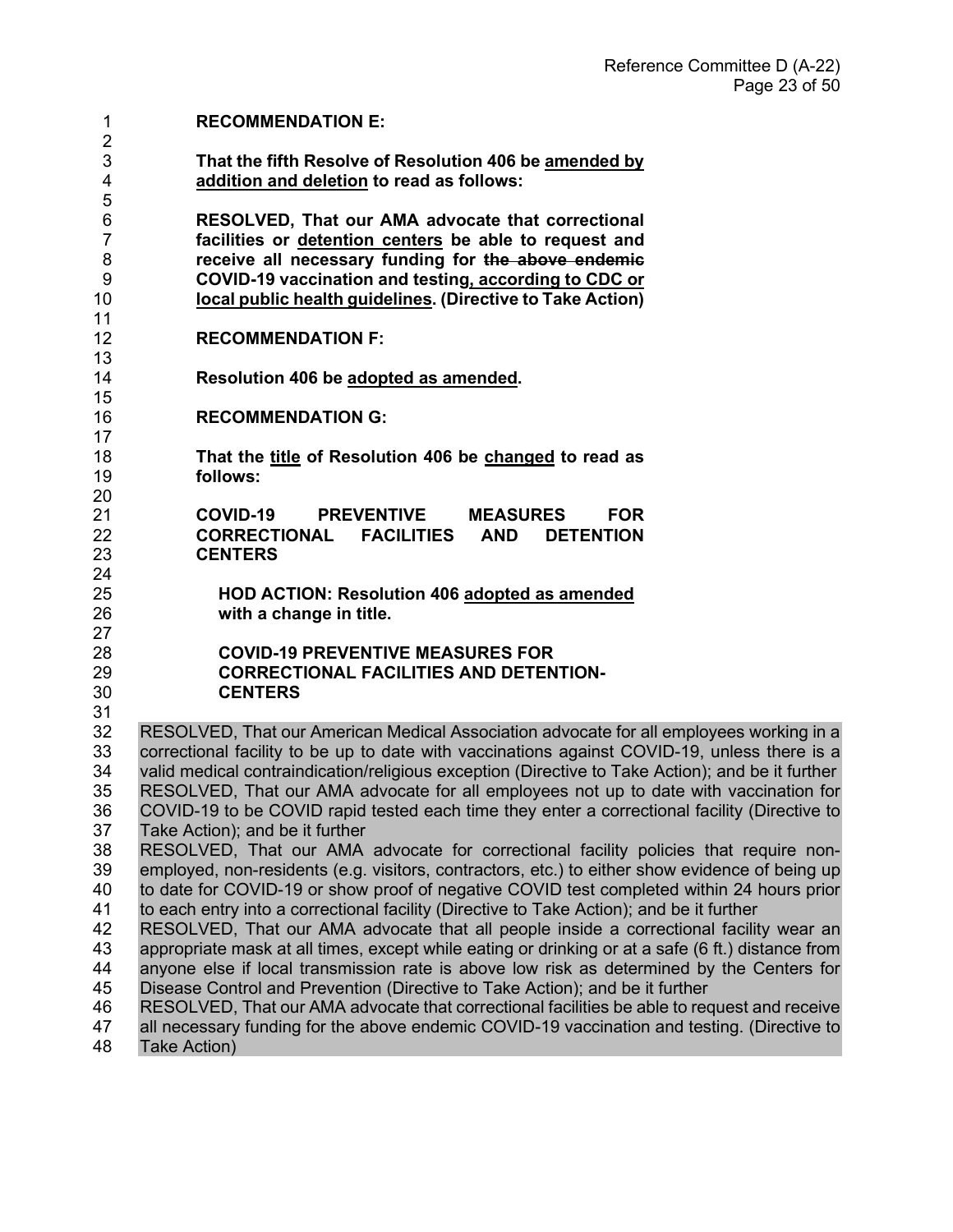1 Your Reference Committee heard testimony in support of Resolution 406. It was noted 2 aggregate settings may house persons at increased risk for disease morbidity and mortality 3 from COVID-19 illness. An amendment was proffered to remove the mention of religious 4 exemptions noting that it is contradictory to existing AMA policy. Another amendment 5 suggested adding detention centers, in addition to correctional facilities. Your Reference 6 Committee agreed with these suggested amendments. Testimony raised concern about required testing of visitors, which may increase inequities and make it more difficult for families 8 to visit their loved ones. Therefore, your Reference Committee recommends Resolution 406 9 be adopted as amended. The title has been changed to reflect the inclusion of detention centers.

.

- (23) RESOLUTION 407 STUDY OF BEST PRACTICES FOR ACUTE CARE OF PATIENTS IN THE CUSTODY OF LAW ENFORCEMENT OR CORRECTIONS
- **RECOMMENDATION A:**
- **Resolution 407 be amended by addition and deletion to read as follows:**
- **RESOLVED, That our American Medical Association study best practices for interactions between hospitals, other acute care facilities, clinicians, and members of law enforcement or correctional agencies to ensure that patients in custody of such law enforcement or correctional agencies (including patients without decision-making capacity), their surrogates, and the health care providers clinicians caring for them are provided the autonomy and privacy protections afforded to them by law and in concordance with professional ethical standards and report its findings to the AMA House of Delegates by the 2023 Annual Meeting. (Directive to Take Action)**
- **RECOMMENDATION B:**
- **Resolution 407 be adopted as amended.**
- 

# **HOD ACTION: Resolution 407 adopted as amended.**

40<br>41 RESOLVED, That our American Medical Association study best practices for interactions between hospitals, clinicians, and members of law enforcement or correctional agencies to ensure that patients in custody of such law enforcement or correctional agencies (including patients without decision-making capacity), their surrogates, and the health care providers caring for them are provided the autonomy and privacy protections afforded to them by law and in concordance with professional ethical standards and report its findings to the AMA House of Delegates by the 2023 Annual Meeting. (Directive to Take Action)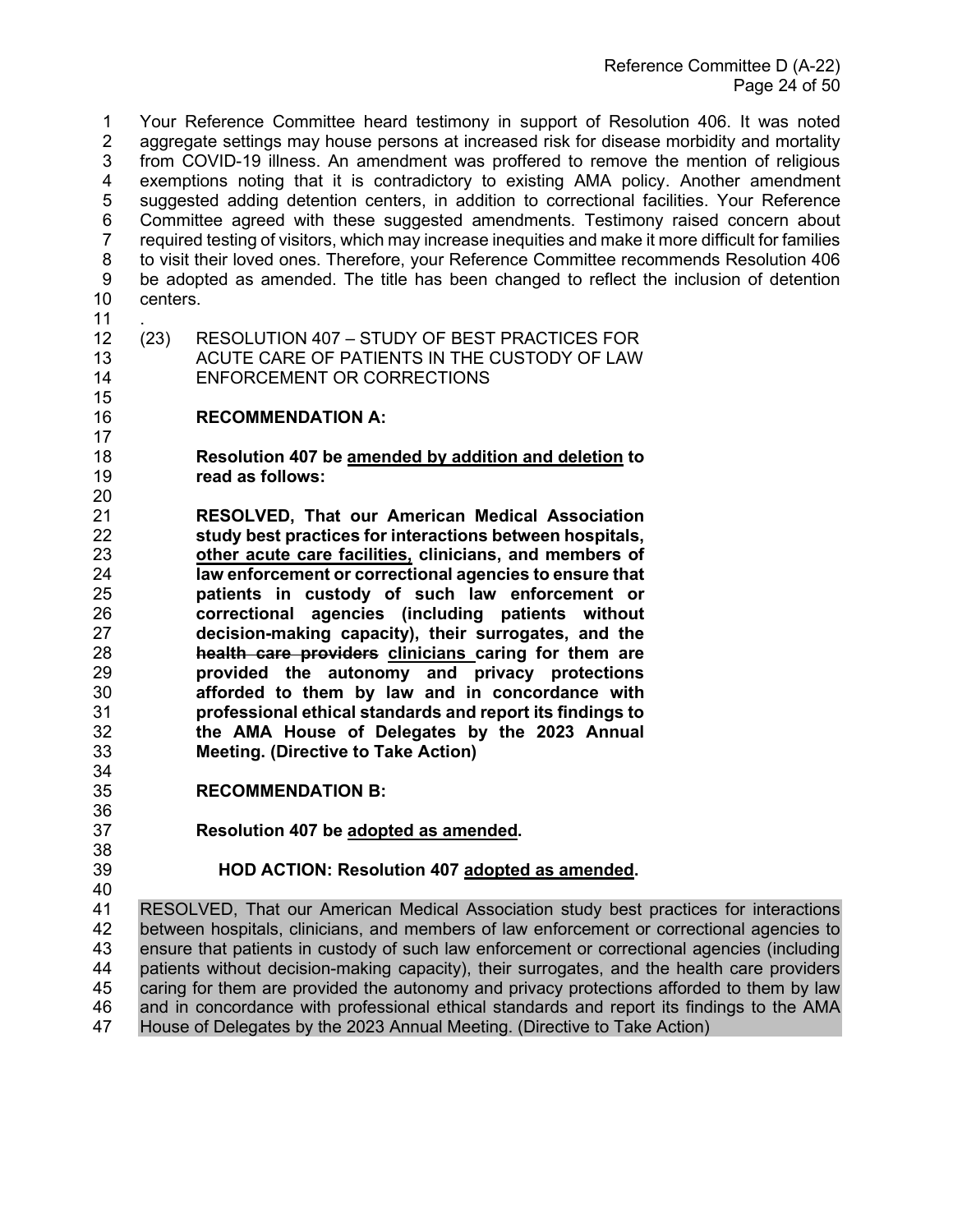1 Your Reference Committee heard testimony in support of Resolution 407. It was noted that a 2 study of best practices would be of great value in standardizing and providing appropriate 3 acute care, especially in facilities where physicians have few guidelines. One amendment <br>4 oroffered noted that the scope of this resolution should include other acute care facilities. Your 4 proffered noted that the scope of this resolution should include other acute care facilities. Your 5 Reference Committee agreed with this amendment. Therefore, your Reference Committee 6 recommends that Resolution 407 be adopted as amended. 7

8 (24) RESOLUTION 408 – SUPPORTING INCREASED 9 RESEARCH ON IMPLEMENTATION OF NONVIOLENT 10 DE-ESCALATION TRAINING AND MENTAL ILLNESS<br>11 AWARENESS IN LAW ENFORCEMENT AWARENESS IN LAW ENFORCEMENT

## 13 **RECOMMENDATION A:**

12

14

17

25

36

- 15 **The first Resolve of Resolution 408 be amended by**  16 **addition and deletion to read as follows:**
- 18 **RESOLVED, That our American Medical Association**  19 **support increased research on non-violent de-**20 **escalation tactics for law enforcement encounters with**  21 **the mentally ill people who have mental illness and/or**  22 **developmental disabilities. (New HOD Policy)**
- 23<br>24 **RECOMMENDATION B:**
- 26 **Resolution 408 be adopted as amended.**  27
- 28 **RECOMMENDATION C:**
- 29<br>30 30 **That the title of Resolution 408 be changed to read as**  31 **follows:**
- 32<br>33 33 **SUPPORTING INCREASED RESEARCH ON**  34 **IMPLEMENTATION OF NONVIOLENT DE-ESCALATION**  35 **TRAINING FOR LAW ENFORCEMENT**
- 37 **HOD ACTION: Resolution 408 adopted as amended** 38 **with a change in title.**
- 39 40 **SUPPORTING INCREASED RESEARCH ON**  41 **IMPLEMENTATION OF NONVIOLENT DE-**
- 42 **ESCALATION TRAINING FOR LAW ENFORCEMENT**
- 43<br>44 RESOLVED, That our American Medical Association support increased research on non-45 violent de-escalation tactics for law enforcement encounters with the mentally ill (New HOD 46 Policy); and be it further
- 47 RESOLVED, That our AMA support research of fatal encounters with law enforcement and 48 the prevention thereof. (New HOD Policy) the prevention thereof. (New HOD Policy)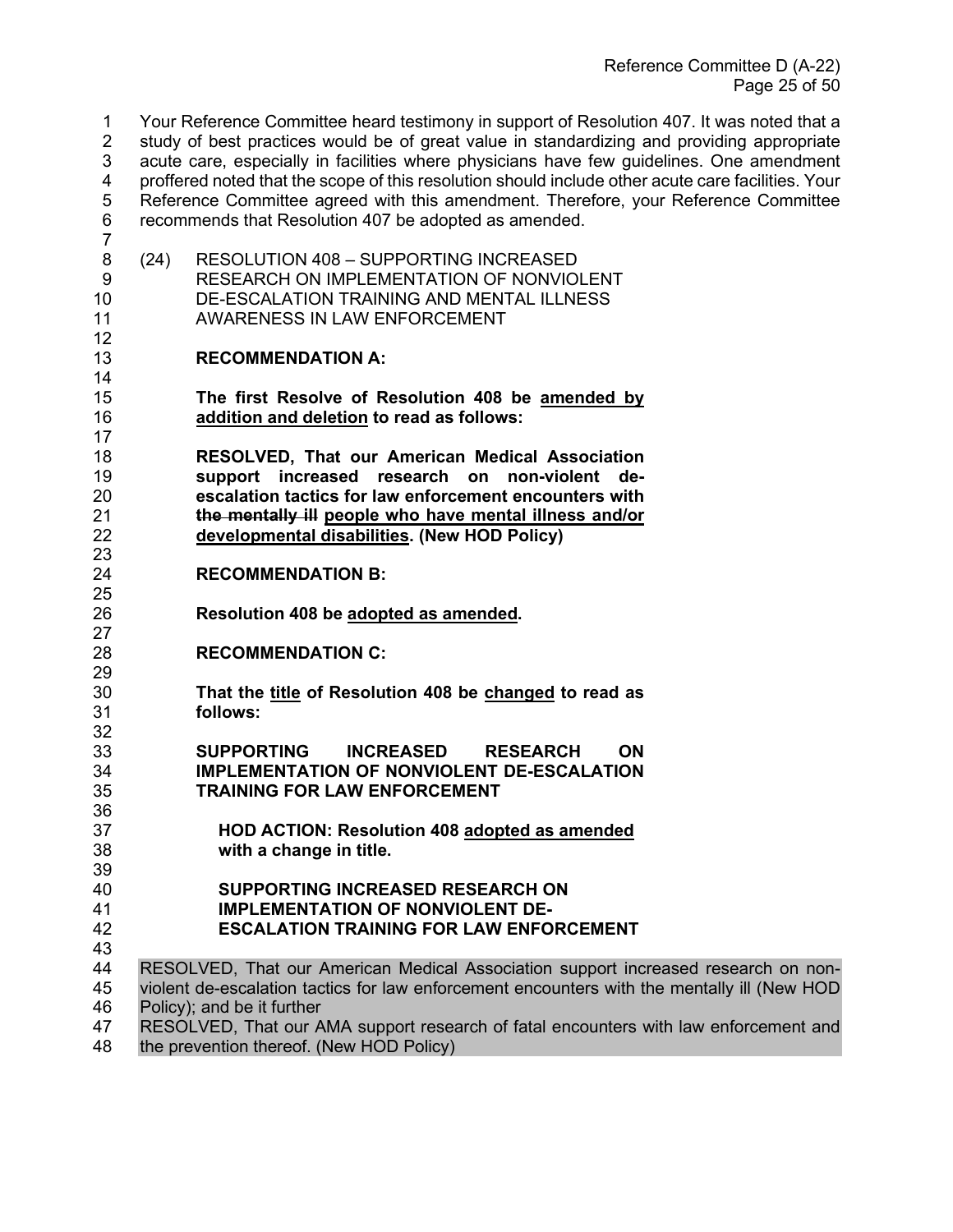1 Your Reference Committee heard testimony in support of this resolution. It was noted that the 2 lack of a national governmental database for arrest-related deaths results in a reliance on 3 incomplete data procured by third-party databases, thereby making it difficult to understand 4 the role mental illness plays in arrest-related deaths. It was also noted that de-escalation 5 tactics have shown to enhance civilian compliance and are effective in minimizing arrest-6 related deaths. Unfortunately, law enforcement officials are often not adequately trained to 7 respond or de-escalate situations involving individuals in a state of psychiatric crisis. An 8 amendment suggested updating and broadening the language to be inclusive of people with 9 developmental disabilities. Your Reference agrees with this suggestion and recommends that Resolution 408 be adopted as amended. (25) RESOLUTION 410 – INCREASING EDUCATION FOR SCHOOL STAFF TO RECOGNIZE PRODROMAL SYMPTOMS OF SCHIZOPHRENIA IN TEENS AND YOUNG ADULTS TO INCREASE EARLY INTERVENTION

- $\frac{17}{18}$ **RECOMMENDATION A:**
- **Resolution 410 be amended by addition and deletion to**  read as follows:
- **RESOLVED, That our American Medical Association work with the American Psychiatric Association and other entities to support research of establishing education programs to teach secondary and higher education high school and university staff to recognize the early prodromal symptoms of schizophrenia to increase early intervention. (Directive to Take Action)**
- **RECOMMENDATION B:**
- 32<br>33 **Resolution 410 be adopted as amended.**
- **HOD ACTION: Resolution 410 adopted as amended.**
- 36<br>37 RESOLVED, That our American Medical Association work with the American Psychiatric Association and other entities to support research of establishing education programs to teach high school and university staff to recognize the early prodromal symptoms of schizophrenia to increase early intervention. (Directive to Take Action)
- 

 Your Reference Committee heard testimony in support of this resolution. It was stated that education programs on the prodromal symptoms of schizophrenia could be integrated into existing trainings for school staff. It was also suggested that "early" be deleted as it's repetitive of "prodromal." Therefore, your Reference Committee recommends that Resolution 410 be adopted as amended.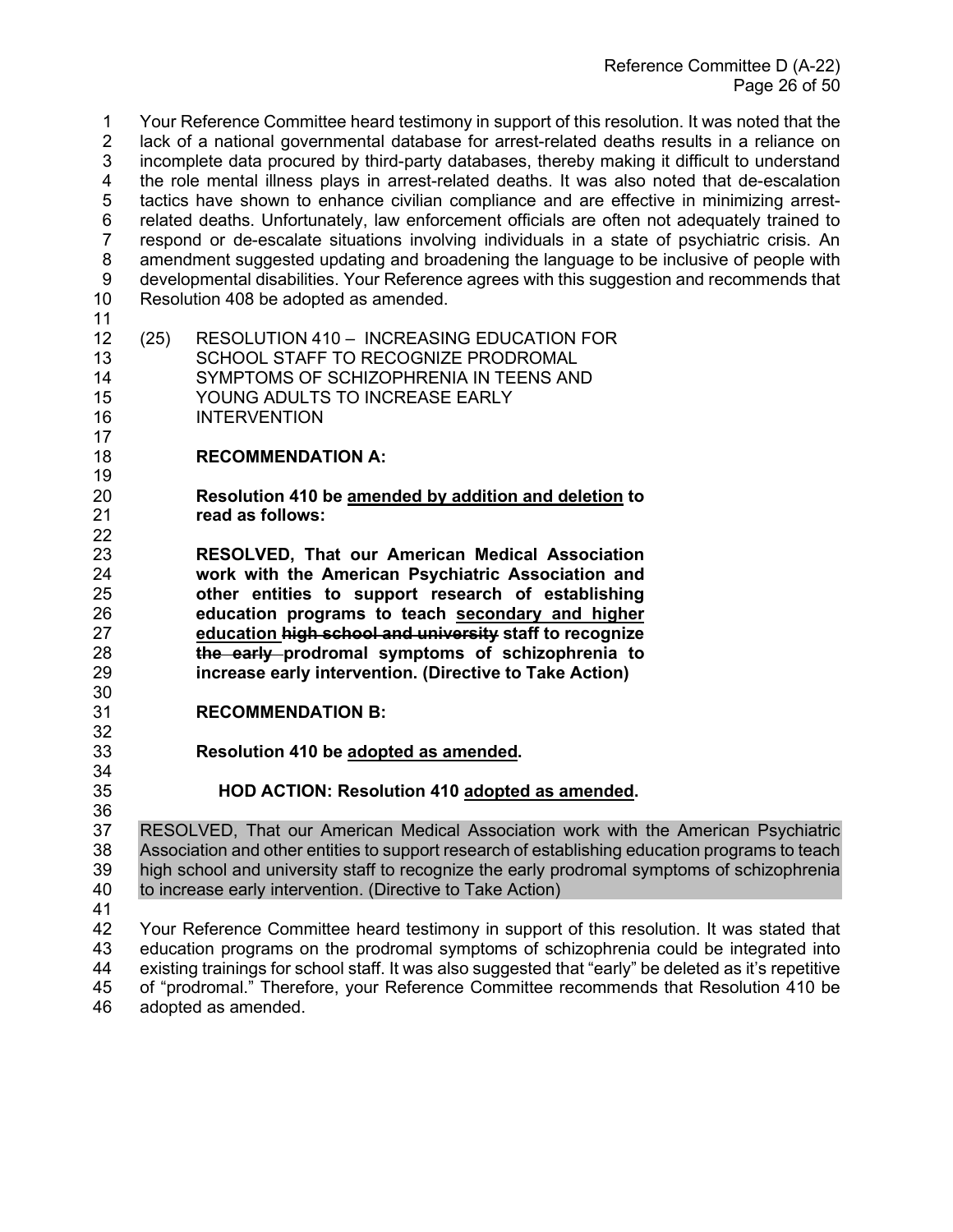| 1<br>$\overline{2}$      | (26) | <b>RESOLUTION 411 - ANONYMOUS PRESCRIBING OPTION</b><br>FOR EXPEDITED PARTNER THERAPY                                                                                                                                                                                                                                                                                           |
|--------------------------|------|---------------------------------------------------------------------------------------------------------------------------------------------------------------------------------------------------------------------------------------------------------------------------------------------------------------------------------------------------------------------------------|
| 3<br>4                   |      | <b>RECOMMENDATION A:</b>                                                                                                                                                                                                                                                                                                                                                        |
| 5<br>6<br>$\overline{7}$ |      | Resolution 411 be amended by addition and deletion to<br>read as follows:                                                                                                                                                                                                                                                                                                       |
| 8<br>9<br>10<br>11<br>12 |      | RESOLVED, That our American Medical Association<br>work with electronic medical record vendors to create a<br>an anonymous prescribing option for the purpose of<br>expedited partner therapy. (Directive to Take Action)                                                                                                                                                       |
| 13<br>14                 |      | <b>RECOMMENDATION B:</b>                                                                                                                                                                                                                                                                                                                                                        |
| 15<br>16<br>17           |      | Resolution 411 be adopted as amended.                                                                                                                                                                                                                                                                                                                                           |
| 18<br>19                 |      | <b>RECOMMENDATION C:</b>                                                                                                                                                                                                                                                                                                                                                        |
| 20<br>21                 |      | That the title of Resolution 411 be changed to read as<br>follows:                                                                                                                                                                                                                                                                                                              |
| 22<br>23<br>24           |      | PRESCRIBING OPTION FOR EXPEDITED PARTNER<br><b>THERAPY</b>                                                                                                                                                                                                                                                                                                                      |
| 25<br>26<br>27           |      | <b>HOD ACTION: Resolution 411 adopted as amended</b><br>with a change in title.                                                                                                                                                                                                                                                                                                 |
| 28<br>29<br>30<br>31     |      | <b>PRESCRIBING OPTION FOR EXPEDITED PARTNER</b><br><b>THERAPY</b>                                                                                                                                                                                                                                                                                                               |
| 32<br>33<br>34<br>35     |      | RESOLVED, That our American Medical Association work with electronic medical record<br>vendors to create an anonymous prescribing option for the purpose of expedited partner<br>therapy. (Directive to Take Action)                                                                                                                                                            |
| 36<br>37<br>38           |      | Your Reference Committee heard testimony supportive of Resolution 411. Testimony noted<br>that many partners might not be treated for STIs despite exposure through a partner and<br>expedited partner therapy (EPT) is one method to alleviate that barrier. Some testimony stated                                                                                             |
| 39<br>40<br>41<br>42     |      | that referral was appropriate to better understand the nuances involved in the implementation<br>of anonymous prescribing for expedited partner therapy. Your Reference Committee noted<br>that anonymous prescribing is state-based and is therefore not broadly applicable. It was also<br>noted that anonymous prescribing can have unintended consequences such as allergic |
| 43<br>44<br>45           |      | reactions and adverse drug to drug interactions if physicians do not have the appropriate<br>medical history of a patient in which medication is prescribed for. Your Reference Committee<br>agreed to strike out the word anonymous to address this concern and keep it in alignment                                                                                           |
| 46                       |      | with current AMA policy supporting EPT, which does not reference anonymous prescribing.                                                                                                                                                                                                                                                                                         |

 Therefore, your Reference Committee recommends that Resolution 411 be adopted as amended.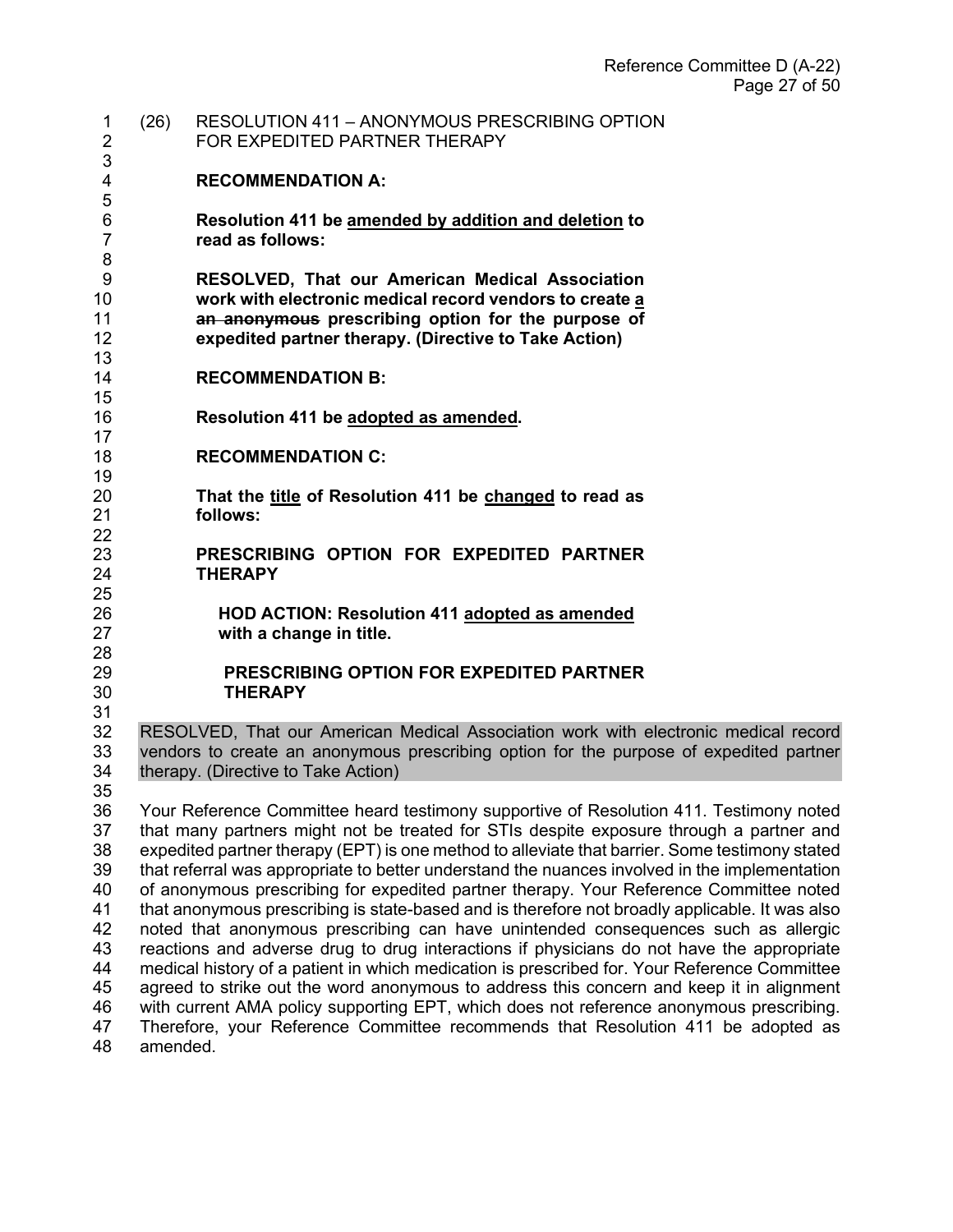1 (27) RESOLUTION 413 – EXPANSION ON

2 COMPREHENSIVE SEXUAL HEALTH EDUCATION

#### **RECOMMENDATION A:**

3<br>4

**RESOLVED, That our American Medical Association amend Policy H-170.968, "Sexuality Education, Sexual Violence Prevention, Abstinence, and Distribution of Condoms in Schools," by addition and deletion to read as follows:**

 **(1) Recognizes that the primary responsibility for family life education is in the home, and additionally s Supports the concept of a complementary family life and sexuality education in the home, when possible, as well as developmentally appropriate sexuality education programming in the schools at all levels, at local option and direction;**

 **(2) Urges schools at all education levels to implement comprehensive, developmentally appropriate sexuality education programs that: (a) are based on rigorous, peer reviewed science; (b) incorporate sexual violence prevention; (c) show promise for delaying the onset of sexual activity and a reduction in sexual behavior that puts adolescents at risk for contracting human immunodeficiency virus (HIV) and other sexually transmitted diseases and for becoming pregnant; (d) include an integrated strategy for making condoms dental dams, and other effective barrier protection methods available to students and for providing both factual information and skill-building related to reproductive biology, sexual abstinence, sexual responsibility, contraceptives including condoms, alternatives in birth control, and other issues aimed at prevention of pregnancy and sexual transmission of diseases; (e) utilize classroom teachers and other professionals who have shown an aptitude for working with young people and who have received special training that includes addressing the needs of LGBTQ+ gay, lesbian, and bisexual youth; (f) appropriately and comprehensively address the sexual behavior of all people, inclusive of sexual and gender minorities; (g) include ample involvement of parents, health professionals, and other concerned members of the community in the development of the program; (h) are part of an overall health education program; and (i) include culturally competent materials that are language-appropriate for Limited English Proficiency (LEP) pupils;**

 **(3) Continues to monitor future research findings related to emerging initiatives that include abstinence-only, school-based sexuality education, and consent**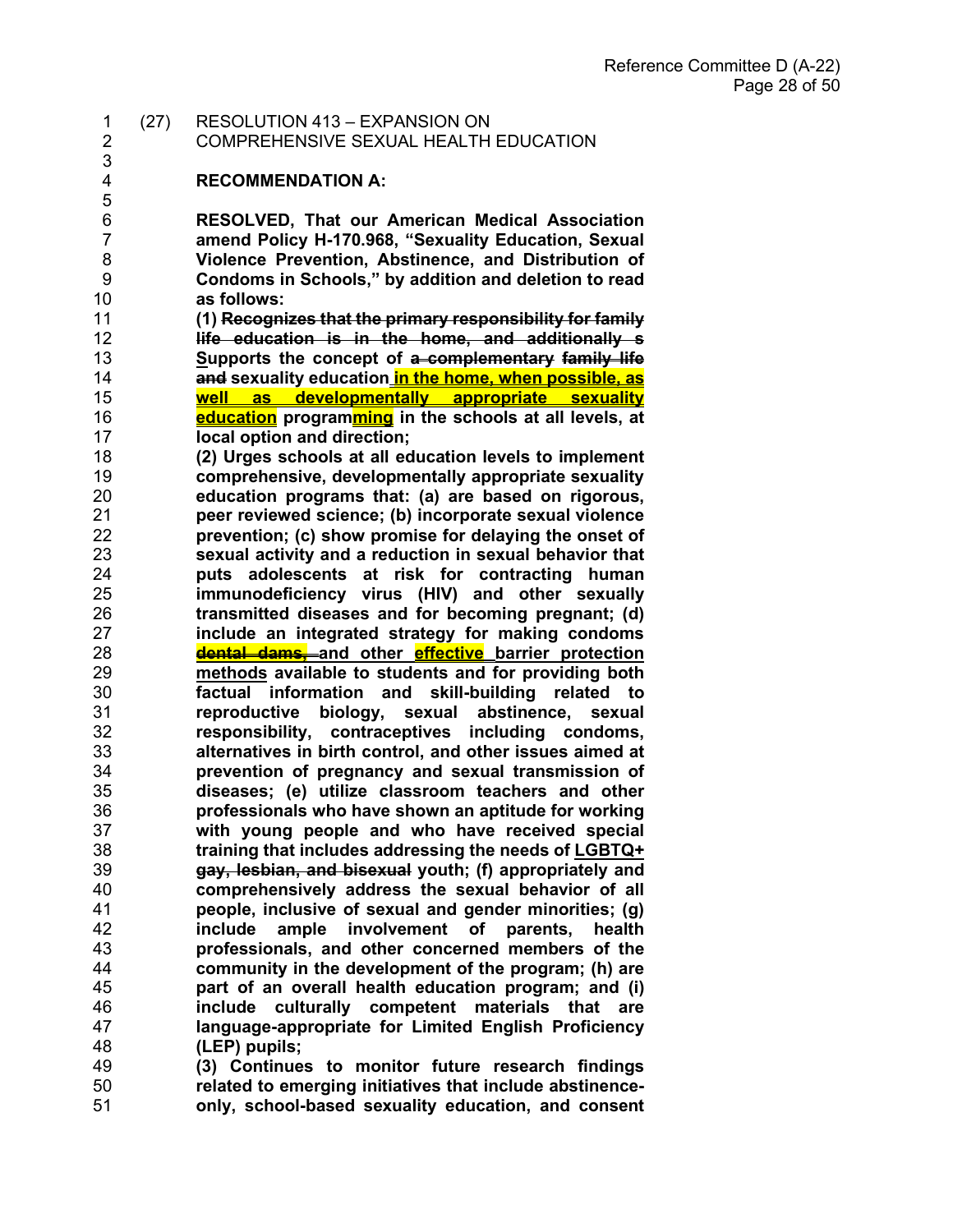- **communication to prevent dating violence while promoting healthy relationships, and school-based condom availability programs that address sexually transmitted diseases and pregnancy prevention for young people and report back to the House of Delegates as appropriate;**
- **(4) Will work with the United States Surgeon General to design programs that address communities of color and youth in high risk situations within the context of a comprehensive school health education program;**
- **(5) Opposes the sole use of abstinence-only education, as defined by the 1996 Temporary Assistance to Needy Families Act (P.L. 104-193), within school systems;**
- **(6) Endorses comprehensive family life education in lieu of abstinence-only education, unless research shows abstinence-only education to be superior in preventing negative health outcomes;**
- **(7) Supports federal funding of comprehensive sex education programs that stress the importance of abstinence in preventing unwanted teenage pregnancy and sexually transmitted infections via comprehensive education, and also teach about including contraceptive choices, abstinence, and safer sex, and opposes federal funding of community-based programs that do not show evidence-based benefits; and**
- **(8) Extends its support of comprehensive family-life education to community-based programs promoting abstinence as the best method to prevent teenage pregnancy and sexually-transmitted diseases while also discussing the roles of condoms and birth control, as endorsed for school systems in this policy;**
- **(9) Supports the development of sexual education curriculum that integrates dating violence prevention through lessons on healthy relationships, sexual health, and conversations about consent; and**
- **(10) Encourages physicians and all interested parties to conduct research and develop best-practice, evidence- based, guidelines for sexual education curricula that are developmentally appropriate as well as medically, factually, and technically accurate. (Modify Current HOD Policy)**
- 43<br>44 **RECOMMENDATION B:**
- **Resolution 413 be adopted as amended.** 
	- **HOD ACTION: Resolution 413 adopted as amended.**
- 47<br>48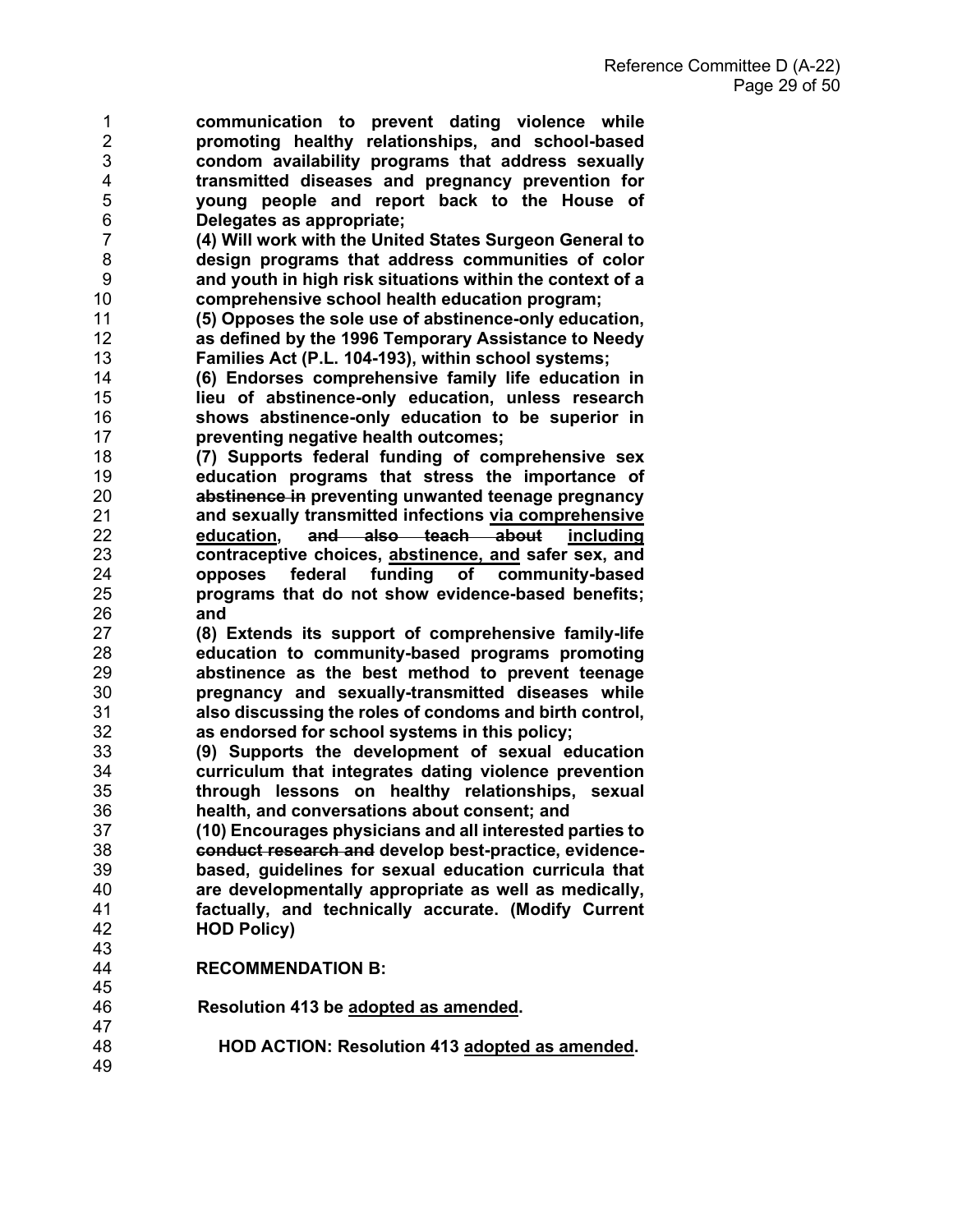- 1 RESOLVED, That our American Medical Association amend Policy H-170.968, "Sexuality
- 2 Education, Sexual Violence Prevention, Abstinence, and Distribution of Condoms in Schools,"
- 3 by addition and deletion to read as follows:<br>4 (1) Recognizes that the primary responsib

(1) Recognizes that the primary responsibility for family life education is in the home, and 5 additionally s Supports the concept of a complementary family life and sexuality education

6 program in the schools at all levels, at local option and direction;<br>7 (2) Urges schools at all education levels to implement comp (2) Urges schools at all education levels to implement comprehensive, developmentally 8 appropriate sexuality education programs that: (a) are based on rigorous, peer reviewed 9 science; (b) incorporate sexual violence prevention; (c) show promise for delaying the onset 10 of sexual activity and a reduction in sexual behavior that puts adolescents at risk for 11 contracting human immunodeficiency virus (HIV) and other sexually transmitted diseases and contracting human immunodeficiency virus (HIV) and other sexually transmitted diseases and for becoming pregnant; (d) include an integrated strategy for making condoms dental dams, and other barrier protection methods available to students and for providing both factual information and skill-building related to reproductive biology, sexual abstinence, sexual responsibility, contraceptives including condoms, alternatives in birth control, and other issues aimed at prevention of pregnancy and sexual transmission of diseases; (e) utilize classroom teachers and other professionals who have shown an aptitude for working with young people 18 and who have received special training that includes addressing the needs of LGBTQ+  $\frac{1}{9}$  lesbian, and bisexual youth; (f) appropriately and comprehensively address the sexual behavior of all people, inclusive of sexual and gender minorities; (g) include ample involvement of parents, health professionals, and other concerned members of the community in the development of the program; (h) are part of an overall health education program; and (i) include culturally competent materials that are language-appropriate for Limited English Proficiency (LEP) pupils;

25 (3) Continues to monitor future research findings related to emerging initiatives that include 26 abstinence-only, school-based sexuality education, and consent communication to prevent<br>27 dating violence while promoting healthy relationships, and school-based condom availability dating violence while promoting healthy relationships, and school-based condom availability 28 programs that address sexually transmitted diseases and pregnancy prevention for young 29 people and report back to the House of Delegates as appropriate;<br>30 (4) Will work with the United States Surgeon General to desig

(4) Will work with the United States Surgeon General to design programs that address 31 communities of color and youth in high risk situations within the context of a comprehensive 32 school health education program;<br>33 (5) Opposes the sole use of absti

- 33 (5) Opposes the sole use of abstinence-only education, as defined by the 1996 Temporary Assistance to Needy Families Act (P.L. 104-193), within school systems;
- 35 (6) Endorses comprehensive family life education in lieu of abstinence-only education, unless 36 research shows abstinence-only education to be superior in preventing negative health 37 outcomes;
- 38 (7) Supports federal funding of comprehensive sex education programs that stress the 39 importance of abstinence in preventing unwanted teenage pregnancy and sexually 40 transmitted infections via comprehensive education, and also teach about including<br>41 contraceptive choices, abstinence, and safer sex, and opposes federal funding of communitycontraceptive choices, abstinence, and safer sex, and opposes federal funding of community-42 based programs that do not show evidence-based benefits; and
- 43 (8) Extends its support of comprehensive family-life education to community-based programs
- 44 promoting abstinence as the best method to prevent teenage pregnancy and sexually-45 transmitted diseases while also discussing the roles of condoms and birth control, as 46 endorsed for school systems in this policy;
- 47 (9) Supports the development of sexual education curriculum that integrates dating violence 48 prevention through lessons on healthy relationships, sexual health, and conversations about 49 consent; and
- 50 (10) Encourages physicians and all interested parties to conduct research and develop best-
- 51 practice, evidence-based, guidelines for sexual education curricula that are developmentally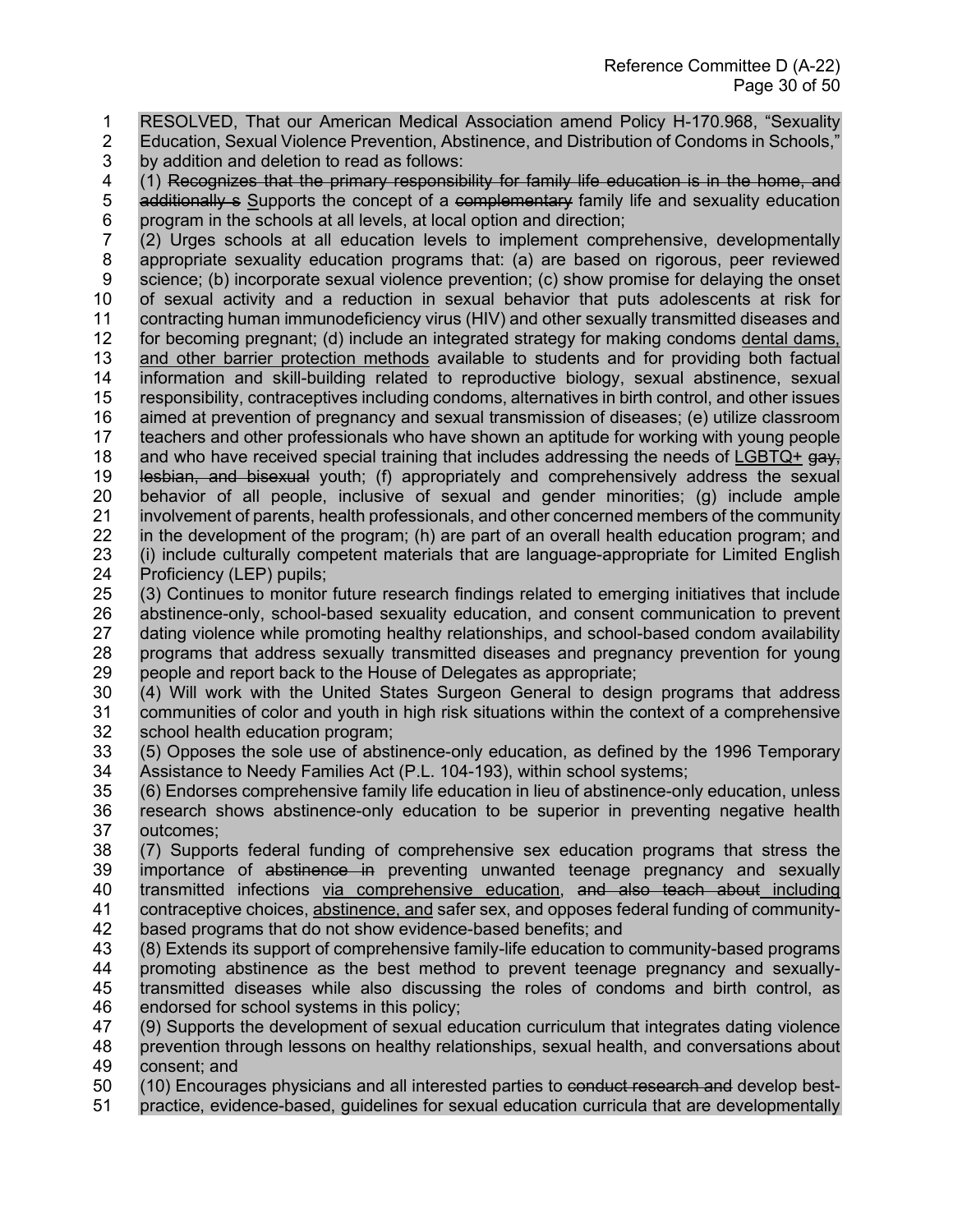1 appropriate as well as medically, factually, and technically accurate. (Modify Current HOD 2 Policy) 3<br>4 4 Your Reference Committee heard testimony in support of Resolution 413. An amendment was 5 offered to remove dental dams noting that they are not a scientifically proven method of barrier 6 protection. Another amendment was proffered to consider that sex education from family life 7 might not be the primary method of education. It was noted that some family lives are not ideal 8 for talking about sexual education due to certain educational, cultural, religious backgrounds, 9 or other circumstances. Your Reference Committee considered these amendments and 10 amended the policy to recognize the role of sexuality education in the home, when possible.<br>11 We believe this language is more inclusive of varving home dynamics. Therefore, your We believe this language is more inclusive of varying home dynamics. Therefore, your Reference Committee recommends that Resolution 413 be adopted as amended. (28) RESOLUTION 414 – IMPROVEMENT OF CARE AND RESOURCE ALLOCATION FOR HOMELESS PERSONS IN THE GLOBAL PANDEMIC **RECOMMENDATION A: Resolution 414 be amended by the addition of a**  resolve to read as follows: **Resolved, that our AMA make available existing educational resources from federal agencies and other stakeholders related to the needs of housing- insecure individuals. RECOMMENDATION B:**  29<br>30 **Resolution 414 be adopted as amended. RECOMMENDATION C:**  33<br>34 **That the title of Resolution 410 be changed to read**  as follows: **IMPROVEMENT OF CARE AND RESOURCE ALLOCATION FOR HOUSING-INSECURE PERSONS IN THE GLOBAL PANDEMIC** 40<br>41 **HOD ACTION: Resolution 414 adopted as amended** with a change in title. **IMPROVEMENT OF CARE AND RESOURCE ALLOCATION FOR HOUSING-INSECURE PERSONS IN THE GLOBAL PANDEMIC** RESOLVED, That our American Medical Association support training to understand the needs of housing insecure individuals for those who encounter this vulnerable population through

their professional duties (New HOD Policy); and be it further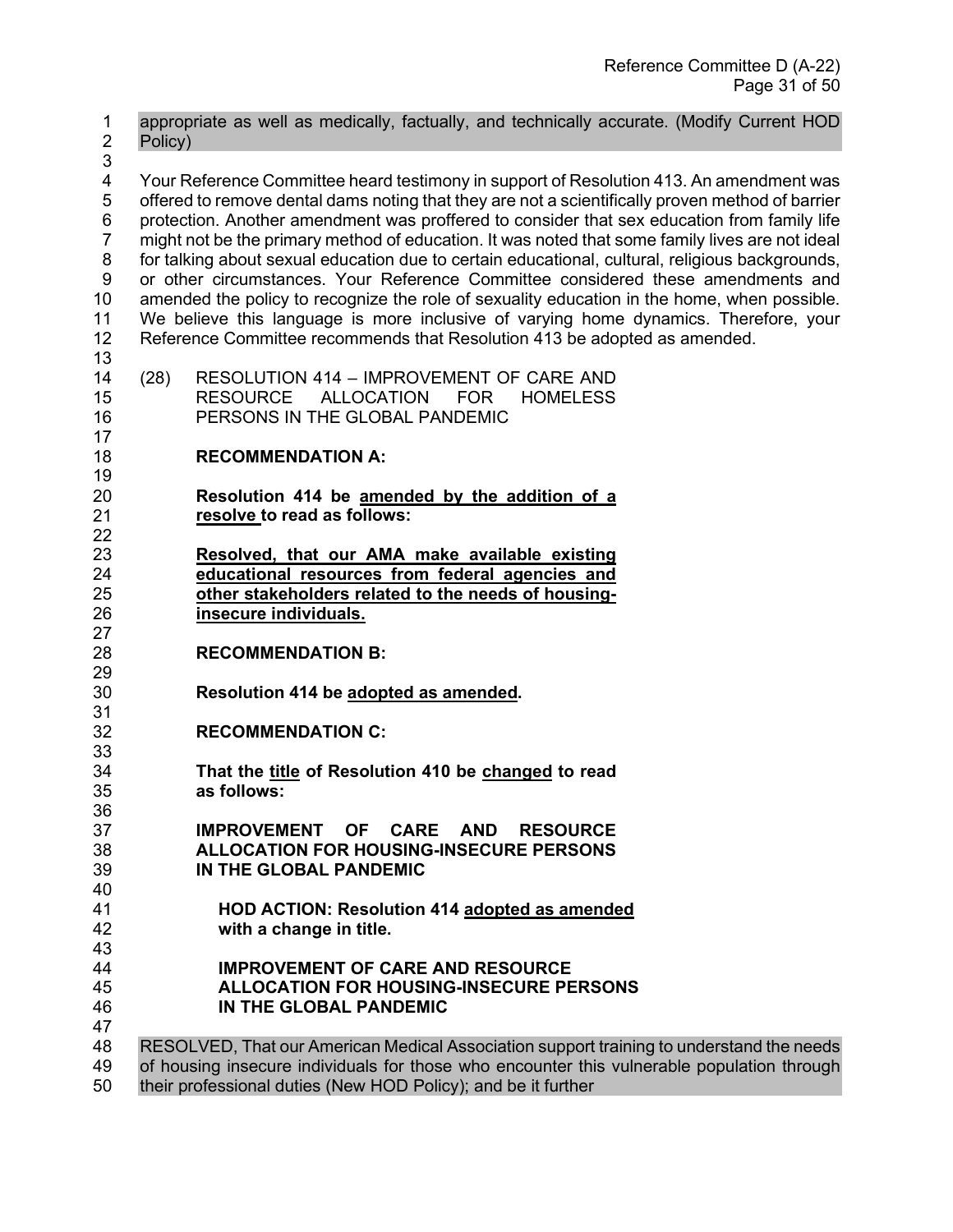1 RESOLVED, That our AMA support the establishment of multidisciplinary mobile homeless 2 outreach teams trained in issues specific to housing insecure individuals (New HOD Policy); 3 and be it further<br>4 RESOLVED, Tha RESOLVED, That our AMA reaffirm existing policies H-160.903, "Eradicating Homelessness," 5 and H-345.975, "Maintaining Mental Health Services by States" (Reaffirm HOD Policy); and 6 be it further<br>7 RESOLVED RESOLVED, That our AMA reaffirm existing policy H-160.978, "The Mentally III Homeless," 8 with a title change "Housing Insecure Individuals with Mental Illness". (Reaffirm HOD Policy) 10 The testimony presented on Resolution 414 was supportive. Access to safe and affordable<br>11 housing is a social determinant of health. Testimony noted that housing insecurity is a broader housing is a social determinant of health. Testimony noted that housing insecurity is a broader term than homelessness. It was recognized that housing insecurity creates significant barriers to accessing health care treatment and preventive services and puts people at greater risk for worse health outcomes. A number of edits were suggested. Your Reference Committee 15 thought that some were outside of the scope of this resolution, such as screening for latent<br>16 tuberculosis infection. However, your Reference Committee agrees that it would be helpful to tuberculosis infection. However, your Reference Committee agrees that it would be helpful to make existing educational resources on this issue available from federal agencies and other stakeholders. Your Reference Committee also recommends a change in title for consistency. Therefore, your Reference Committee recommends that Resolution 414 be adopted as amended. (29) RESOLUTION 422 – VOTING AS A SOCIAL DETERMINANT OF HEALTH **RECOMMENDATION A:**  26<br>27 **That the second Resolve of Resolution 422 be amended by addition to read as follows:** 29<br>30 **RESOLVED, That our AMA recognizes that gerrymandering which disenfranchises individuals/communities as a partisan effort that, functions in part to limits access to health care, including but not limited to the expansion of comprehensive medical insurance coverage, and negatively impacts health outcomes (New HOD Policy); and be it further RECOMMNEDATION B: That Resolution 422 be adopted as amended. HOD ACTION: Resolution 422 adopted as amended.**  43<br>44 RESOLVED, That our American Medical Association acknowledge voting is a social determinant of health and significantly contributes to the analyses of other social determinants of health as a key metric (New HOD Policy); and be it further RESOLVED, That our AMA recognize gerrymandering as a partisan effort that functions in part to limit access to health care, including but not limited to the expansion of comprehensive medical insurance coverage, and negatively impacts health outcomes (New HOD Policy); and be it further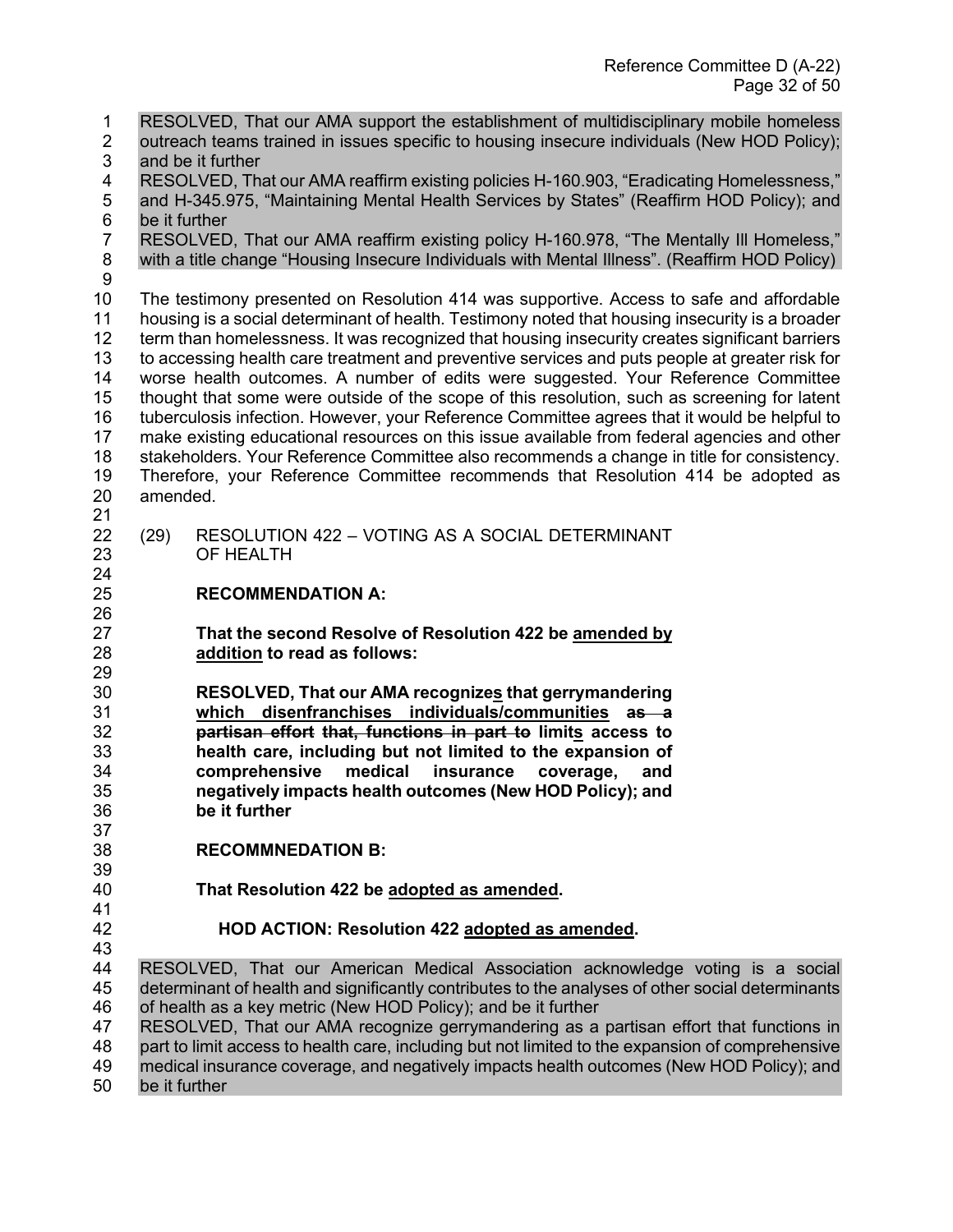1 RESOLVED, That our AMA collaborate with appropriate stakeholders and provide resources

2 to firmly establish a relationship between voter participation and health outcomes. (Directive 3 to Take Action)

 5 Your Reference Committee heard testimony in favor of acknowledging voting as a social 6 determinant of health. It was noted that this is a timely issue given the upcoming elections. 7 Gerrymandering may or may not be legal depending on the circumstances under which it may 8 exist. If gerrymandering is beyond partisan and begins to disenfranchise 9 individuals/communities, then it negatively impacts health outcomes and is therefore a social 10 determinant of health..Your Reference Committee amended the language in the second<br>11 Resolve clause to reflect this. Therefore, your Reference Committee recommends that Resolve clause to reflect this. Therefore, your Reference Committee recommends that Resolution 422 be adopted as amended.

 

(30) RESOLUTION 425 – MENTAL HEALTH CRISIS

## **RECOMMENDATION A:**

 **That the first Resolve of Resolution 425 be amended by addition and deletion to read as follows:** 

 **RESOLVED, That our American Medical Association work expediently with all interested national medical organizations, national mental health organizations, and appropriate federal government entities to convene a federally-sponsored blue ribbon panel and develop a widely disseminated report on mental health treatment availability and suicide prevention in order to:**

 **1) Improve suicide prevention efforts, through support, payment and insurance coverage for mental and**  behavioral health and suicide prevention services, **including, but not limited to, the National Suicide Prevention Lifeline;**

- **2) Increase access to affordable and effective mental health care through expanding and diversifying the mental and behavioral health workforce;**
- **3) Expand research into the disparities in youth suicide prevention;**
- **4) Address disparities inequities in suicide risk and rate through education, policies and development of suicide prevention programs that are culturally and linguistically appropriate;**
- **5) Develop and support resources and programs that foster and strengthen healthy mental health development; and**
- **6) Develop best practices for minimizing emergency department delays in obtaining appropriate mental health care for patients who are in mental health crisis. (Directive to Take Action)**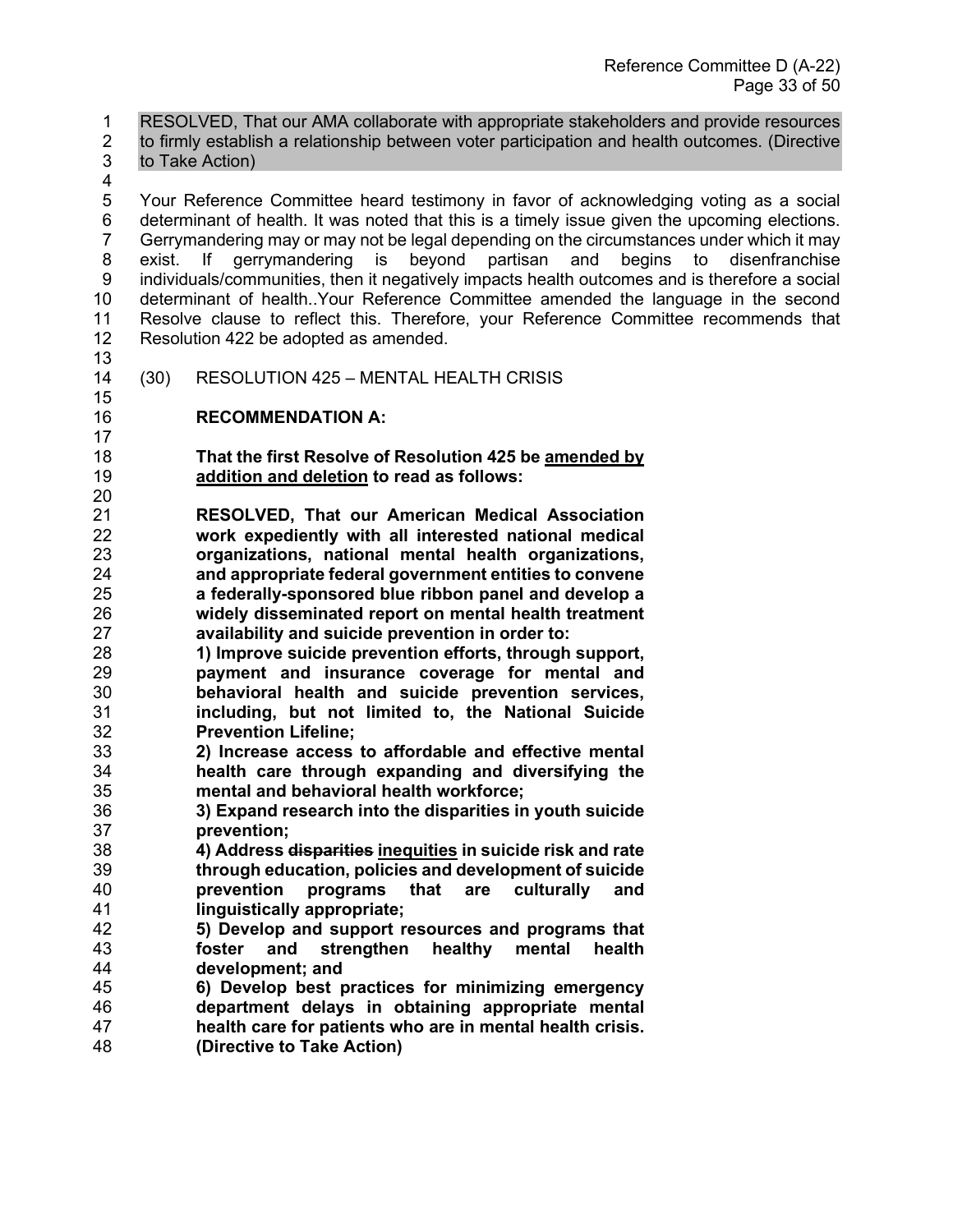**RECOMMENDATION B: Resolution 425 be adopted as amended.**   $\frac{4}{5}$ **HOD ACTION: Resolution 425 adopted as amended.**  6<br>7 RESOLVED, That our American Medical Association work expediently with all interested 8 national medical organizations, national mental health organizations, and appropriate federal 9 government entities to convene a federally-sponsored blue ribbon panel and develop a widely 10 disseminated report on mental health treatment availability and suicide prevention in order to:<br>11 1) Improve suicide prevention efforts, through support, payment and insurance coverage for 1) Improve suicide prevention efforts, through support, payment and insurance coverage for mental and behavioral health and suicide prevention services, including, but not limited to, the National Suicide Prevention Lifeline; 2) Increase access to affordable and effective mental health care through expanding and 15 diversifying the mental and behavioral health workforce;<br>16 3) Expand research into the disparities in youth suicide p 3) Expand research into the disparities in youth suicide prevention; 4) Address disparities in suicide risk and rate through education, policies and development of suicide prevention programs that are culturally and linguistically appropriate; 5) Develop and support resources and programs that foster and strengthen healthy mental health development; and 6) Develop best practices for minimizing emergency department delays in obtaining appropriate mental health care for patients who are in mental health crisis. (Directive to Take 23 Action)<br>24 RESOL RESOLVED, That our American Medical Association support physician acquisition of emergency mental health response skills by promoting education courses for physicians, 26 fellows, residents, and medical students including, but not limited to, mental health first aid<br>27 training (Directive to Take Action); and be it further training (Directive to Take Action); and be it further RESOLVED, That our AMA reaffirm AMA Policy D-345.994 and H-345.984. (Reaffirm HOD Policy) Your Reference Committee heard limited testimony in support of Resolution 425. It was noted that the COVID-19 pandemic has exacerbated our nation's mental health crisis and action is needed. It was also suggested that the word "disparities" be replaced with "inequities." Your Reference Committee agrees and recommends that Resolution 425 be adopted as amended. (31) RESOLUTION 431 – PROTECTIONS FOR INCARCERATED MOTHERS AND INFANTS IN THE PERINATAL PERIOD 39<br>40 **RECOMMENDATION A: That the first resolve of Resolution 431 be amended by addition to read as follows: RESOLVED, That our American Medical Association encourage data collection on pregnancy and other reproductive health outcomes of incarcerated people and research efforts to characterize the health needs for pregnant inmates, including efforts that utilize data acquisition directly from pregnant inmates (Directive to Take Action); and be it further**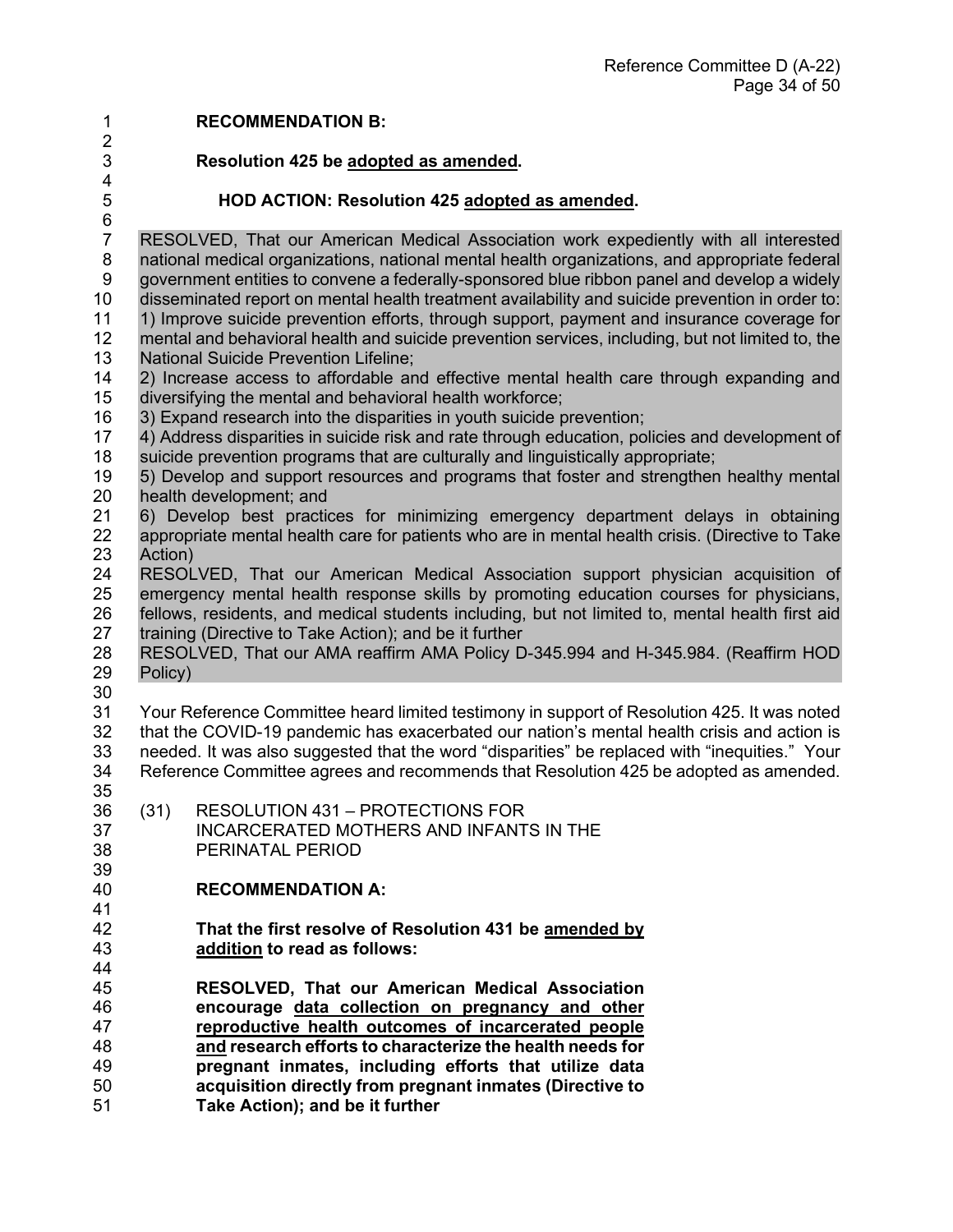| 1              |                                                          |
|----------------|----------------------------------------------------------|
| $\overline{2}$ | <b>RECOMMENDATION B:</b>                                 |
| 3              |                                                          |
| $\overline{4}$ |                                                          |
|                | That the third resolve of Resolution 431 be amended by   |
| 5              | deletion to read as follows:                             |
| $\,6$          |                                                          |
| $\overline{7}$ | RESOLVED, That our AMA oppose the immediate              |
| 8              | separation of infants from incarcerated pregnant         |
| 9              | individuals post-partum; (Directive to Take Action) and  |
| 10             | be it further                                            |
| 11             | <b>RECOMMENDATION C:</b>                                 |
| 12             |                                                          |
| 13             | That the fifth resolve of Resolution 431 be amended by   |
| 14             | addition to read as follows:                             |
| 15             |                                                          |
| 16             |                                                          |
|                | RESOLVED, That our AMA amend policy H-430.990 by         |
| 17             | addition to read as follows:                             |
| 18             |                                                          |
| 19             | Bonding Programs for Women Prisoners and their           |
| 20             | Newborn Children H-430.990                               |
| 21             | Because there are insufficient data at this time to draw |
| 22             | conclusions about the long-term effects of prison        |
| 23             | nursery programs on mothers and their children, the      |
| 24             | AMA supports and encourages further research on the      |
| 25             | impact of infant bonding programs on incarcerated        |
| 26             | women and their children. However, since there are       |
| 27             | established benefits of breast milk for infants and      |
| 28             | breast milk expression for mothers, the AMA advocates    |
| 29             | for policy and legislation that extends the right to     |
| 30             | breastfeed directly and/or privately pump and safely     |
| 31             | store breast milk to include incarcerated mothers. The   |
| 32             |                                                          |
|                | AMA recognizes the prevalence of mental health and       |
| 33             | substance abuse problems among incarcerated women        |
| 34             | and continues to support access to appropriate           |
| 35             | services for women in prisons. The AMA recognizes        |
| 36             | that a large majority of incarcerated females who mav    |
| 37             | not have developed appropriate parenting skills are      |
| 38             | mothers of children under the age of 18. The AMA         |
| 39             | encourages correctional facilities to provide parenting  |
| 40             | skills and breastfeeding/breast pumping training to all  |
| 41             | female inmates in preparation for their release from     |
| 42             | prison and return to their children. The AMA supports    |
| 43             | and encourages further investigation into the long-term  |
| 44             | effects of prison nurseries on mothers and their         |
| 45             | children. (Modify Current HOD Policy)                    |
| 46             |                                                          |
| 47             |                                                          |
| $\Lambda$ O    | <b>RECOMMENDATION D:</b>                                 |

- 48<br>49 **Resolution 431 be adopted as amended.** 
	- **HOD ACTION: Resolution 431 adopted as amended.**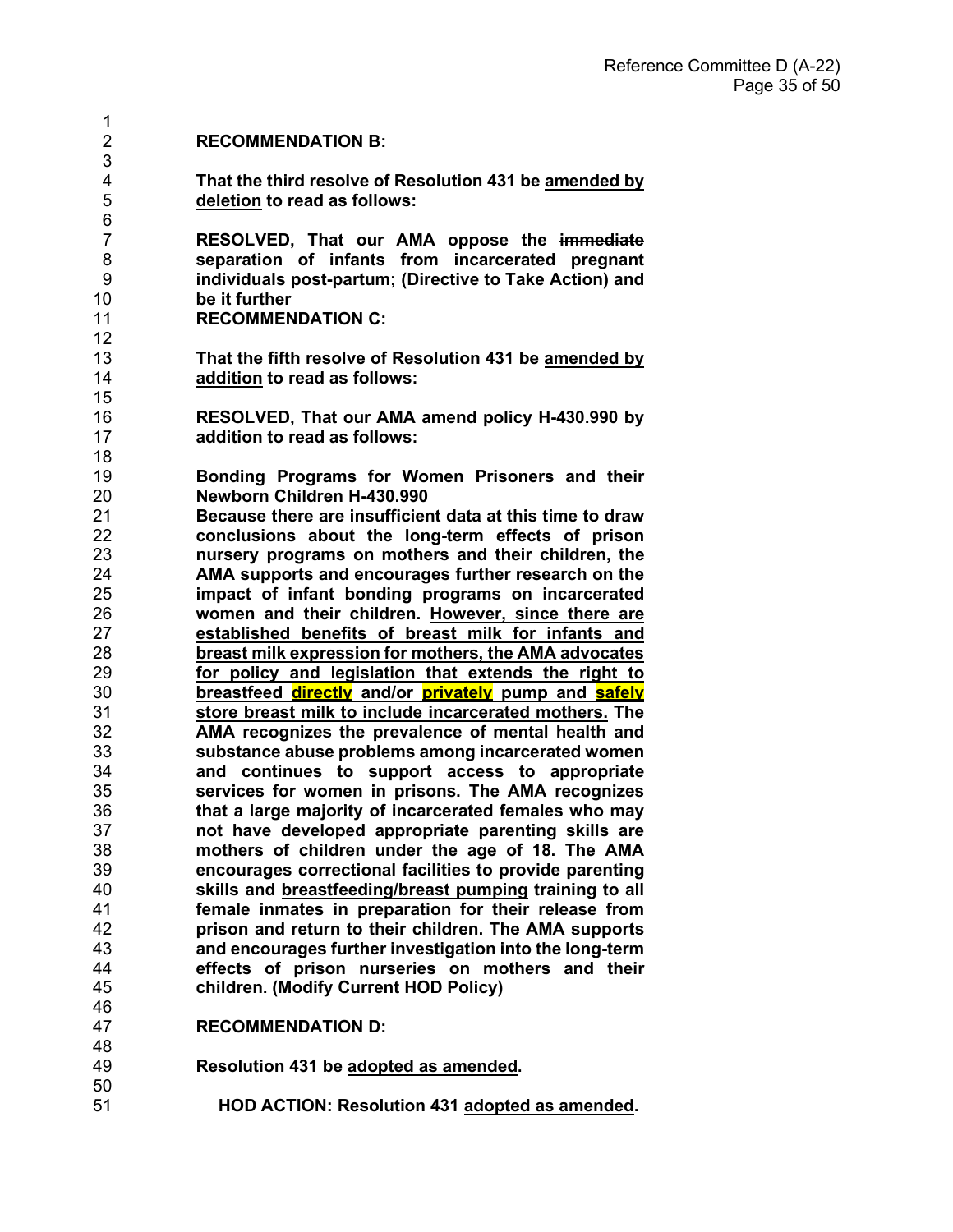1 RESOLVED, That our American Medical Association encourage research efforts to 2 characterize the health needs for pregnant inmates, including efforts that utilize data<br>3 acquisition directly from pregnant inmates (Directive to Take Action); and be it further acquisition directly from pregnant inmates (Directive to Take Action); and be it further RESOLVED, That our AMA support legislation requiring all correctional facilities, including 5 those that are privately-owned, to collect and report pregnancy-related healthcare statistics 6 with transparency in the data collection process (Directive to Take Action); and be it further 7 RESOLVED, That our AMA oppose the immediate separation of infants from incarcerated 8 pregnant individuals post-partum; (Directive to Take Action) and be it further 9 RESOLVED, That our AMA support solutions, such as community-based programs, which<br>10 allow infants and incarcerated postpartum individuals to remain together (Directive to Take allow infants and incarcerated postpartum individuals to remain together (Directive to Take Action); and be it further 12 RESOLVED, That our AMA amend policy H-430.990 by addition to read as follows:<br>13 Bonding Programs for Women Prisoners and their Newborn Children H-430.990 Bonding Programs for Women Prisoners and their Newborn Children H-430.990 Because there are insufficient data at this time to draw conclusions about the long-term effects of prison nursery programs on mothers and their children, the AMA supports and encourages further research on the impact of infant bonding programs on incarcerated women and their children. However, since there are established benefits of breast milk for infants and breast milk expression for mothers, the AMA advocates for policy and legislation that extends the 19 right to breastfeed and/or pump and store breast milk to include incarcerated mothers. The AMA recognizes the prevalence of mental health and substance abuse problems among incarcerated women and continues to support access to appropriate services for women in 22 prisons. The AMA recognizes that a large majority of incarcerated females who may not have<br>23 developed appropriate parenting skills are mothers of children under the age of 18. The AMA developed appropriate parenting skills are mothers of children under the age of 18. The AMA 24 encourages correctional facilities to provide parenting skills and breastfeeding/breast pumping<br>25 training to all female inmates in preparation for their release from prison and return to their training to all female inmates in preparation for their release from prison and return to their 26 children. The AMA supports and encourages further investigation into the long-term effects of prison nurseries on mothers and their children. (Modify Current HOD Policy) Your Reference Committee heard testimony in support of Resolution 431. It was noted that it is essential to protect bonding between a mother and their newborn which has been shown to have a positive effect on the child's development. Amendments were proffered noting that people who are incarcerated should have access to direct breastfeeding and access to privately pump. Another amendment offered noted that data collection on the pregnancy and reproductive health outcomes of incarcerated people is needed. Your Reference Committee agreed with these amendments. Therefore, your Reference Committee recommends that Resolution 431 be adopted as amended.

- (32) RESOLUTION 436 TRAINING AND REIMBURSEMENT FOR FIREARM SAFETY COUNSELING
- 

- **RECOMMENDATION A:**
- **That the first Resolve of Resolution 436 be amended by addition and deletion to read as follows:**
- **RESOLVED, That our American Medical Association support the inclusion of gun firearm-related violence and suicide epidemiology, as well as and evidence- based firearm-related injury prevention education in medical school curricula undergraduate and graduate**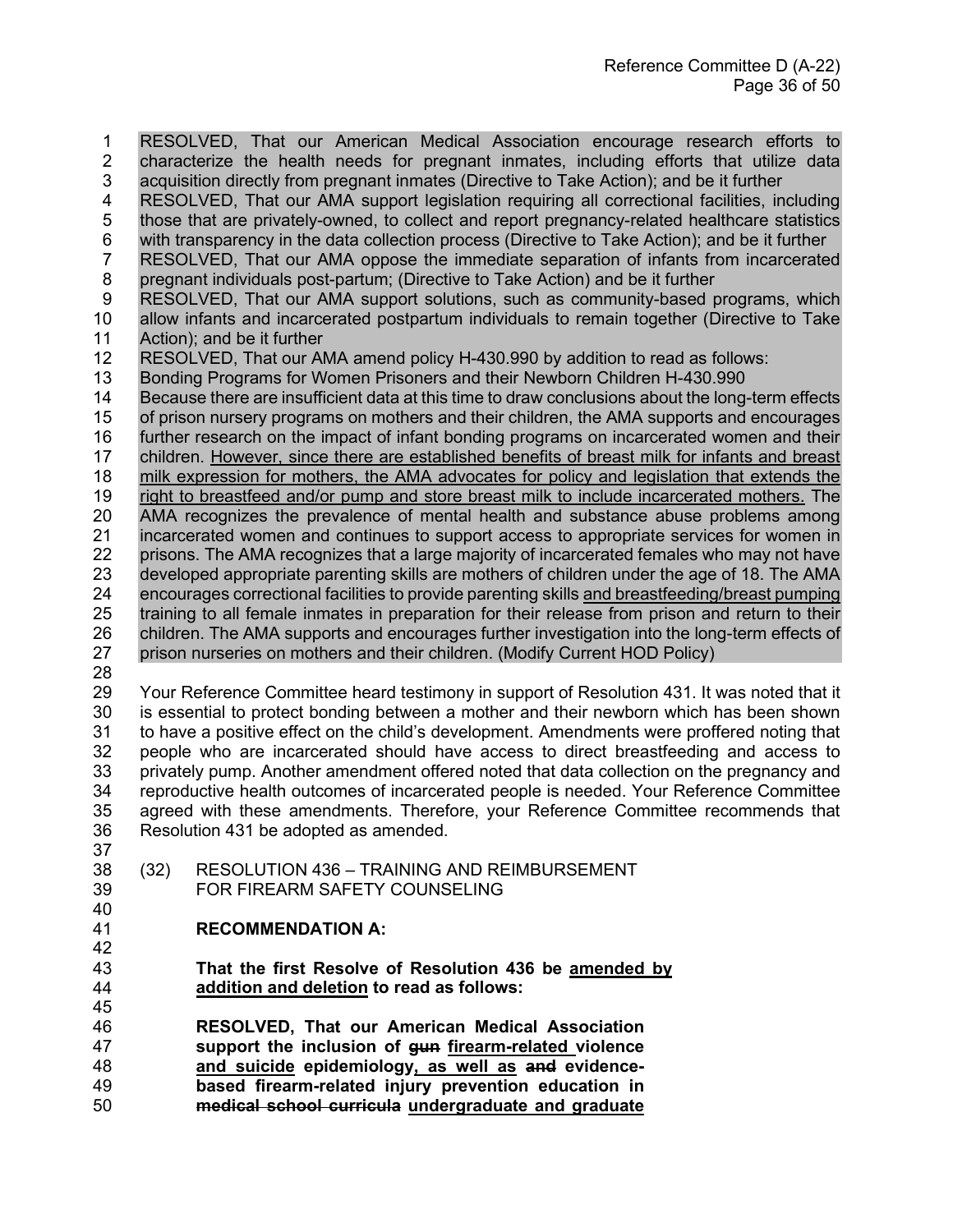- **medical education training programs, where appropriate (Directive to Take Action)**
	- **RECOMMENDATION B:**

#### **That Resolution 436 be adopted as amended.**

3<br>4

#### **HOD ACTION: Resolution 436 adopted as amended.**

 $\frac{9}{10}$ 10 RESOLVED, That our American Medical Association support the inclusion of gun violence<br>11 epidemiology and evidence-based firearm-related iniury prevention education in medical epidemiology and evidence-based firearm-related injury prevention education in medical school curricula (Directive to Take Action); and be it further

 RESOLVED, That our AMA amend Policy H-145.976, "Firearm Safety Counseling in Physician-Led Health Care Teams," by addition to read as follows:

Firearm Safety Counseling in Physician-Led Health Care Teams, H-145.976

 1. Our AMA: (a) will oppose any restrictions on physicians' and other members of the 17 physician-led health care team's ability to inquire and talk about firearm safety issues and risks with their patients; (b) will oppose any law restricting physicians' and other members of the physician-led health care team's discussions with patients and their families about firearms as an intrusion into medical privacy; and (c) encourages dissemination of educational materials related to firearm safety to be used in undergraduate medical education.

- 2. Our AMA will work with appropriate stakeholders to develop state-specific guidance for 23 physicians on how to counsel patients to reduce their risk for firearm-related injury or death,<br>24 including quidance on when and how to ask sensitive questions about firearm ownership. including guidance on when and how to ask sensitive questions about firearm ownership, access, and use, and clarification on the circumstances under which physicians are permitted 26 or may be required to disclose the content of such conversations to family members, law<br>27 enforcement, or other third parties. enforcement, or other third parties.
- 3. Our AMA will support the development of reimbursement structures that incentivize 29 physicians to counsel patients on firearm-related injury risk and prevention. (Modify Current 30<br>30 HOD Policy) HOD Policy)
- 

 Testimony presented was supportive of this resolution, noting that firearm violence is a largely preventable public health crisis and physicians should be trained and incentivized to talk about firearm safety with their patients. The Council on Medical Education indicated their support for the first Resolved. One amendment suggested that firearm-related injury preventiona and firearm suicide education be added to appropriate medical education training. Your Reference Committee agrees with these amemdments and recommends that Resolution 436 be adopted as amended.

- 39<br>40 (33) RESOLUTION 440 – ADDRESSING SOCIAL DETERMINANTS OF HEALTH THROUGH HEALTH IT
- 

- **RECOMMENDATION A:**
- **Resolution 440 be amended by the addition of third and Resolve to read as follows:**
- **RESOLVED, That our AMA advocate for adequate standards and capabilities for electronic health records to effectively tag and protect sensitive data before it can**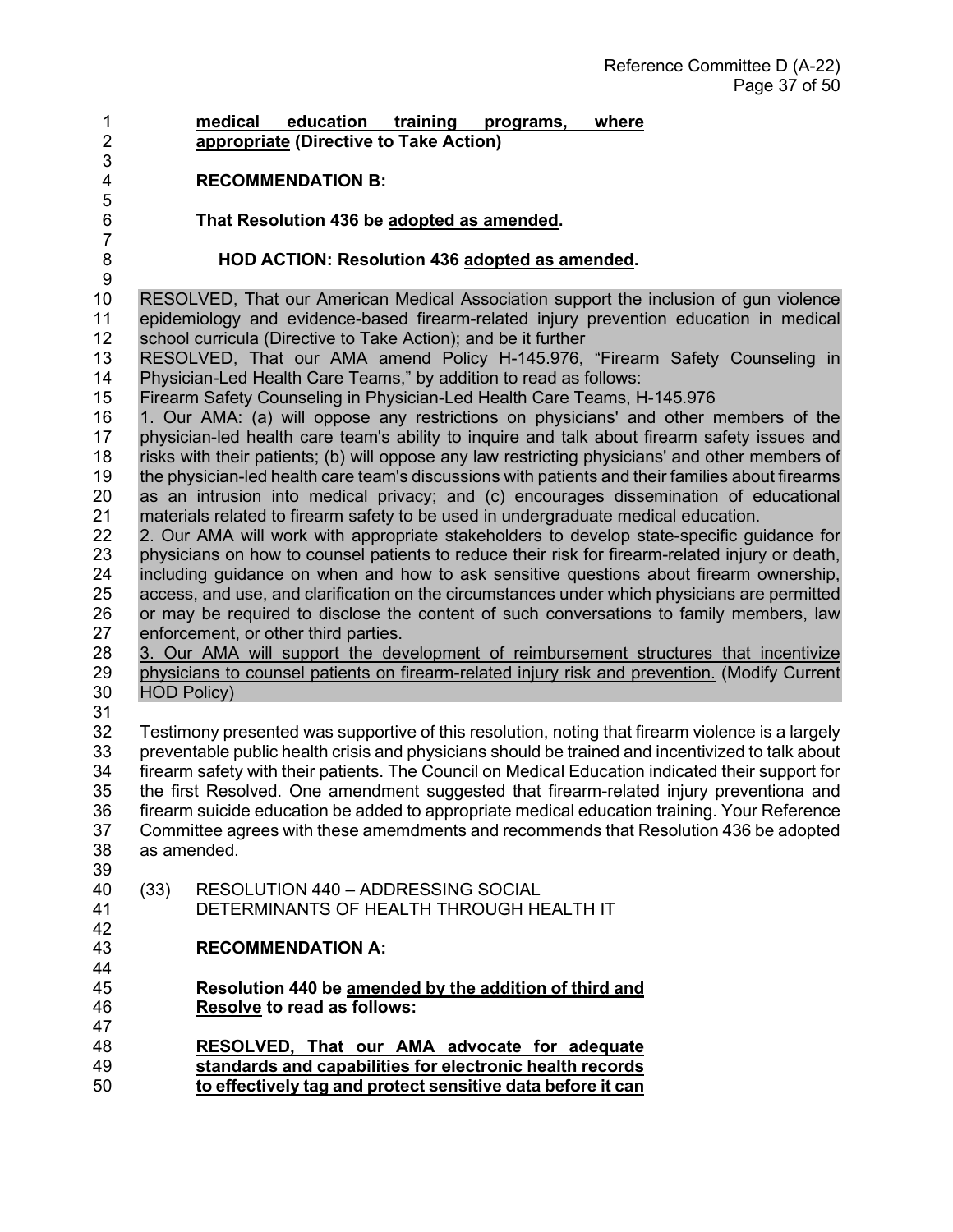| 1<br>$\overline{2}$ |               | be shared or reshared (Directive to Take Action); and be<br>it further                          |
|---------------------|---------------|-------------------------------------------------------------------------------------------------|
| 3                   |               |                                                                                                 |
| 4                   |               | <b>Recommendation B:</b>                                                                        |
| 5<br>6              |               | Resolution 440 be amended by the addition of a fourth                                           |
| $\overline{7}$      |               | <b>Resolve to read as follows:</b>                                                              |
| 8                   |               |                                                                                                 |
| 9                   |               | RESOLVED, That our AMA support ongoing monitoring                                               |
| 10                  |               | and data collection regarding unintended harm to                                                |
| 11                  |               | information<br>sharing<br>patients<br>from<br>social<br>on                                      |
| 12                  |               | determinants of health and social risk (Directive to Take                                       |
| 13                  |               | Action).                                                                                        |
| 14                  |               |                                                                                                 |
| 15                  |               | <b>RECOMMENDATION C:</b>                                                                        |
| 16                  |               |                                                                                                 |
| 17                  |               | Resolution 440 be adopted as amended.                                                           |
| 18<br>19            |               |                                                                                                 |
| 20                  |               | HOD ACTION: Resolution 440 adopted as amended.                                                  |
| 21                  |               | RESOLVED, That our American Medical Association advocate for data interoperability              |
| 22                  |               | between physicians' practices, public health, vaccine registries, community-based               |
| 23                  |               | organizations, and other related social care organizations to promote coordination across the   |
| 24                  |               | spectrum of care, while maintaining appropriate patient privacy (Directive to Take Action); and |
| 25                  | be it further |                                                                                                 |
| 26                  |               |                                                                                                 |
| 27                  |               | RESOLVED, That the AMA adopt the position that electronic health records should integrate       |
| 28                  |               | and display information on social determinants of health and social risk so that such           |
| 29                  |               | information is actionable by physicians to intervene and mitigate the impacts of social factors |
| 30                  |               | on health outcomes (Directive to Take Action)                                                   |
| 31                  |               |                                                                                                 |
| 32                  |               | Testimony on Resolution 440 was supportive. It was noted that data interoperability is needed   |
| 33                  |               | to promote care coordination, while protecting patient privacy. An amendment was offered,       |
| 34                  |               | noting support for the idea, but concern for potential unintended consequences such as in a     |
| 35                  |               | pediatric setting where parents of a child are separated or divorced and data should not be     |
| 36                  |               | shared with one parent about the other parent's health. Your Reference Committee agrees         |
| 37<br>38            | as amended.   | that these amendments are important and there recommends that Resolution 440 be adopted         |
| 39                  |               |                                                                                                 |
| 40                  | (34)          | RESOLUTION 441 - ADDRESSING ADVERSE EFFECTS                                                     |
| 41                  |               | OF ACTIVE SHOOTER DRILLS ON CHILDREN'S                                                          |
| 42                  |               | <b>HEALTH</b>                                                                                   |
| 43                  |               |                                                                                                 |
| 44                  |               | <b>RECOMMENDATION A:</b>                                                                        |
| 45                  |               |                                                                                                 |
| 46                  |               | That the first Resolve of Resolution 441 be amended by                                          |
| 47                  |               | addition and deletion to read as follows:                                                       |
| 48                  |               |                                                                                                 |
| 49                  |               | RESOLVED, That our AMA support that any school                                                  |
| 50                  |               | system conducting active-shooter or live-crisis drills                                          |
| 51                  |               | does so in an evidence-based and all school systems                                             |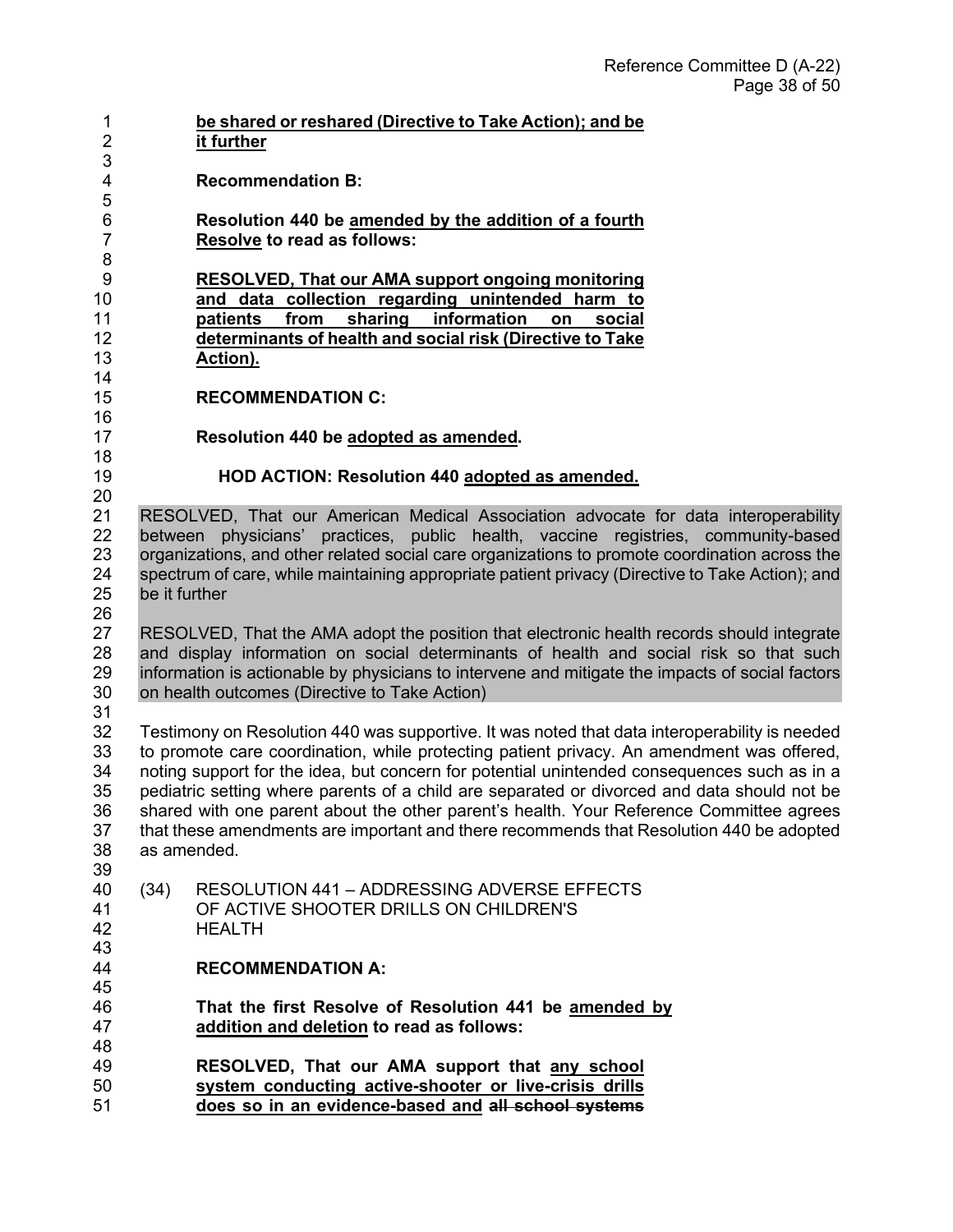| 1                   | conduct evidence-based active shooter drills in a                        |
|---------------------|--------------------------------------------------------------------------|
| 2                   | trauma-informed manner that                                              |
| 3                   | a. is cognizant of children's physical and mental                        |
| 4                   | wellness,                                                                |
| 5                   | b. considers prior experiences that might affect                         |
| 6<br>$\overline{7}$ | children's response to a simulation,                                     |
| 8                   | c. avoids creating additional traumatic experiences for<br>children, and |
| 9                   | d. provides support for students who may be adversely                    |
| 10                  | affected; and be it further                                              |
| 11                  |                                                                          |
| 12                  | <b>RECOMMENDATION B:</b>                                                 |
| 13                  |                                                                          |
| 14                  | That the second resolve of Resolution 441 be amended                     |
| 15                  | by addition and deletion to read as follows:                             |
| 16                  |                                                                          |
| 17                  | RESOLVED, That our AMA work with relevant                                |
| 18                  | stakeholders to raise awareness of ways to conduct                       |
| 19                  | active-shooter or live-crisis drills that are safe for                   |
| 20                  | children and developmentally age-appropriate.                            |
| 21<br>22            | <b>RECOMMENDATION C:</b>                                                 |
| 23                  |                                                                          |
| 24                  | That Resolution 441 be amended by the addition of a                      |
| 25                  | third Resolve to read as follows:                                        |
| 26                  |                                                                          |
| 27                  | <b>RESOLVED, That our AMA advocate for research into</b>                 |
| 28                  | the impact of live-crisis exercises and drills on the                    |
| 29                  | physical and mental health and well-being of children                    |
| 30                  | including the goals, efficacy, and potential unintended                  |
| 31                  | consequences of crisis-preparedness activities                           |
| 32                  | involving children (Directive to Take Action);                           |
| 33                  |                                                                          |
| 34<br>35            | <b>RECOMMENDATION D:</b>                                                 |
| 36                  | Resolution 441 be adopted as amended.                                    |
| 37                  |                                                                          |
| 38                  | <b>RECOMMENDATION E:</b>                                                 |
| 39                  |                                                                          |
| 40                  | That the title of Resolution 441 be changed to read as                   |
| 41                  | follows:                                                                 |
| 42                  |                                                                          |
| 43                  | ADDRESSING ADVERSE EFFECTS OF ACTIVE-                                    |
| 44                  | SHOOTER AND LIVE-CRISIS DRILLS ON CHILDREN'S                             |
| 45                  | <b>HEALTH</b>                                                            |
| 46                  |                                                                          |
| 47                  | <b>HOD ACTION: Resolution 441 adopted as amended</b>                     |
| 48                  | with a change in title.                                                  |
| 49                  |                                                                          |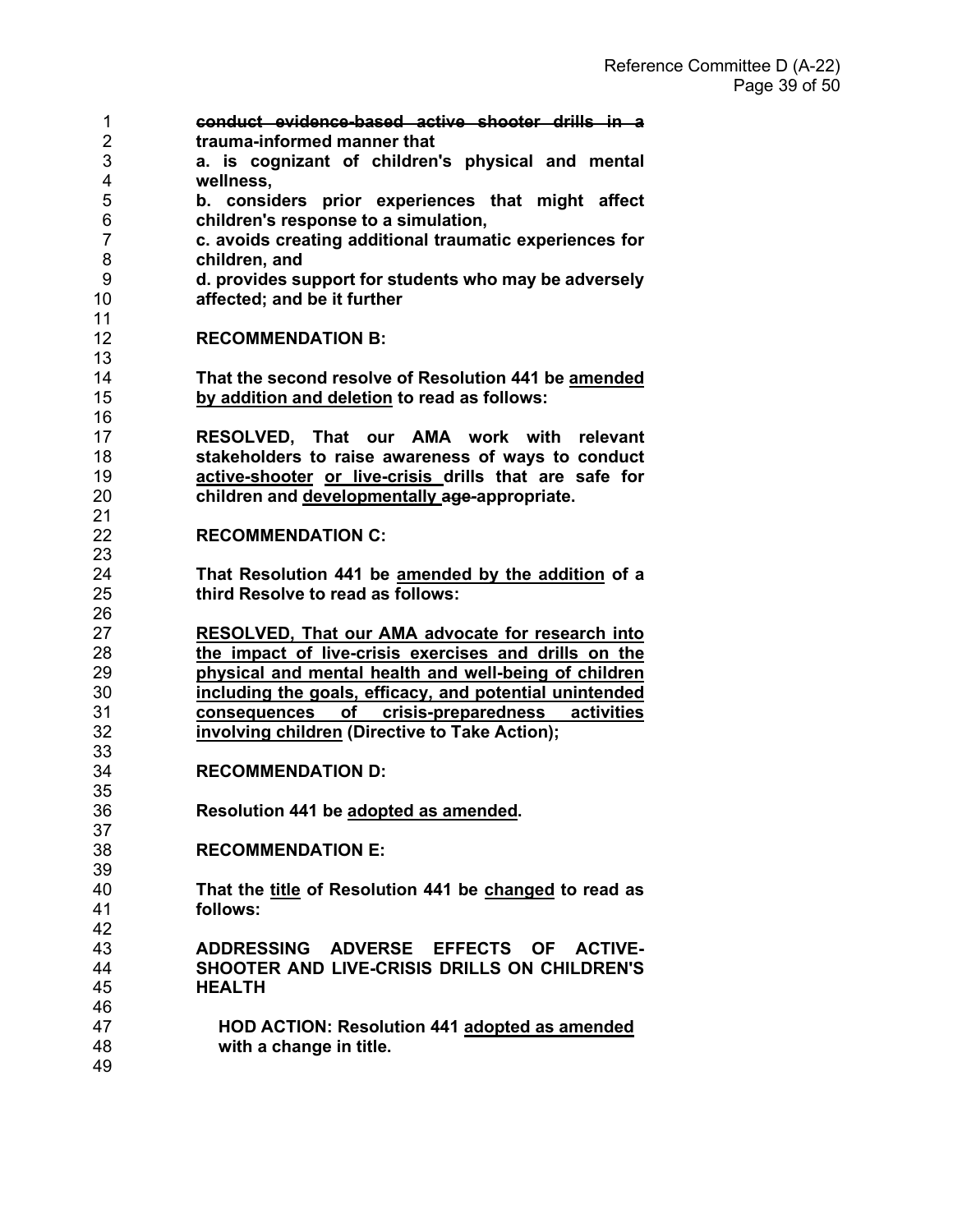#### **ADDRESSING ADVERSE EFFECTS OF ACTIVE-SHOOTER AND LIVE-CRISIS DRILLS ON**

- **CHILDREN'S HEALTH**
- 4<br>5

# 5 RESOLVED, That our AMA support that all school systems conduct evidence-based active

- 6 shooter drills in a trauma-informed manner that<br>7 a. is cognizant of children's physical and mental a. is cognizant of children's physical and mental wellness,
- 8 b. considers prior experiences that might affect children's response to a simulation,
- 9 c. avoids creating additional traumatic experiences for children, and
- 10 d. provides support for students who may be adversely affected; and be it further<br>11 RESOLVED. That our AMA work with relevant stakeholders to raise awareness
- RESOLVED, That our AMA work with relevant stakeholders to raise awareness of ways to
- conduct active shooter drills that are safe for children and age-appropriate.
- 

 Your Reference Committee heard testimony in support of Resolution 441. It was noted that there are unintended consequences of active-shooter and live-crisis drills and best practices are needed to ensure these drills do not cause psychological harm for children. Traumatic events (including sexual abuse, doemstic violence, elder abuse, and combat trauma) are associated with long-term physical and pshychological effects. One amendment offered noted that ways to conduct active-shooter drills should be developmentally-appropriate instead of 20 age-appropriate. Another amendment called for a study of the impact of these drills on the 21 well-being of children. Your Reference Committee agrees with these amendments. Therefore. well-being of children. Your Reference Committee agrees with these amendments. Therefore, your Reference Committee recommends that Resolution 441 be adopted as amended. The title was changed to reflect the inclusion of live-crisis drills. 

- (35) RESOLUTION 443 ADDRESSING THE LONGITUDINAL HEALTHCARE NEEDS OF AMERICAN INDIAN CHILDREN IN FOSTER CARE
- **RECOMMENDATION A:**
- **That the first Resolve of Resolution 443 be amended by addition and deletion to read as follows:**
- 33<br>34 **RESOLVED, The AMA recognizes the Indian Child Welfare Act of 1978 as a the gold standard model in American Indian and Alaska Native child welfare legislation;**
- **RECOMMENDATION B:**
- 40<br>41 **Resolution 443 be adopted as amended.**
- **HOD ACTION: Resolution 443 adopted as amended.**
- RESOLVED, The AMA recognizes the Indian Child Welfare Act of 1978 as the gold standard in child welfare legislation; and be it further
- 47 RESOLVED, The AMA supports federal legislation preventing the removal of American Indian

 and Alaska Native children from their homes by public and private agencies without cause; and be it further

 RESOLVED, The AMA will work with local and state medical societies and other relevant stakeholders to support legislation preventing the removal of American Indian and Alaska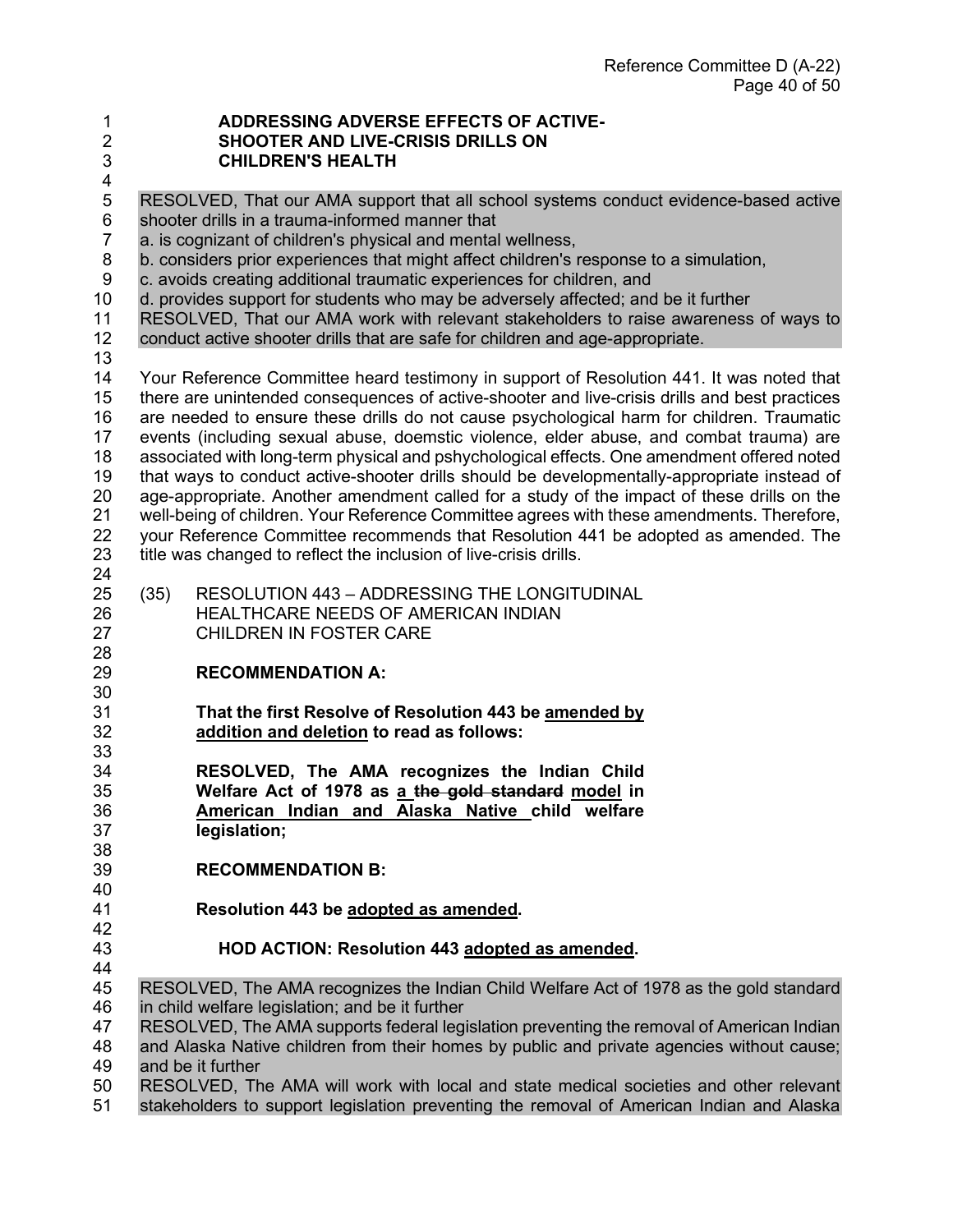1 Native children from their homes by public and private agencies without cause; and be it 2 further

- 3 RESOLVED, The AMA supports state and federal funding opportunities for American Indian<br>4 and Alaska Native child welfare systems. and Alaska Native child welfare systems.
- 5

6 Your Reference Committee heard testimony in support of Resolution 443. The foundational<br>7 principles of the tribal welfare systems are of great importance in order for children to maintain principles of the tribal welfare systems are of great importance in order for children to maintain 8 their cultural identity. Furthermore, it was stated that disruption from family, culture and 9 community is traumatizing for children. The United States Supreme Court is currently 10 reviewing a Fifth Circuit Court of Appeals' decision, in a case challenging the constitutionality<br>11 of the Indian Child Welfare Act (ICWA), so we recognize this resoultion is timely. However, of the Indian Child Welfare Act (ICWA), so we recognize this resoultion is timely. However, 12 your Reference Committee was uncomfortable with the term "gold standard" in reference to 13 the ICWA and instead suggests referring to it as a model in child welfare legislation. Your<br>14 Reference Committee recommends that Resolution 443 be adopted as amended. Reference Committee recommends that Resolution 443 be adopted as amended.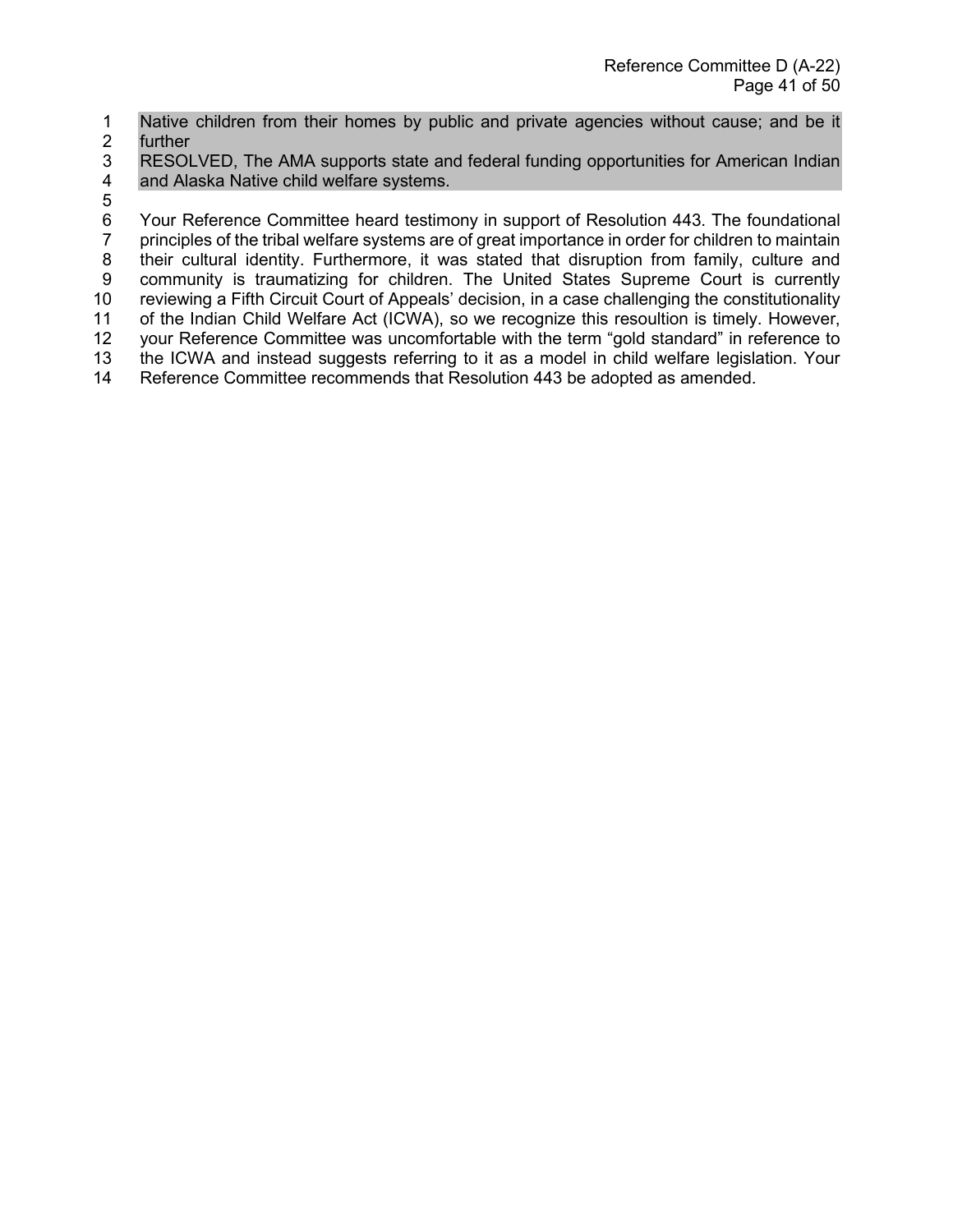| 1                                                         | <b>RECOMMENDED FOR ADOPTION IN LIEU OF</b> |                                                                                                                                                                                                                                                                                                                                                                                                                                                     |  |
|-----------------------------------------------------------|--------------------------------------------|-----------------------------------------------------------------------------------------------------------------------------------------------------------------------------------------------------------------------------------------------------------------------------------------------------------------------------------------------------------------------------------------------------------------------------------------------------|--|
| $\overline{2}$<br>3<br>4<br>5<br>6<br>$\overline{7}$<br>8 | (36)                                       | RESOLUTION 420 - DECLARING CLIMATE CHANGE A<br><b>PUBLIC HEALTH CRISIS</b><br>RESOLUTION 430 - LONGITUDINAL CAPACITY-<br>BUILDING TO ADDRESS CLIMATE ACTION AND<br><b>JUSTICE</b>                                                                                                                                                                                                                                                                   |  |
| 9<br>10                                                   |                                            | <b>RECOMMENDATION:</b>                                                                                                                                                                                                                                                                                                                                                                                                                              |  |
| 11<br>12<br>13                                            |                                            | Alternate Resolution 420 be adopted lieu of Resolution<br>420 and Resolution 430.                                                                                                                                                                                                                                                                                                                                                                   |  |
| 14<br>15<br>16                                            |                                            | DECLARING CLIMATE CHANGE A PUBLIC HEALTH<br><b>CRISIS</b>                                                                                                                                                                                                                                                                                                                                                                                           |  |
| 17<br>18<br>19<br>20<br>21                                |                                            | RESOLVED, That our American Medical Association<br>declare climate change a public health crisis that<br>threatens the health and well-being of all individuals<br>(Directive to Take Action); and be it further                                                                                                                                                                                                                                    |  |
| 22<br>23<br>24<br>25<br>26<br>27<br>28<br>29              |                                            | RESOLVED, That our AMA protect patients by<br>advocating for policies that: (1) limit global warming to<br>no more than 1.5 degrees Celsius, (2) reduce US<br>greenhouse gas emissions aimed at carbon neutrality<br>by 2050, and (3) support rapid implementation and<br>incentivization of clean energy solutions<br>and<br>significant investments in climate resilience through a<br>climate justice lens (Directive to Take Action); and be it |  |
| 30<br>31                                                  |                                            | further                                                                                                                                                                                                                                                                                                                                                                                                                                             |  |
| 32<br>33<br>34<br>35<br>36<br>37<br>38                    |                                            | RESOLVED, That our AMA develop a strategic plan for<br>how we will enact our climate change policies including<br>advocacy priorities and strategies to decarbonize<br>physician practices and the health sector with report<br>back to the House of Delegates at the 2023 Annual<br><b>Meeting. (Directive to Take Action)</b>                                                                                                                     |  |
| 39<br>40<br>41                                            |                                            | HOD ACTION: Alternate Resolution 420 adopted in<br>lieu of Resolution 420 and Resolution 430.                                                                                                                                                                                                                                                                                                                                                       |  |
| 42<br>43<br>44<br>45<br>46<br>47                          | be it further                              | <b>Resolution 420</b><br>RESOLVED, That our American Medical Association declare climate change a public health<br>crisis that threatens the health and well-being of all individuals (Directive to Take Action); and<br>RESOLVED, That our AMA protect patients by advocating for policies that: (1) limit global<br>warming to no more than 1.5 degrees Celsius, (2) reduce US greenhouse gas emissions, and                                      |  |
| 48                                                        |                                            | (3) achieve a reduced-emissions economy (Directive to Take Action); and be it further                                                                                                                                                                                                                                                                                                                                                               |  |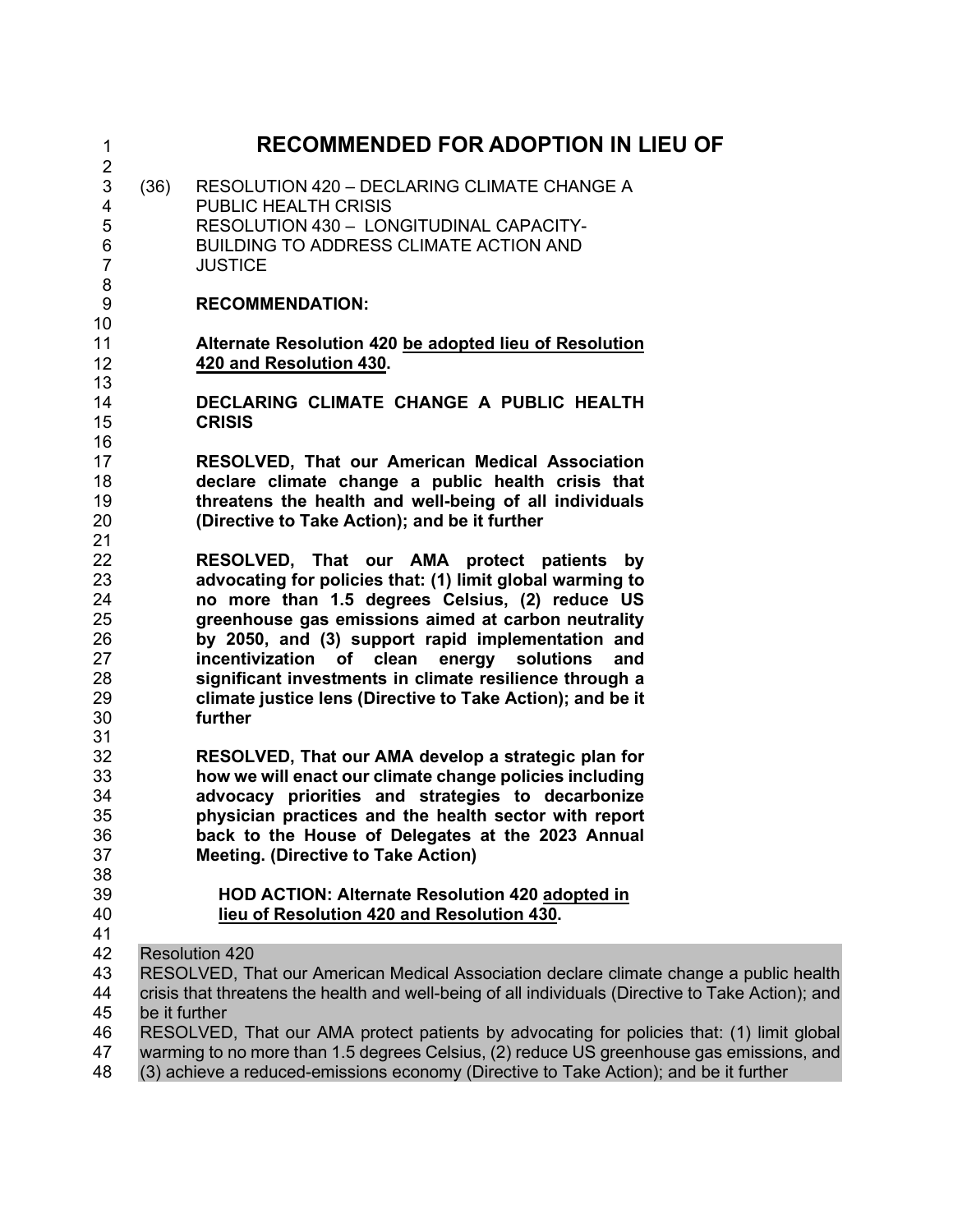1 RESOLVED, That our AMA develop a strategic plan for how we will enact our climate change

2 policies including advocacy priorities and strategies to decarbonize physician practices and

- 3 the health sector with report back to the House of Delegates at the 2023 Annual Meeting.
- 4 (Directive to Take Action)
- 5 Resolution 430

6 RESOLVED, That our American Medical Association: (1) Declare climate change an urgent 7 public health emergency that threatens the health and well-being of all individuals; (2) 8 Aggressively advocate for prompt passage of legislation and policies that limit global warming 9 to no more than 1.5 degrees Celsius over pre-industrial levels and address the health and<br>10 social impacts of climate change through rapid reduction in greenhouse gas emissions aimed social impacts of climate change through rapid reduction in greenhouse gas emissions aimed at carbon neutrality by 2050, rapid implementation and incentivization of clean energy 12 solutions, and significant investments in climate resilience through a climate justice lens; (3)<br>13 Study opportunities for local, state, and federal policy interventions and advocacy to Study opportunities for local, state, and federal policy interventions and advocacy to proactively respond to the emerging climate health crisis and advance climate justice with report back to the House of Delegates; and (4) Consider the establishment of a longitudinal task force or organizational unit within the AMA to coordinate and strengthen efforts toward advocacy for an equitable and inclusive transition to a net-zero carbon society by 2050, with report back to the House of Delegates. (Directive to Take Action)

 Your Reference Committee heard testimony in strong support of Resolutions 420 and 430. Testimony noted that this is the "fight of our lives" and there is no better place to invest 22 resources. The Council on Science and Public Health noted several activities the AMA is<br>23 already engaged in to address the climate crisis and efforts to achieve decarbonization of the already engaged in to address the climate crisis and efforts to achieve decarbonization of the health sector. The Board noted that task forces are not necessarily the best approach or most effective mechanism for prompt action and ask for flexibility to accomplish the goal. Your Reference Committee believes that calling on the AMA to develop a strategic plan around climate change, with consideration for a task force, is the best approach to accomplish the intended goal and therefore recommends adoption of Alternate Resolution 420.

32<br>33

- (37) RESOLUTION 423 AWARENESS CAMPAIGN FOR 988
- NATIONAL SUICIDE PREVENTION LIFELINE
	- **RECOMMENDATION:**
- **That Alternate Resolution 423 be adopted in lieu of Resolution 423.**
- **RESOLVED, That our AMA: (1) utilize their existing communications channels to educate the physician community and the public on the new 9-8-8 National Suicide Prevention Lifeline program and (2) work with the Federation and other stakeholders to advocate for adequate federal and state funding for the 9-8-8 system, and (3) collaborate with the Substance Abuse and Mental Health Services Administration and the 9-8-8 partner community to strengthen suicide prevention and mental health crisis services.**
- **HOD ACTION: Alternate Resolution 423 adopted in lieu of Resolution 423.**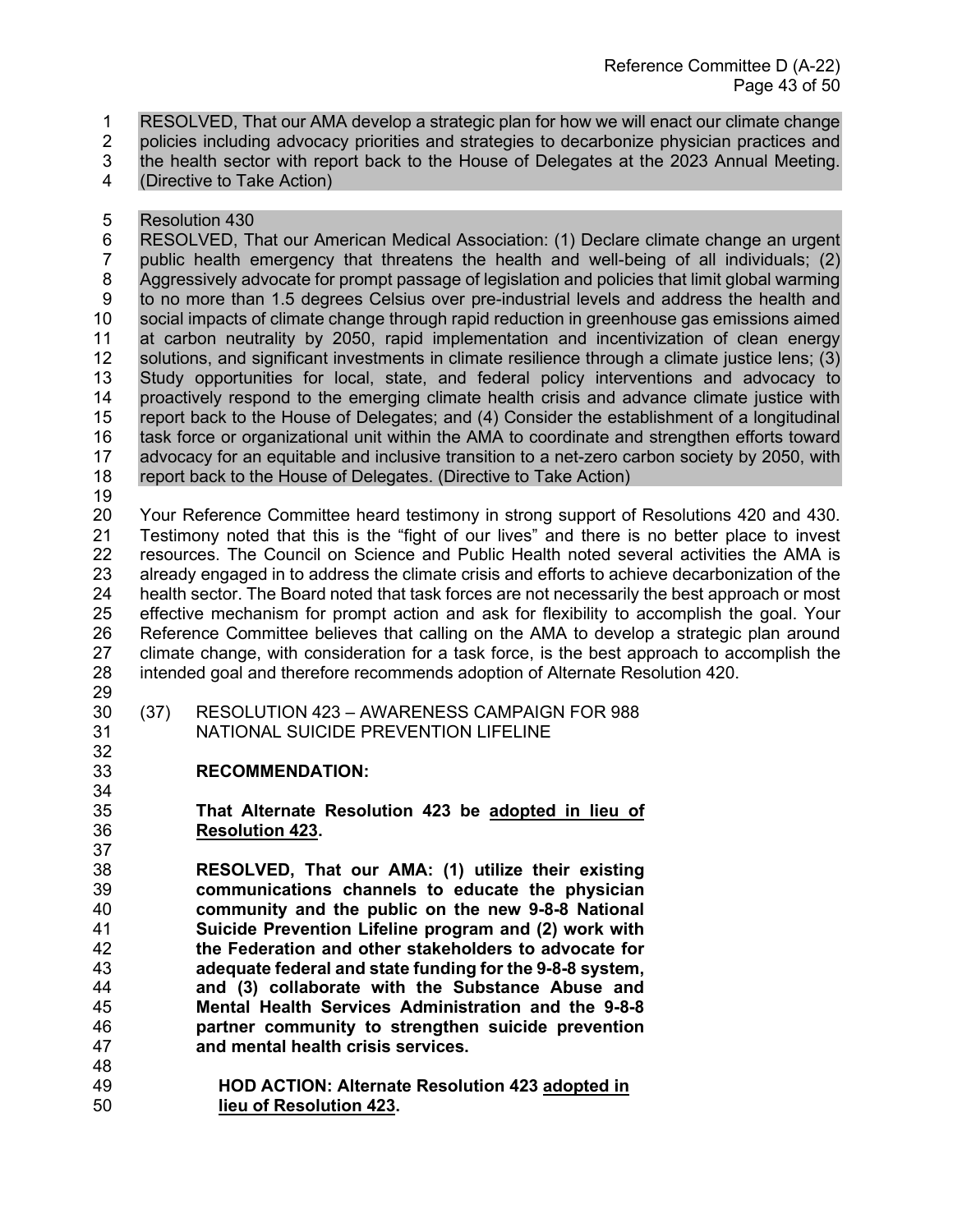1 RESOLVED, That our American Medical Association utilize their existing communications 2 channels to educate the physician community and the public on the new 9-8-8 program.<br>3 (Directive to Take Action) (Directive to Take Action)

- 5 Testimony presented was in strong support of this resolution. It was recognized that the 9-8- 6 8 program will depend on awareness of its existence as well as funding of the program. It was 7 noted that to date only a handful of state have provided the needed funding. Amendments, 8 which were supported by the authors, called for the AMA to advocate for federal and state 9 funding for the 9-8-8 program as well as to collaborate with SAMHSA and the broader 9-8-8 partner community. Your Reference Committee agrees with these suggestions and recommends Alternate Resolution 423 be adopted.
- <br> $13$

- (38) RESOLUTION 437 AIR POLLUTION AND COVID: A CALL TO TIGHTEN REGULATORY STANDARDS FOR PARTICULATE MATTER
- **RECOMMENDATION:**
- **That Policies H-135.946, "Protective NAAQS**  Standard for Fine Particulate Matter (PM 2.5)" and D- **135.978, "978 Protective NAAQS Standard for Particulate Matter (PM 2.5 & PM 10)" be reaffirmed in lieu of Resolution 437.**
- **HOD ACTION: That Policies H-135.946, "Protective NAAQS Standard for Fine Particulate Matter (PM 2.5)" and D-135.978, "978 Protective NAAQS Standard for Particulate Matter (PM 2.5 & PM 10)" reaffirmed in lieu of Resolution 437.**
- RESOLVED, That our American Medical Association AMA advocate for stronger federal 32 particulate matter air quality standards than currently in place and improved enforcement that<br>33 will better protect the public's health. (Directive to Take Action) will better protect the public's health. (Directive to Take Action)
- 

 Testimony presented was supportive of Resolution 437, stating that deaths attributable to air pollution would be much reduced with more stringent air quality measures. It was also noted that the Environmental Protecton Agency expects to issue proposed rulemaking on this issue in Summer 2022 and this resolution will ensure that the AMA weighs in. However, the Council 39 on Science and Public Health noted that existing policy already establishes protective National<br>40 Ambient Air Quality Standards (NAAQS) for fine particulate matter and directs the AMA to Ambient Air Quality Standards (NAAQS) for fine particulate matter and directs the AMA to review the proposal and offer comments. It was noted that the proposed resolution was vague 42 compared to existing policy. Your Reference Committee agrees and therefore, recommends<br>43 reaffirmation of existing policy in lieu of Resolution 437. reaffirmation of existing policy in lieu of Resolution 437.

- 
- Policies recommended for reaffirmation:
- 46<br>47
- 
- H-135.946 Protective NAAQS Standard for Fine Particulate Matter (PM 2.5)
- Our AMA supports more stringent air quality standards for particulate matter. We specifically request a NAAQS that provides improved protection for our patients
- which includes: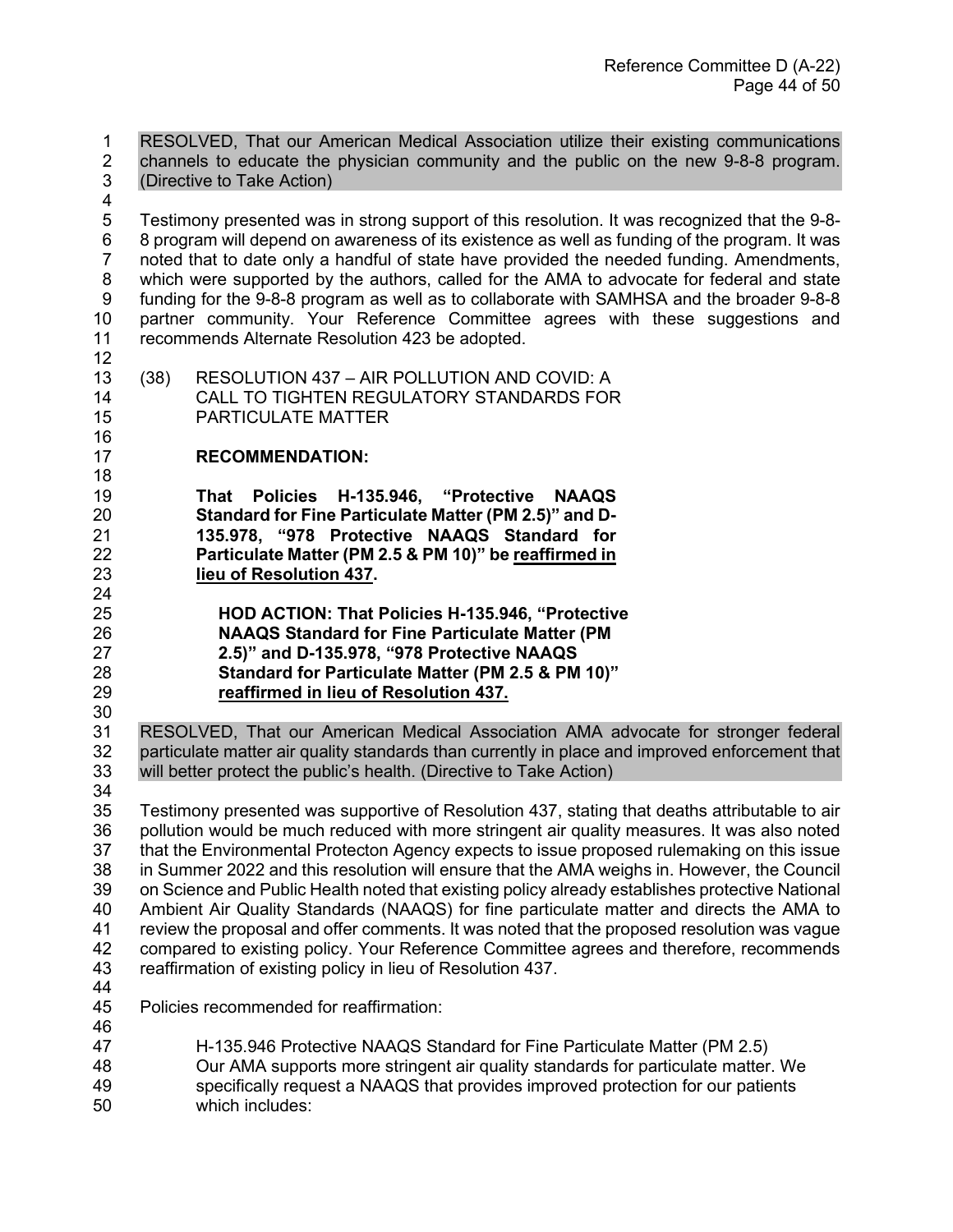- 1  $-$  12  $\mu$ g/m3 for the average annual standard<br>2  $-$  25  $\mu$ g/m3 for the 24-hour standard
	- 25 µg/m3 for the 24-hour standard

 $\frac{4}{5}$ 

3 - 99th percentile used for compliance determination.

5 D-135.978 Protective NAAQS Standard for Particulate Matter (PM 2.5 & PM 10)<br>6 At such time as a new EPA Proposed Rule on National Ambient Air Quality Stand 6 6 At such time as a new EPA Proposed Rule on National Ambient Air Quality Standards<br>7 for Particulate Matter is published, our AMA will review the proposal and be prepared 7 for Particulate Matter is published, our AMA will review the proposal and be prepared<br>8 to offer its support for comments developed by the American Thoracic Society and its 8 to offer its support for comments developed by the American Thoracic Society and its<br>9 sister organizations. sister organizations.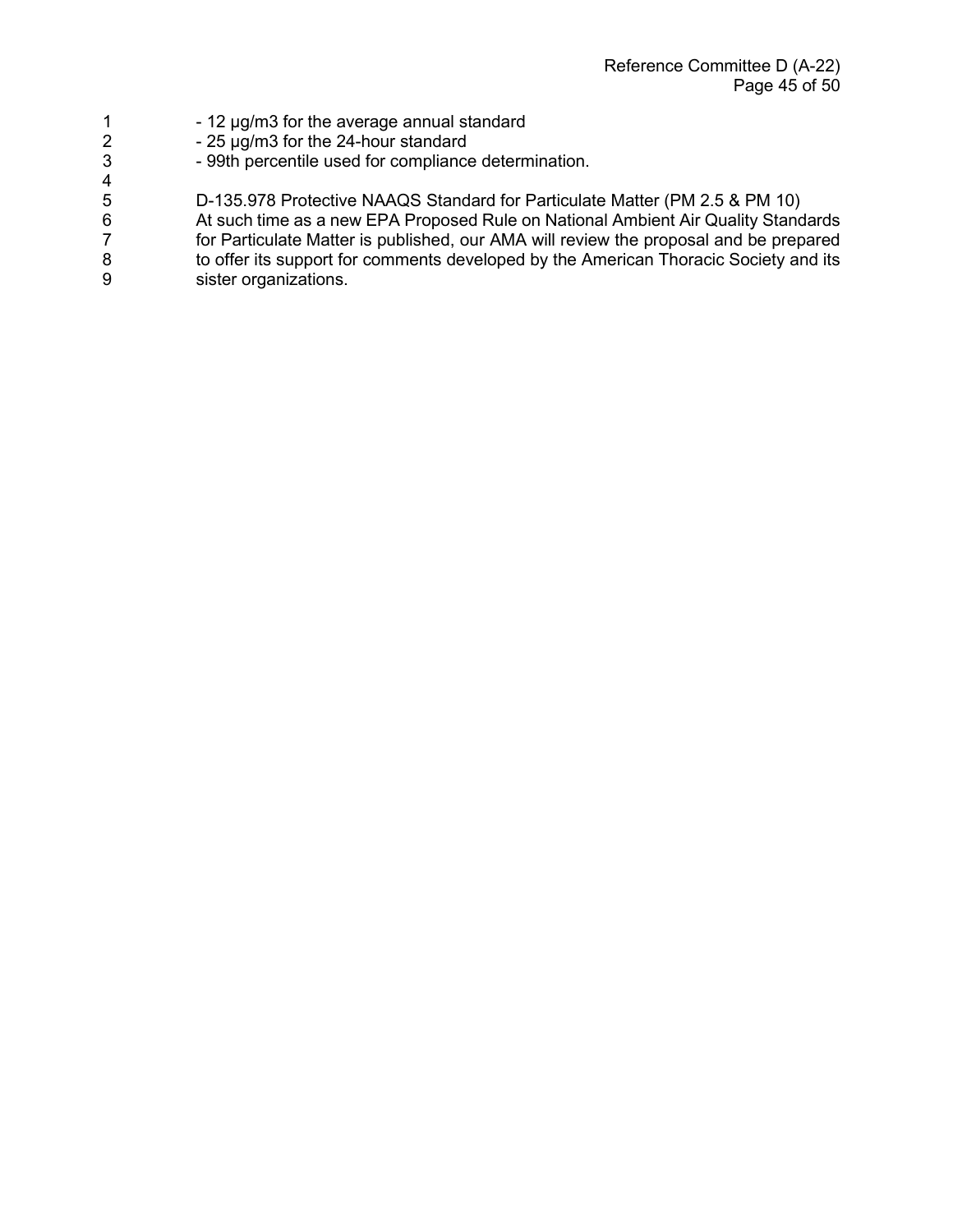| $\mathbf 1$                                | <b>RECOMMENDED FOR REFERRAL</b>                                                                                                                                                                                                                              |
|--------------------------------------------|--------------------------------------------------------------------------------------------------------------------------------------------------------------------------------------------------------------------------------------------------------------|
| $\overline{2}$<br>$\mathfrak{S}$<br>4<br>5 | (39)<br><b>BOARD OF TRUSTEES REPORT 15 - ADDRESSING</b><br>PUBLIC HEALTH DISINFORMATION                                                                                                                                                                      |
| 6<br>$\overline{7}$                        | <b>RECOMMENDATION:</b>                                                                                                                                                                                                                                       |
| 8<br>$9$                                   | That the Board of Trustees Report 15 be referred.                                                                                                                                                                                                            |
| 10<br>11                                   | HOD ACTION: Board of Trustees Report 15 adopted.                                                                                                                                                                                                             |
| 12<br>13<br>14                             | The Board of Trustees recommends that the following be adopted, and the remainder of this<br>report be filed.                                                                                                                                                |
| 15                                         | 1. That Policy D-440.914, "Addressing Public Health Disinformation Disseminated by Health                                                                                                                                                                    |
| 16                                         | Professionals," be amended by addition and deletion to read as follows:                                                                                                                                                                                      |
| 17                                         | Our AMA will: (1) collaborate with relevant health professional societies and other                                                                                                                                                                          |
| 18                                         | stakeholders: (a) on efforts to combat public health disinformation disseminated by health                                                                                                                                                                   |
| 19                                         | professionals in all forms of media, and (b) to address disinformation that undermines public                                                                                                                                                                |
| 20                                         | health initiatives by, and (c) implement a comprehensive strategy to address health-related                                                                                                                                                                  |
| 21                                         | disinformation disseminated by health professionals that includes:                                                                                                                                                                                           |
| 22                                         | (1) Maintaining AMA as a trusted source of evidence-based information for physicians and                                                                                                                                                                     |
| 23                                         | patients.                                                                                                                                                                                                                                                    |
| 24                                         | (2) Ensuring that evidence-based medical and public health information is accessible by                                                                                                                                                                      |
| 25                                         | engaging with publishers, research institutions and media organizations to develop best                                                                                                                                                                      |
| 26                                         | practices around paywalls and preprints to improve access to evidence-based information and                                                                                                                                                                  |
| 27                                         | analysis.                                                                                                                                                                                                                                                    |
| 28                                         | (3) Addressing disinformation disseminated by health professionals via social media platforms                                                                                                                                                                |
| 29                                         | and addressing the monetization of spreading disinformation on social media platforms.                                                                                                                                                                       |
| 30                                         | (4) Educating health professionals and the public on how to recognize disinformation as well                                                                                                                                                                 |
| 31                                         | as how it spreads.                                                                                                                                                                                                                                           |
| 32                                         | (5) Considering the role of health professional societies in serving as appropriate fact-                                                                                                                                                                    |
| 33                                         | checking entities for health-related information disseminated by various media platforms.                                                                                                                                                                    |
| 34                                         | (6) Encouraging continuing education to be available for health professionals who serve as                                                                                                                                                                   |
| 35                                         | fact-checker to help prevent the dissemination of health-related disinformation.                                                                                                                                                                             |
| 36                                         | (7) Ensuring licensing boards have the authority to take disciplinary action against health                                                                                                                                                                  |
| 37                                         | professionals for spreading health-related disinformation and affirms that all speech in which                                                                                                                                                               |
| 38                                         | a health professional is utilizing their credentials is professional conduct and can be                                                                                                                                                                      |
| 39                                         | scrutinized by their licensing entity.                                                                                                                                                                                                                       |
| 40                                         | (8) Ensuring specialty boards have the authority to take action against board certification for                                                                                                                                                              |
| 41                                         | health professionals spreading health-related disinformation.                                                                                                                                                                                                |
| 42                                         | (9) Encouraging state and local medical societies to engage in dispelling disinformation in                                                                                                                                                                  |
| 43                                         | their jurisdictions.; and                                                                                                                                                                                                                                    |
| 44<br>45<br>46<br>47                       | (2) study disinformation disseminated by health professionals and its impact on public health<br>and present a comprehensive strategy to address this issue with a report back at the next<br>meeting of the House of Delegates. (Modify Current HOD Policy) |
| 48                                         | 2. That Policies D-440.914, "Addressing Public Health Disinformation Disseminated by Health                                                                                                                                                                  |
| 49                                         | Professionals, "D-440.915, "Medical and Public Health Misinformation in the Age of Social                                                                                                                                                                    |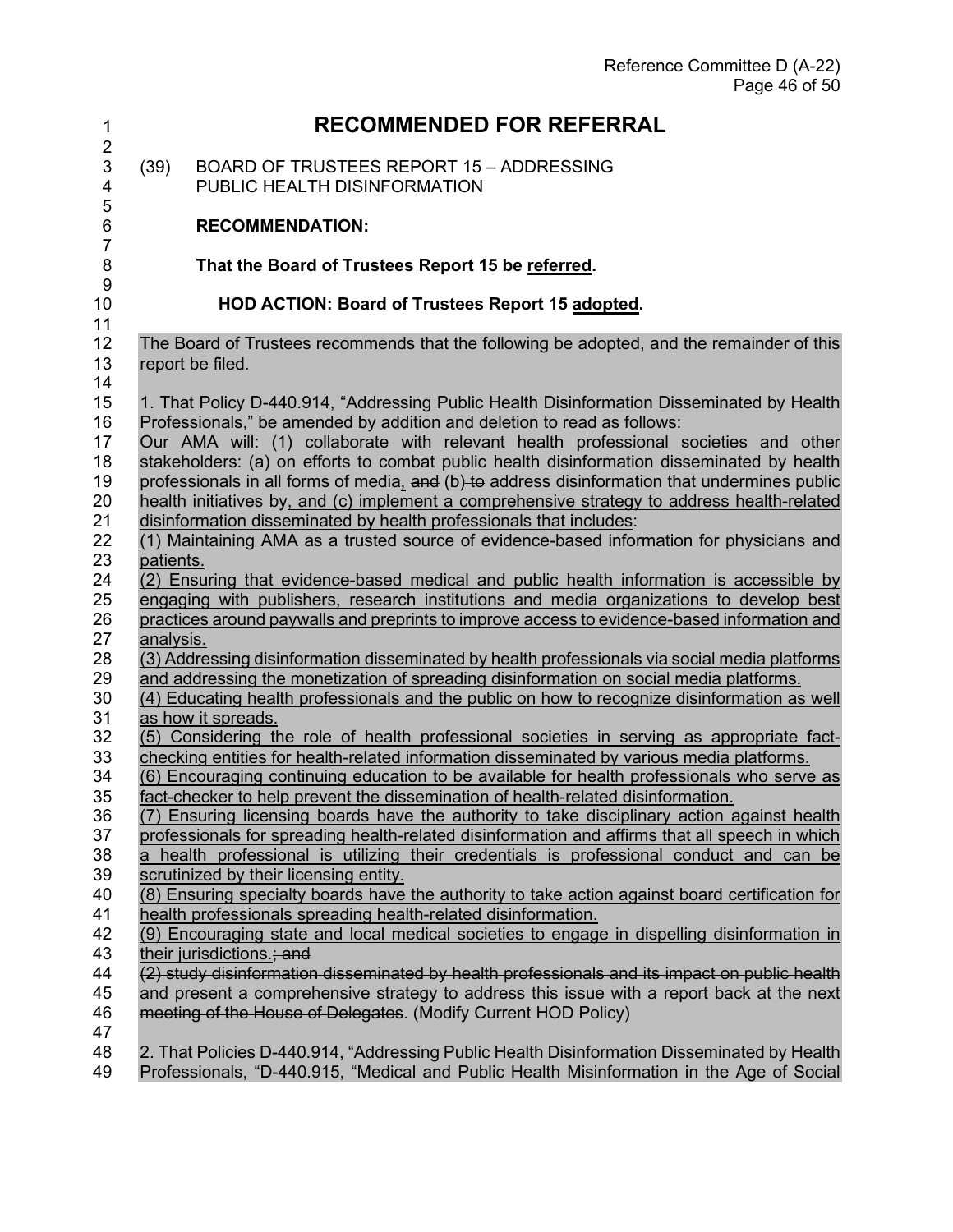1 Media," and H-460.978, "Communication Among the Research Community, the Media and 2 the Public" be reaffirmed (Reaffirm HOD Policy).

3<br>4

Testimony on Board of Trustees Report 15 was mixed. The report proposed a broad strategy 5 to address the public health crisis of health-related disinformation spread by health 6 professionals. Legitimate concerns were raised particularly around the proposed definition of 7 "disinformation" included in the report, which specifically includes the intent to cause harm. It 8 was noted that disinformation and misinformation are harmful, whether or not there is intent 9 to cause harm, but the ramifications of applying one versus the other may be criminal in 10 nature. Therefore, your Reference Committee recommends that this report be referred to the 11 board for additional study and clarification, particularly around the definitions. board for additional study and clarification, particularly around the definitions.

- 12
- 13 (40) RESOLUTION 416 SCHOOL RESOURCE OFFICER 14 VIOLENCE DE-ESCALATION TRAINING AND 15 CERTIFICATION
- 17 **RECOMMENDATION:**
- 18

16

19 **Resolution 416 be referred.** 

20<br>21 22

## 21 **HOD ACTION: Resolution 416 referred.**

 RESOLVED, That our American Medical Association highly recommend mandatory conflict de-escalation training for all school resource officers (New HOD Policy); and be it further RESOLVED, That our AMA actively advocate to the National Association of School Resource 26 Officers to develop a program for certification of School Resource Officers including but not<br>27 Ilmited to violence de-escalation training reguirements, expiration date, renewal continuing limited to violence de-escalation training requirements, expiration date, renewal continuing education requirements and a revocation procedure in the rare event of misconduct. (Directive to Take Action)

30

 Your Reference Committee heard mixed testimony of Resolution 416. There was supportive 32 testimony of the first resolve clause noting that mandatory conflict de-escalation training is<br>33 needed and not all school resource officers across the country currently receive this nationally needed and not all school resource officers across the country currently receive this nationally recognized basic and advanced training. One comment noted that rather than a certification program for school resource officers, best practice guidelines should be developed as a "one- size" certification may not fit the needs of all individual school districts. Most testimony in opposition stated that the second resolve clause needs further study to understand its efficacy and therefore supported referral. Your Reference Committee agreed with this testimony noting 39 that it is unknown if current de-escalation training is evidence-based, and this issue is to<br>40 complex and should be studied. Therefore, your Reference Committee recommends that complex and should be studied. Therefore, your Reference Committee recommends that Resolution 416 be referred.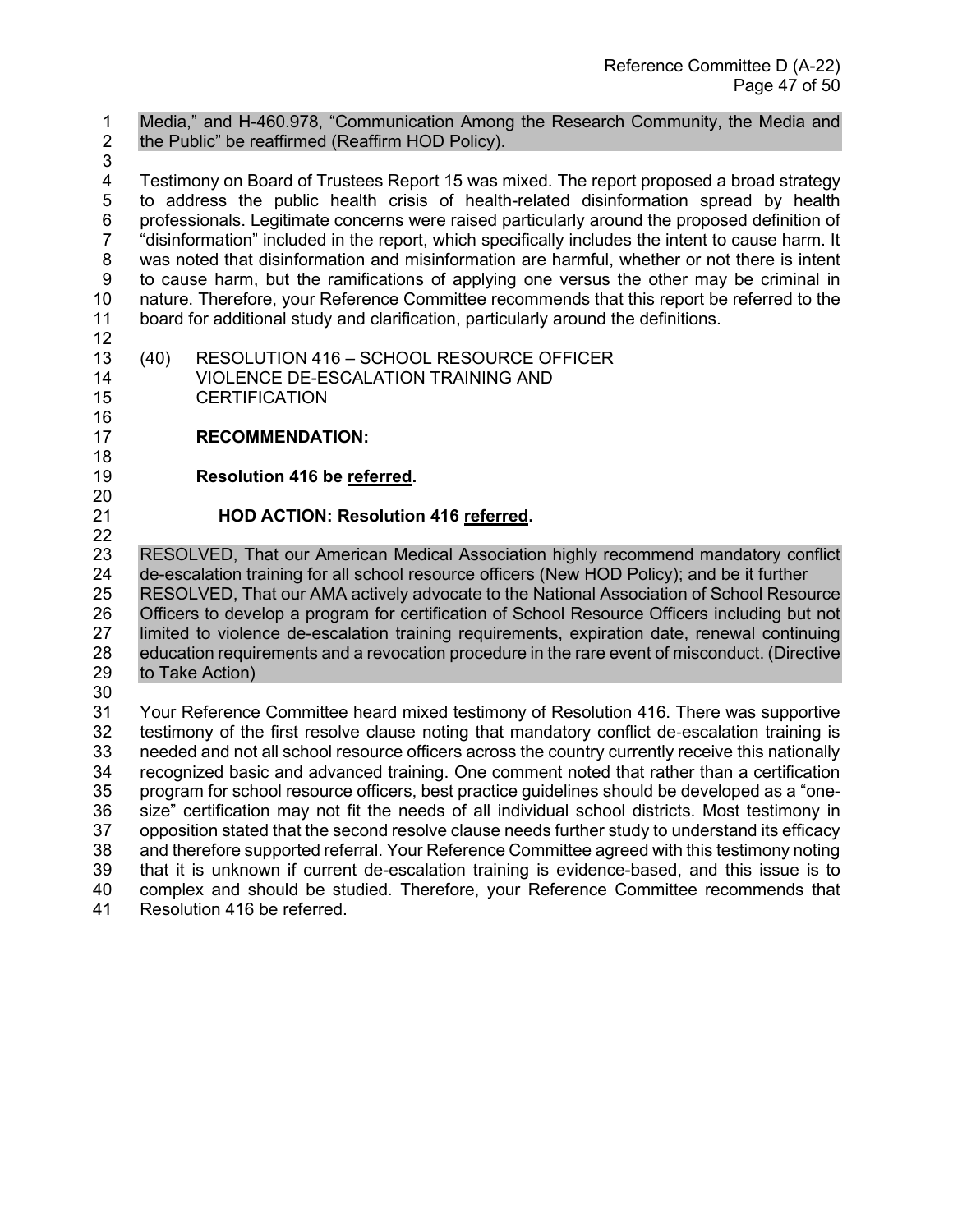| $\mathbf 1$                      | <b>RECOMMENDED FOR NOT ADOPTION</b>                                                                                                                                                                                                                                                                                                                                                                                                      |                                                                                                                                                                                                                                                                                                                                                                                                                                                        |  |
|----------------------------------|------------------------------------------------------------------------------------------------------------------------------------------------------------------------------------------------------------------------------------------------------------------------------------------------------------------------------------------------------------------------------------------------------------------------------------------|--------------------------------------------------------------------------------------------------------------------------------------------------------------------------------------------------------------------------------------------------------------------------------------------------------------------------------------------------------------------------------------------------------------------------------------------------------|--|
| $\overline{2}$<br>3<br>4         | (41)                                                                                                                                                                                                                                                                                                                                                                                                                                     | <b>RESOLUTION 402 - SUPPORT FOR IMPAIRMENT</b><br><b>RESEARCH</b>                                                                                                                                                                                                                                                                                                                                                                                      |  |
| 5<br>6                           |                                                                                                                                                                                                                                                                                                                                                                                                                                          | <b>RECOMMENDATION:</b>                                                                                                                                                                                                                                                                                                                                                                                                                                 |  |
| $\overline{7}$<br>8              |                                                                                                                                                                                                                                                                                                                                                                                                                                          | Resolution 402 not be adopted.                                                                                                                                                                                                                                                                                                                                                                                                                         |  |
| 9<br>10<br>11                    |                                                                                                                                                                                                                                                                                                                                                                                                                                          | HOD ACTION: Resolution 402 not adopted.                                                                                                                                                                                                                                                                                                                                                                                                                |  |
| 12<br>13<br>14<br>15<br>16       | RESOLVED, That our American Medical Association study the impairment of drivers and<br>other operators of mechanized vehicles by substances, fatigue, medical or mental health<br>conditions, and that this report include whether there are office or hospital-based methods to<br>efficiently and effectively assess impairment of drivers with recommendations for further<br>research that may be needed. (Directive to Take Action) |                                                                                                                                                                                                                                                                                                                                                                                                                                                        |  |
| 17<br>18<br>19<br>20<br>21<br>22 |                                                                                                                                                                                                                                                                                                                                                                                                                                          | Your Reference Committee heard significant testimony on the complexity of this issue. It was<br>recommended that impairment evaluations be handled by specialists in that field rather than<br>physicians. Concerns surrounding liability were also highlighted. The Council on Science and<br>Public Health questioned the broad scope of the study. Given these concerns, your Reference<br>Committee recommends that Resolution 402 not be adopted. |  |
| 23<br>24<br>25<br>26<br>27       | (42)                                                                                                                                                                                                                                                                                                                                                                                                                                     | RESOLUTION 435 - SUPPORT REMOVAL OF BMI AS A<br>STANDARD MEASURE IN MEDICINE AND RECOGNIZING<br>CULTURALLY-DIVERSE AND VARIED PRESENTATIONS OF<br><b>EATING DISORDERS</b>                                                                                                                                                                                                                                                                              |  |
| 28<br>29<br>30                   |                                                                                                                                                                                                                                                                                                                                                                                                                                          | <b>RECOMMENDATION:</b>                                                                                                                                                                                                                                                                                                                                                                                                                                 |  |
| 31<br>32                         |                                                                                                                                                                                                                                                                                                                                                                                                                                          | That Resolution 435 be not adopted.                                                                                                                                                                                                                                                                                                                                                                                                                    |  |
| 33<br>34                         |                                                                                                                                                                                                                                                                                                                                                                                                                                          | HOD ACTION: Resolution 435 referred.                                                                                                                                                                                                                                                                                                                                                                                                                   |  |
| 35<br>36<br>37<br>38<br>39       | further                                                                                                                                                                                                                                                                                                                                                                                                                                  | RESOLVED, That our American Medical Association recognize the significant limitations and<br>potential harms associated with the widespread use of body mass index (BMI) in clinical<br>settings and supports its use only in a limited screening capacity when used in conjunction<br>with other more valid measures of health and wellness (Directive to Take Action); and be it                                                                     |  |
| 40<br>41<br>42                   |                                                                                                                                                                                                                                                                                                                                                                                                                                          | RESOLVED, That our AMA support the use of validated, easily obtained alternatives to BMI<br>(such as relative fat mass, body adiposity index, and the body volume index) for estimating<br>risk of weight-related disease (New HOD Policy); and be it further                                                                                                                                                                                          |  |
| 43<br>44<br>45                   |                                                                                                                                                                                                                                                                                                                                                                                                                                          | RESOLVED, That our AMA amend policy H-440.866, "The Clinical Utility of Measuring Body<br>Mass Index and Waist Circumference in the Diagnosis and Management of Adult Overweight<br>and Obesity," by addition and deletion to read as follows:                                                                                                                                                                                                         |  |
| 46<br>47<br>48                   |                                                                                                                                                                                                                                                                                                                                                                                                                                          | The Clinical Utility of Measuring Body Mass Index Weight, Adiposity, and Waist Circumference<br>in the Diagnosis and Management of Adult Overweight and Obesity, H-440.866<br>Our AMA supports:                                                                                                                                                                                                                                                        |  |
| 49<br>50                         |                                                                                                                                                                                                                                                                                                                                                                                                                                          | (1) greater emphasis in physician educational programs on the risk differences among ethnic<br>and age within and between demographic groups at varying weights and levels of adiposity                                                                                                                                                                                                                                                                |  |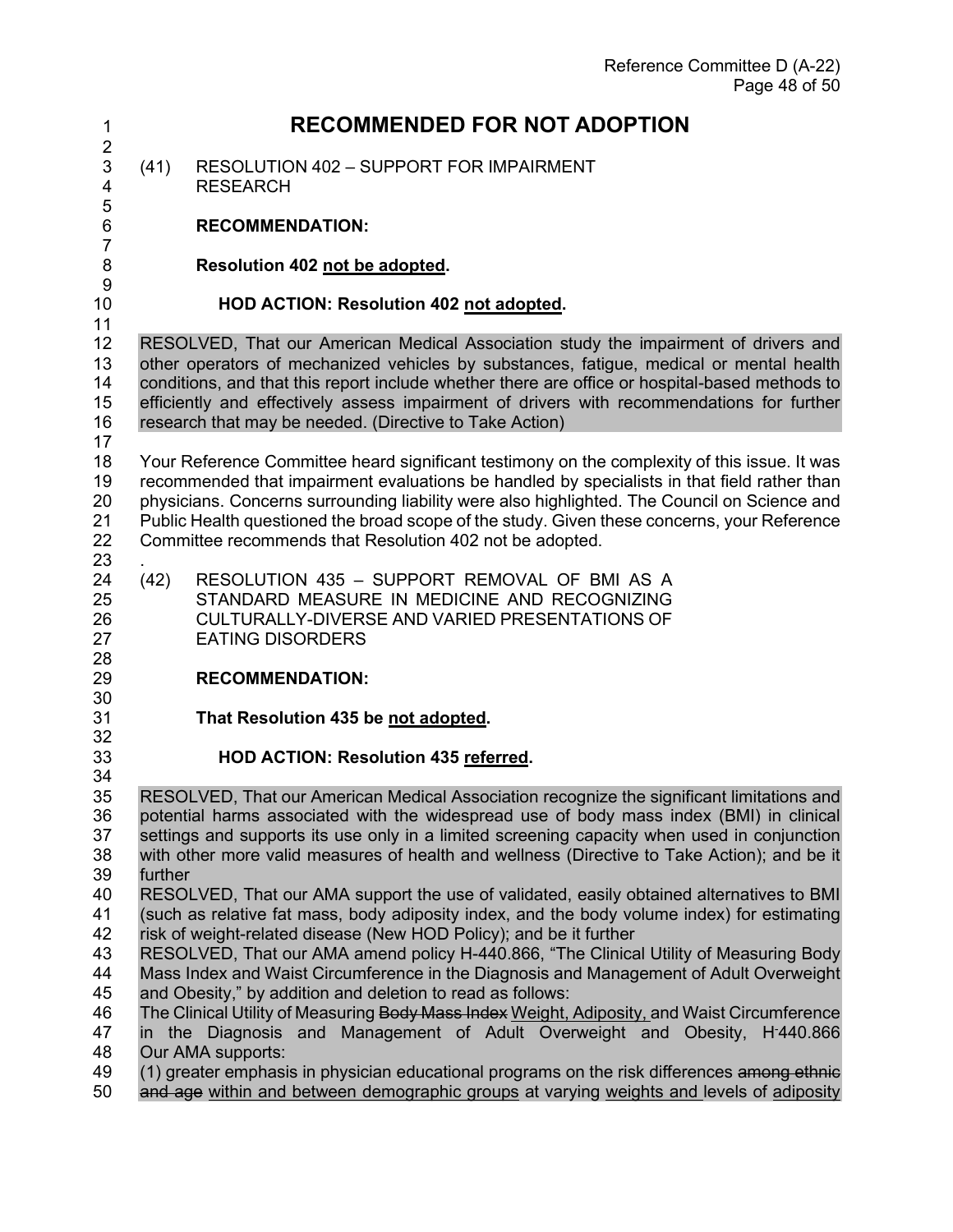- 1 BMH and the importance of monitoring waist circumference in all individuals with BMIs below
- 2  $35 \text{ kg/m2}$ ;
- 3 (2) additional research on the efficacy of screening for overweight and obesity, using different indicators, in improving various clinical outcomes across populations, including morbidity, 5 mortality, mental health, and prevention of further weight gain; and
- 6 (3) more research on the efficacy of screening and interventions by physicians to promote healthy lifestyle behaviors, including healthy diets and regular physical activity, in all of their 8 patients to improve health and minimize disease risks. (Modify Current HOD Policy); and be 9 it further
- 10 RESOLVED, That our AMA amend policy H-150.965, by addition to read as follows in order to support increased recognition of disordered eating behaviors in minority populations and
- 12 culturally appropriate interventions:
- 
- 13 H-150.965 EATING DISORDERS<br>14 The AMA (1) adopts the position th The AMA (1) adopts the position that overemphasis of bodily thinness is as deleterious to 15 one's physical and mental health as obesity; (2) asks its members to help their patients avoid 16 obsessions with dieting and to develop balanced, individualized approaches to finding the 17 body weight that is best for each of them; (3) encourages training of all school-based 18 physicians, counselors, coaches, trainers, teachers and nurses to recognize unhealthy eating, 19 binge-eating, dieting, and weight restrictive behaviors in adolescents and to offer education 20 and appropriate referral of adolescents and their families for culturally-informed interventional 21 counseling; and (4) participates in this effort by consulting with appropriate and culturally 22 informed educational and counseling materials pertaining to unhealthy eating, binge-eating*,*  23 dieting, and weight restrictive behaviors. (Modify Current HOD Policy)
- 24

 Your Reference Committee heard substantial testimony in opposition to the removal of Body 26 Mass Index (BMI) as a standard measure in clinical practice. While it is acknowledged that 27 BMI is an imperfect measure whose racist derivation justifies the resolution's intent, it was BMI is an imperfect measure whose racist derivation justifies the resolution's intent, it was noted that without a better measure to replace it, removing BMI would have unintended consequences and adverse impacts on patients' health care given the widespread use of BMI in many formulas. This is a complex issue. As such, your Reference Committee recommends referring it to the proposed obesity task force to address, recommending they take on all of the issues identified in the resolution, including, but not limited to, psychiatric, metabolic, and other conditions. Therefore, your Reference Committee recommends that Resolution 435 be not adopted.